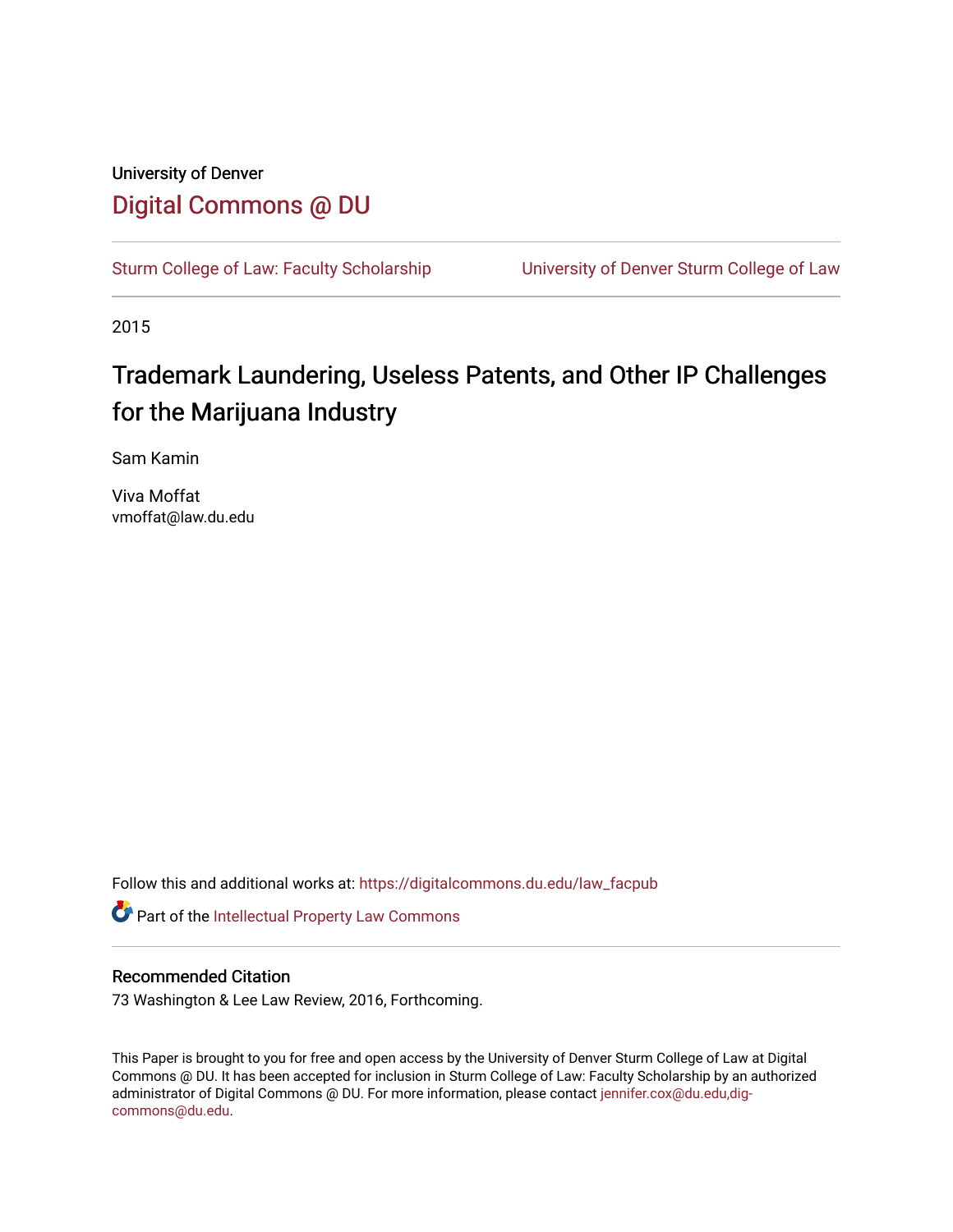# Trademark Laundering, Useless Patents, and Other IP Challenges for the Marijuana Industry

# Publication Statement

Copyright held by the author. User is responsible for all copyright compliance.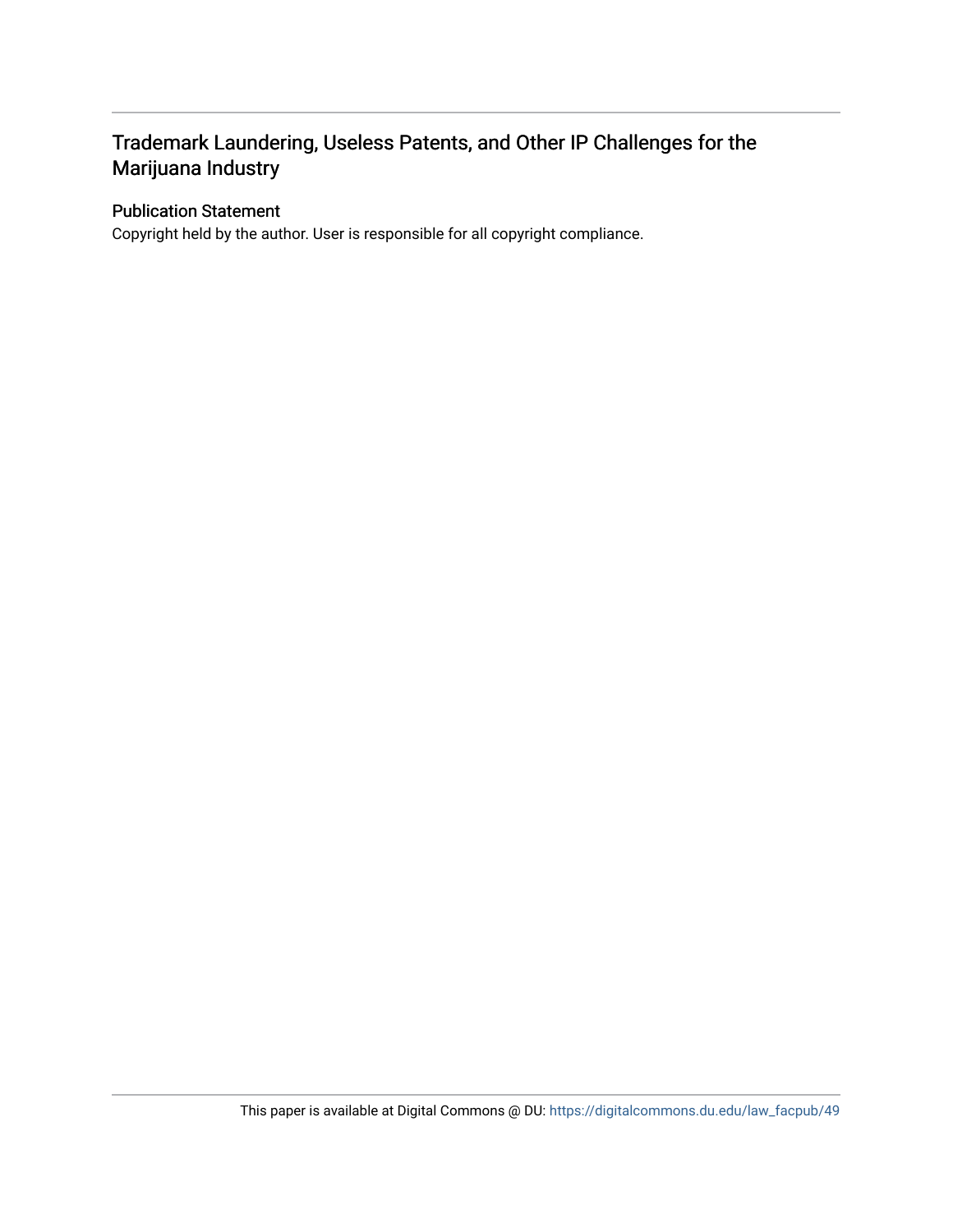# Trademark Laundering, Useless Patents, and Other IP Challenges for the Marijuana Industry

Sam Kamin[∗](#page-2-0) Viva R. Moffat[∗∗](#page-2-1)

#### *Table of Contents*

|  | II. Marijuana Law Reform in the United States 222<br>A. Federal Prohibition/Piecemeal State  |  |
|--|----------------------------------------------------------------------------------------------|--|
|  |                                                                                              |  |
|  | B. Federal Enforcement Pronouncements226                                                     |  |
|  |                                                                                              |  |
|  | III. Trademark Law and Regulated Marijuana                                                   |  |
|  |                                                                                              |  |
|  | A. A Brief Background on Federal Trademark Law 241<br>B. Federal Trademark Law and Regulated |  |
|  |                                                                                              |  |
|  | C. State Law Alternatives to Federal                                                         |  |
|  |                                                                                              |  |
|  |                                                                                              |  |
|  | A. A Brief Patent Law Background260                                                          |  |

l

<span id="page-2-0"></span><sup>∗</sup> Vicente Sederberg LLC Professor of Marijuana Law and Policy, University of Denver College of Law.

<span id="page-2-1"></span><sup>∗∗</sup> Associate Dean of Academic Affairs and Professor of Law, University of Denver College of Law. We would like to thank Bernard Chao, Kristelia Garcia Peterson, and Harry Surden for their insights and contributions to this Article. We would also like to thank the many practitioners who agreed to talk with us regarding their experiences in representing marijuana clients. And last but not least, M.J. Christensen and Whitney Phillips provided outstanding research assistance.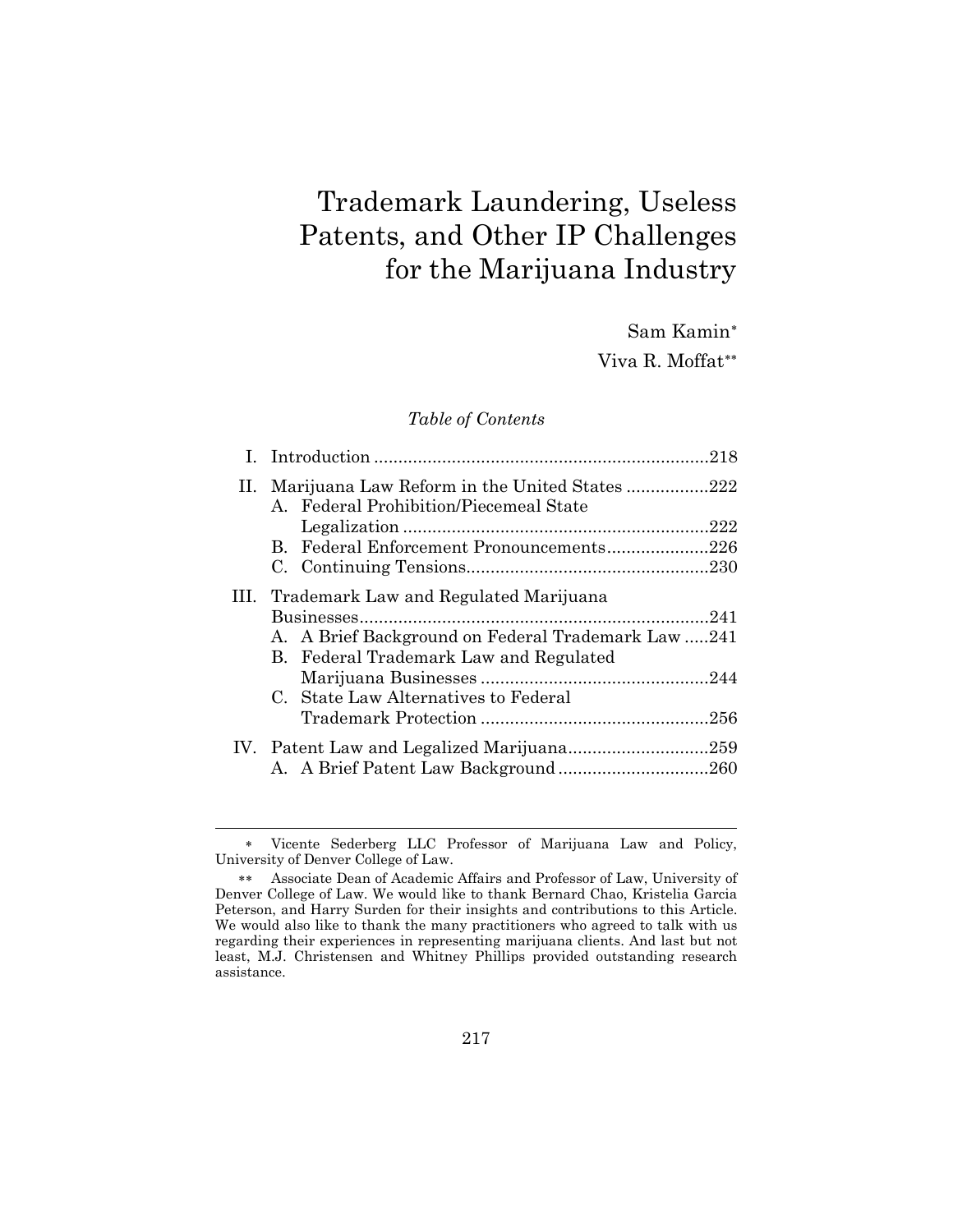| B. Patent Law and the Marijuana Industry—Gray                                    |  |
|----------------------------------------------------------------------------------|--|
| C. State Law Alternatives to Federal Patent Law267                               |  |
|                                                                                  |  |
| VI. The Surprising IP Consequences of the<br>Simultaneous Federal Prohibition of |  |
| Marijuana and State Decriminalization 276                                        |  |
|                                                                                  |  |
|                                                                                  |  |
|                                                                                  |  |

## <span id="page-3-4"></span><span id="page-3-3"></span>*I. Introduction*

Marijuana regulation is in a state of flux in the United States today. While marijuana remains a Schedule I narcotic under federal law—a drug whose manufacture, possession, and sale remain serious felonies<sup>1</sup>—a number of states have begun to repeal their own prohibitions on marijuana, either for medical patients or for all adults.[2](#page-3-1) Although marijuana law reform in the states is good news for those concerned about the pernicious effects of marijuana prohibition—mass incarceration, disparate impact on communities of color and other vulnerable groups, the fostering of criminal gangs, etc[.3](#page-3-2)—it does nothing to change the

<span id="page-3-0"></span> <sup>1</sup>*. See* 21 U.S.C. § 812(c), Schedule I(c)(17) (2012) (designating THC, the active ingredient in marijuana, as a Schedule I drug); *id.* § 841(a) (describing prohibited marijuana activity).

<span id="page-3-1"></span><sup>2</sup>*. See, e.g.*, COLO. CONST. art. XVIII, § 16(3) (providing that the personal use of marijuana be lawful). For an up-to-date list of state marijuana laws, see *State Info*, NAT'L ORG. FOR THE REFORM OF MARIJUANA LAWS, http://norml.org/states (last visited Oct. 23, 2015) (on file with the Washington and Lee Law Review).

<span id="page-3-2"></span><sup>3</sup>*. See* AM. CIV. LIBERTIES UNION, THE WAR ON MARIJUANA IN BLACK AND WHITE 4 (2013), http://www.aclu.org/sites/default/files/field\_document/1114413 mj-report-rfs-rel1.pdf

The report finds that between 2001 and 2010, there were over 8 million marijuana arrests in the United States, 88% of which were for possession. Marijuana arrests have increased between 2001 and 2010 and now account for over half (52%) of all drug arrests in the United States, and marijuana possession arrests account for nearly half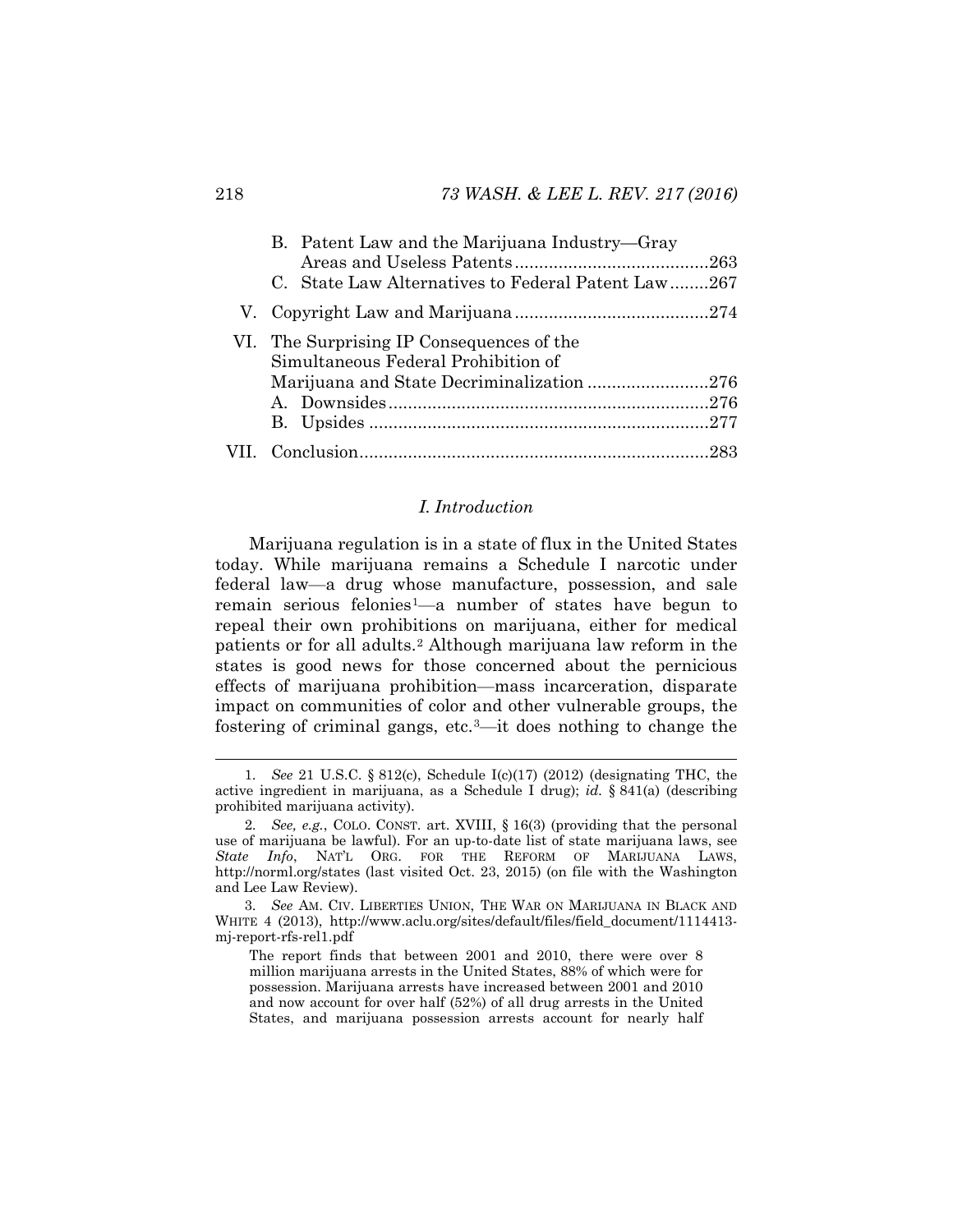continuing federal marijuana prohibition. Even as twenty-three states and the District of Columbia have authorized marijuana for some adults,<sup>[4](#page-4-0)</sup> marijuana remains illegal for all purposes under federal law.[5](#page-4-1)

<span id="page-4-4"></span>Marijuana thus exists in a unique legal place in those states that have repealed some or all of their marijuana prohibitions—it is "legal" in those states, but it is not entirely licit.[6](#page-4-2) Those who use marijuana in compliance with state law act nonetheless in violation of federal law and face the risk of arrest, termination from their jobs, and the loss of public benefits or parental rights.[7](#page-4-3) For those seeking to produce or sell marijuana under state laws and regulations permitting such conduct, an additional set of concerns arises. In addition to the ever-present—but remote risks of arrest, incarceration, and asset forfeiture, marijuana businesses cannot operate as other businesses do. They are often unable to find banking services, they face unusual and onerous tax burdens, they cannot rely on the enforcement of the contracts they sign, and they may have difficulty finding lawyers willing to

<span id="page-4-1"></span>5*. See supra* note [2](#page-3-3) and accompanying text (citing federal law provisions that, read together, proscribe the personal use of marijuana).

<span id="page-4-2"></span>6*. See supra* notes [1–](#page-3-4)[2](#page-3-3) and accompanying text (discussing the discrepancy between state and federal marijuana laws).

 <sup>(46%)</sup> of all drug arrests. In 2010, there was one marijuana arrest every 37 seconds, and states spent combined over \$3.6 billion enforcing marijuana possession laws. The report also finds that, on average, a Black person is 3.73 times more likely to be arrested for marijuana possession than a white person, even though Blacks and whites use marijuana at similar rates.

<span id="page-4-0"></span><sup>4</sup>*. See 23 Legal Medical Marijuana States and DC: Laws, Fees, and Possession Limits*, PROCON.ORG, http://medicalmarijuana.procon.org/view.re source.php?resourceID=000881 (last visited Oct. 23, 2015) (detailing the legal possession limits of marijuana by state) (on file with the Washington and Lee Law Review).

<span id="page-4-3"></span><sup>7</sup>*. See* Erwin Chemerinsky, Jolene Forman, Allen Hopper & Sam Kamin, *Cooperative Federalism and Marijuana Regulation*, 62 UCLA L. REV. 74, 90–91 (2015) ("Even if the promise of federal nonenforcement were made permanent . . . federal prohibition operates to present substantial obstacles to businesses and adults seeking to implement and avail themselves of new state laws authorizing marijuana distribution and use."); *see also infra* Part II.C (discussing the tensions between state and federal marijuana law).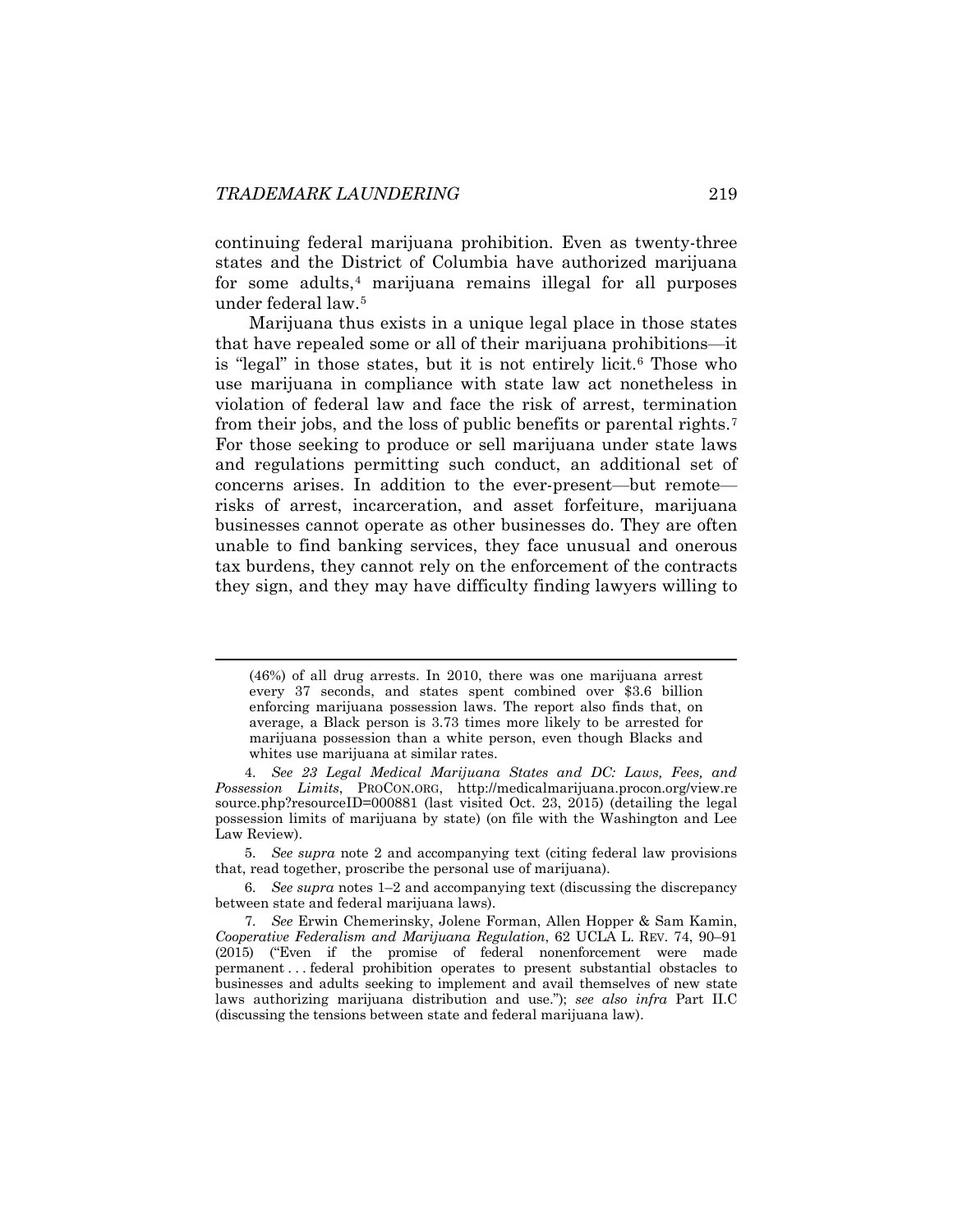<span id="page-5-2"></span>help them navigate a complex and ever-changing regulatory landscape.<sup>[8](#page-5-0)</sup>

Largely overlooked in this regard has been the fact that federal intellectual property (IP) protection is generally not available to marijuana businesses. Because the bulk of IP law is federal, the federal marijuana prohibition means that much of IP law is unavailable or effectively inaccessible to the marijuana industry. Worse yet, marijuana businesses are denied the regulatory benefits of IP law while remaining subject to its burdens. This unavailability of IP protection produces two interesting consequences.

One is that the marijuana industry is being forced to turn to state-level IP and IP-like rights in an attempt to achieve what it cannot under federal law, or to strategically navigate the federal systems to obtain a modicum of protection.[9](#page-5-1) To the extent that federal protection is absent or ineffective for those in the marijuana industry, producers and retailers are increasingly relying on state IP rights, state consumer protection laws, and so on. But state IP doctrines and related regulations were not created for the purposes they are being asked to serve and are often poor substitutes for federal protection. Perhaps because state law is such a poor substitute for federal IP protection, marijuana businesses have found ways, albeit roundabout, to access federal law, in particular federal trademark protection. They do this by registering marks for consulting services, t-shirts, or other merchandise—all of which are perfectly legal under federal law—and then using these marks in connection with the sale of marijuana as well. We call this "trademark laundering." It appears to be quite a widespread practice, and one that reflects in a straightforward way the relative inferiority of the state-level IP protections that are available to the marijuana industry.

The second result is a lesson about innovation in the absence of the full panoply of IP rights. Much has been written about the

<span id="page-5-1"></span><span id="page-5-0"></span> <sup>8</sup>*. See* Sam Kamin & Eli Wald*, Marijuana Lawyers: Outlaws or Crusaders*, 91 OR. L. REV. 869, 871 (2013) (writing that "under a traditional, strict reading of both criminal law and the Model Rules of Professional Conduct, an attorney is prohibited from providing most kinds of legal assistance to a marijuana client").

<sup>9</sup>*. Infra* Parts IV.C, V.C.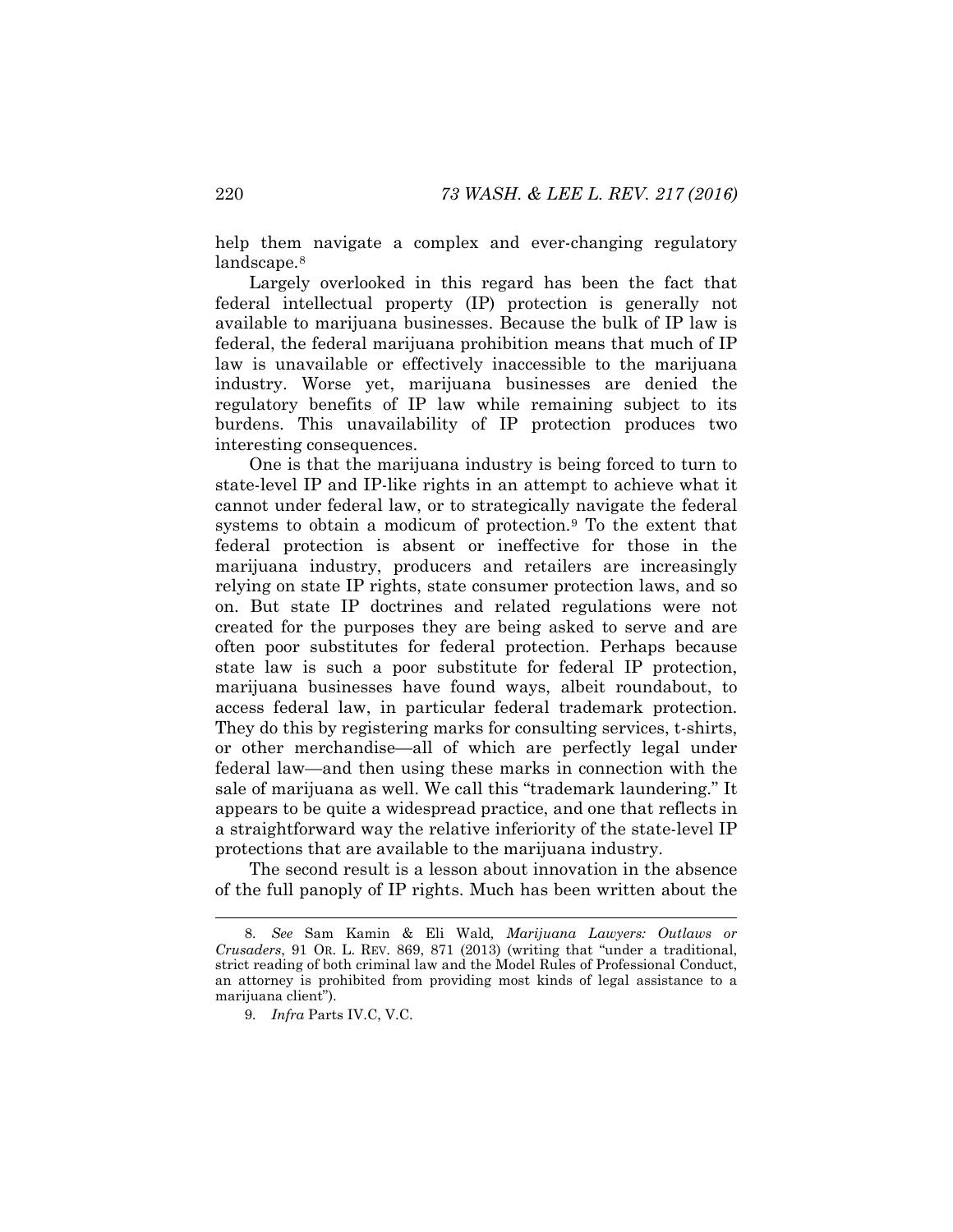<span id="page-6-5"></span>importance of IP protection to encourage creativity, incentivize innovation, and protect the public; $10$  the monopolies conveyed by patent and copyright law are explicitly justified on these grounds in the Constitution itself[.11](#page-6-1) More recently, scholars have explored IP's "negative spaces," or those areas in which there is innovation in the absence of IP protection.<sup>[12](#page-6-2)</sup> The marijuana industry may well be one of these areas. The unavailability of the full range of protections in this area—coupled with the explosive growth and innovation in the marijuana industry—create something of a natural experiment into the role federal IP protection actually plays in practice.

This Article proceeds in seven Parts. Part II traces the path of marijuana law reform in the states and the current status of its (quasi-)legality[.13](#page-6-3) This Part also briefly describes some of the problems that have arisen from the fact that the federal prohibition has remained intact while the states have begun to decriminalize marijuana. Parts III through V cover the three broad areas of federal IP protection—trademark, patent, and copyright—as they concern the marijuana industry.[14](#page-6-4) These Parts of the Article explain the extent to which each IP regime is available, or not, to the marijuana industry and the ways in which workarounds and alternatives are available and are being exploited. Part VI points out the challenge that the current state of affairs presents to the common wisdom regarding federal IP law. It is often posited that federal trademark and patent protections are necessary to protect and inform the public and to

<span id="page-6-0"></span> <sup>10</sup>*. See generally* Jonathan M. Barnett, *Is Intellectual Property Trivial?*, 157 U. PA. L. REV. 1691 (2009); Christopher J. Buccafusco et al., *Experimental Tests of Intellectual Property Laws' Creative Thresholds*, 93 TEX. L. REV. 1921 (2014); Lisa Larrimore Ouellette, *Patentable Subject Matter and Non-Patent Innovation Incentives*, 5 U.C. IRVINE L. REV. 1115 (2015).

<span id="page-6-1"></span><sup>11</sup>*. See* U.S. CONST. art. I, § 8, cl. 8 (granting Congress the power to "promote the progress of science and useful arts, by securing for limited times to authors and inventors the exclusive right to their respective writings and discoveries"). The federal trademark act, on the other hand, was passed pursuant to Congress' Commerce Clause authority.

<span id="page-6-4"></span><span id="page-6-3"></span><span id="page-6-2"></span><sup>12.</sup> *See generally* Elizabeth L. Rosenblatt, *Intellectual Property's Negative Space: Beyond the Utilitarian*, 40 FLA. ST. U. L. REV. 441 (2013).

<sup>13.</sup> *Infra* Part II.

<sup>14</sup>*. Infra* Parts III–V.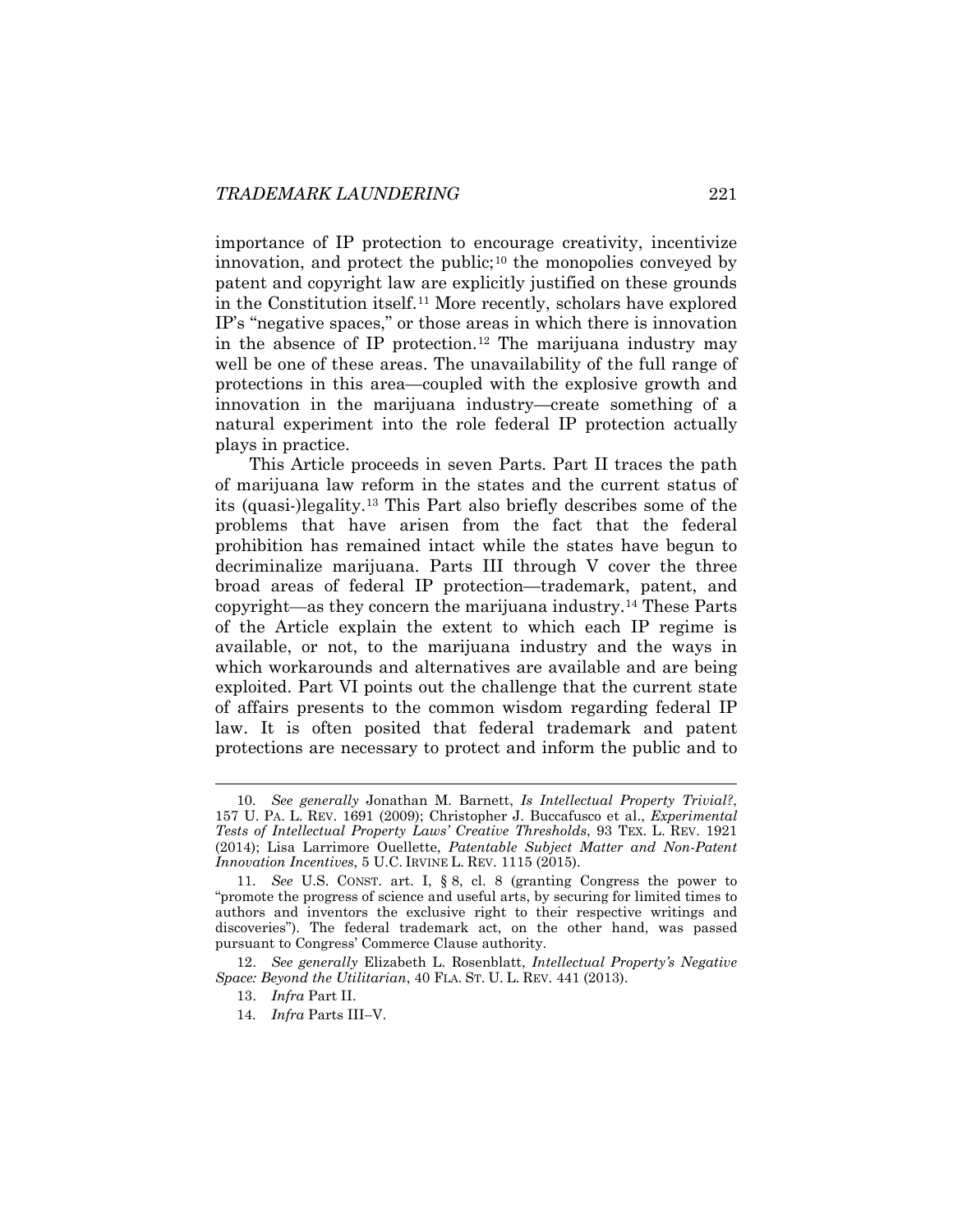encourage innovation and investment, respectively.[15](#page-7-0) The extent of innovation and investment in the nascent legal marijuana industry gives us reason to consider this conventional wisdom more skeptically. Part VII briefly concludes.

#### <span id="page-7-5"></span>*II. Marijuana Law Reform in the United States*

#### <span id="page-7-4"></span>*A. Federal Prohibition/Piecemeal State Legalization*

When Congress passed the Controlled Substances Act in 1970, marijuana was classified alongside heroin and LSD as a Schedule I drug—a drug with no approved medical use and a high potential for abuse.<sup>[16](#page-7-1)</sup> Although there is much reason to be skeptical of this designation, marijuana remains a Schedule I drug to this day.[17](#page-7-2) Like other Schedule I drugs, the production, distribution, and possession of marijuana is prohibited and subject to severe criminal penalties—the large-scale cultivation and distribution of marijuana can lead to imprisonment for twenty-five years to life in prison,<sup>18</sup> as well as the forfeiture of

 <sup>15</sup>*. Supra* note [10](#page-6-5) and accompanying text.

<span id="page-7-1"></span><span id="page-7-0"></span><sup>16</sup>*. See* 21 U.S.C. § 812(b)(1) (2012) (defining Schedule I drugs as having a high potential for abuse and no currently accepted medical use); *id.* § 812(c), Schedule I(c)(17) (designating THC, one of the active ingredients in marijuana, as a Schedule I drug).

<span id="page-7-2"></span><sup>17</sup>*. See* Carolyn Gregoire, *Marijuana May Hold Promise as Treatment for PTSD*, HUFFINGTON POST (Nov. 22, 2014), http://www.huffingtonpost.com /2014/11/ 22/cannabis-ptsd\_n\_6199254.html (last visited Oct. 23, 2015) ("Some scientists have suggested that marijuana may help PTSD symptoms, which can include anxiety, flashbacks and depression.") (on file with the Washington and Lee Law Review); Payton Guion, *Marijuana Can Kill Cancer Cells, Says US Government-Funded Research*, INDEP. (Apr. 9, 2015), http://www. independent.co.uk/news/world/americas/marijuana-can-kill-cancer-cells-says-usgovernmentfunded-research-10166406.html (last visited Oct. 23, 2015) (discussing the medicinal benefits of marijuana recognized by the federal government) (on file with the Washington and Lee Law Review); John Ingold, Joe Amon & Lindsay Pierce, *State of Hope*, DENVER POST, http://extras.denver post.com/stateofhope (last visited Oct. 23, 2015) (documenting the phenomenon of parents moving to Colorado to seek CBD oil treatment) (on file with the Washington and Lee Law Review).

<span id="page-7-3"></span><sup>18</sup>*. See* 21 U.S.C. § 841(b)(1)(A), (b)(1)(D) (providing the penalties for the cultivation, use, and distribution of controlled substances).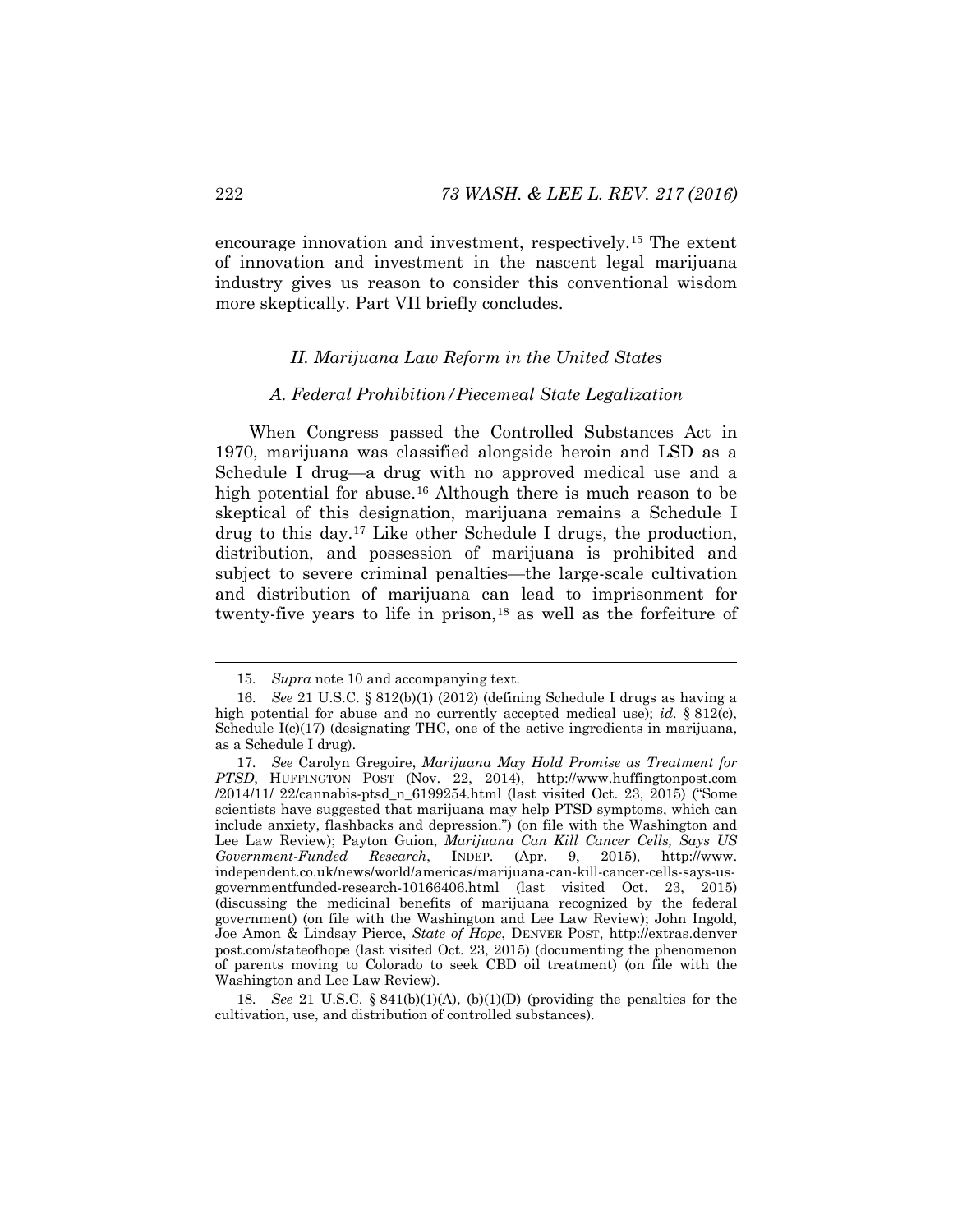any assets used in the commission of a CSA violation.[19](#page-8-1) Attempts to challenge either marijuana's place in Schedule I[20](#page-8-2) or Congress's authority to regulate marijuana under the Commerce Clause[21](#page-8-3) have consistently failed.

Although the federal marijuana prohibition is the starting point for any discussion of marijuana's legal status in the United States, it is far from the last word. Over the last twenty years, an increasing number of states have questioned their own marijuana prohibition statutes and have sought new ways of managing the drug.[22](#page-8-4) In 1996, California passed Proposition 215 by more than ten percentage points, becoming the first state in the union to permit the medicinal use of marijuana.[23](#page-8-5) Proposition 215 provided a defense to California's criminal laws for those using marijuana for medical purposes and for those facilitating that use by others.[24](#page-8-6) It quickly became a model for other states.[25](#page-8-7)

<span id="page-8-8"></span><span id="page-8-0"></span>It should be obvious to the reader already how different medical marijuana provisions such as Proposition 215 are from

<span id="page-8-3"></span>21*. See* Gonzales v. Raich, 545 U.S. 1, 32–33 (2005) (upholding—under the Commerce Clause—Congress's authority to regulate marijuana, even marijuana grown at home for personal use).

<span id="page-8-1"></span> <sup>19</sup>*. See* 18 U.S.C. § 981(a)(1)(B)(i) (2012) (providing that property used in the "distribution of a controlled substance" may be "subject to forfeiture").

<span id="page-8-2"></span><sup>20</sup>*. See* Americans for Safe Access v. DEA, 706 F.3d 438, 440 (D.C. Cir. 2013) (finding that "the DEA's decision declining to initiate proceedings to reschedule marijuana under the CSA was [not] arbitrary and capricious"); Maura Dolan, *U.S. Judge Won't Remove Marijuana from Most Dangerous Drug List*, L.A. TIMES (Apr. 15, 2015), http://www.latimes.com/local/lanow/la-me-lnmarijuana-ruling-2015 0415-story.html (last visited Oct. 23, 2015) (discussing a judge's refusal to overturn marijuana's classification under federal law) (on file with the Washington and Lee Law Review).

<span id="page-8-4"></span><sup>22</sup>*. See State Info*, *supra* note [2](#page-3-3) (providing an up-to-date list of state marijuana laws).

<span id="page-8-5"></span><sup>23</sup>*. See State Marijuana Laws*, NAT'L CONF. OF ST. LEGISLATURES (Oct. 16, 2015), http://www.ncsl.org/research/health/state-medical-marijuana-laws.aspx (last visited Oct. 23, 2015) ("In 1996, California voters passed Proposition 215, making the Golden State the first in the union to allow for the medical use of marijuana.") (on file with the Washington and Lee Law Review).

<span id="page-8-6"></span><sup>24</sup>*. See* CAL. HEALTH & SAFETY CODE § 11362.5(d) (2015) (providing that California's criminal provisions relating to marijuana shall not apply to "a patient, or to a patient's primary caregiver, who possesses or cultivates marijuana for the personal medical purposes of the patient").

<span id="page-8-7"></span><sup>25</sup>*. See State Marijuana Laws*, *supra* note [23](#page-8-0) ("Since then, 22 more states, the District of Columbia and Guam have enacted similar laws.").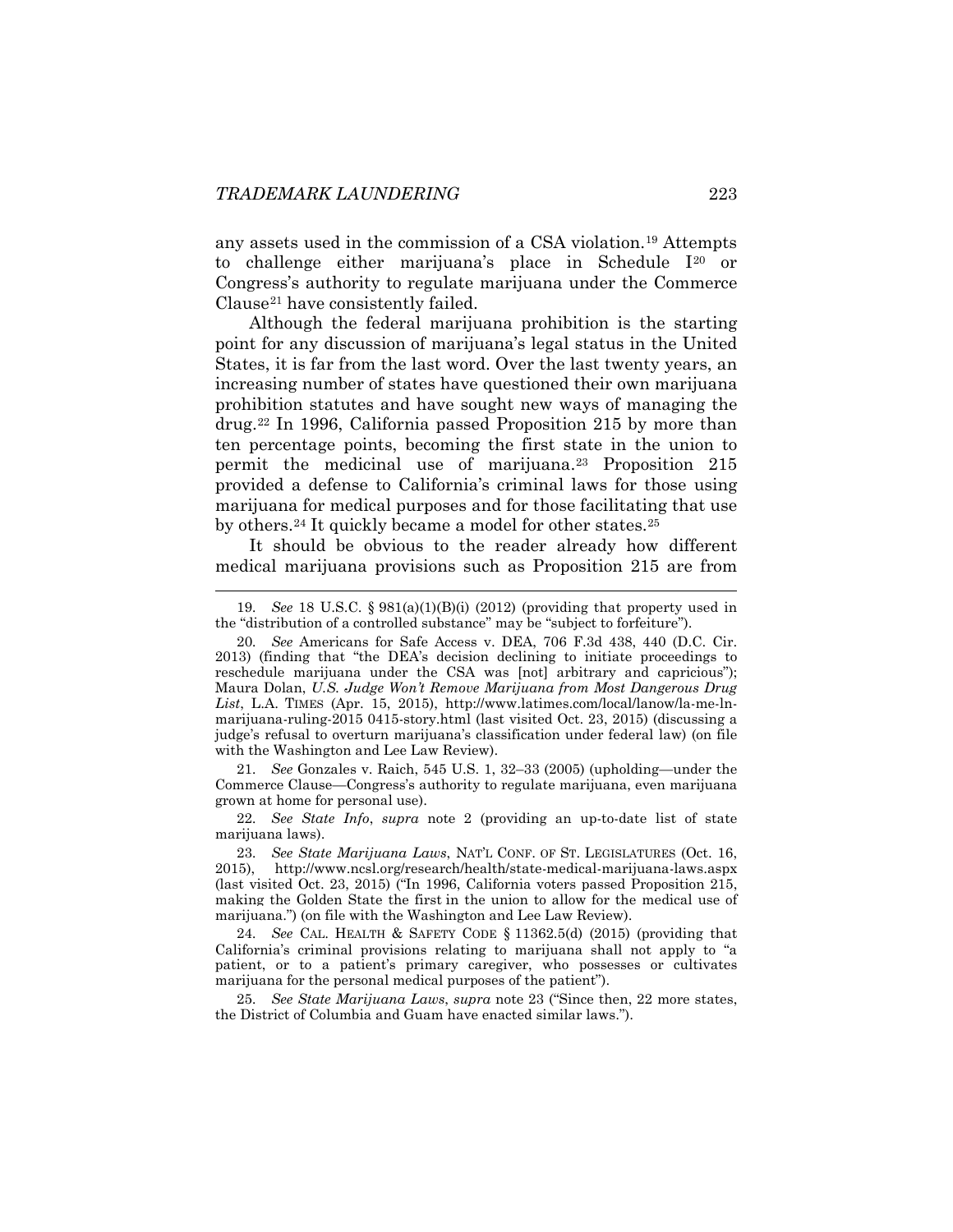the approach manifested in the CSA. By classifying marijuana in Schedule I, Congress made clear its view that marijuana is without valid medical use;<sup>[26](#page-9-0)</sup> by passing medical marijuana provisions, the several states have asserted exactly the opposite.[27](#page-9-1) Furthermore, the Supremacy Clause makes clear how this conflict must be resolved: in *United States v. Oakland Cannabis Buyers' Cooperative*<sup>[28](#page-9-2)</sup> the Supreme Court clarified that, even in a state that has adopted medical marijuana provisions, it is no defense in a federal prosecution under the CSA that the defendant was producing, distributing, or possessing marijuana for medical purposes.[29](#page-9-3)

<span id="page-9-7"></span>But—though their practical impact is necessarily limited by the Supremacy Clause—medical marijuana provisions in the states are far from merely symbolic. Given the fact that the vast majority of drug enforcement is done at the state rather than federal level in this country,[30](#page-9-4) the increasing unwillingness of the states to participate in marijuana prohibition represents a significant impediment to the goals of the CSA. But it is also an impediment that the states are clearly permitted to create. The federal government is free to set federal policy with regard to drugs and can preempt inconsistent state laws if it chooses to do so.[31](#page-9-5) But it cannot conscript state law enforcement officials in the

<span id="page-9-4"></span>30*. See* Chemerinsky, *supra* note [7,](#page-4-4) at 84 ("Since the CSA's implementation . . . , nearly all marijuana enforcement in the United States has taken place at the state level. . . . [O]f the nearly 900,000 marijuana arrests in 2012, arrests made at the state and local level dwarfed those made by federal officials by a ratio of 109 to 1.").

<span id="page-9-5"></span>31*. See* Robert Mikos, *On the Limits of Supremacy: Medical Marijuana and the States' Overlooked Power to Legalize Federal Crime*, 62 VAND. L. REV. 1442, 1445–46 (2009)

Congress's preemption power is . . . expansive . . . . Congress may preempt any state law that obstructs, contradicts, impedes, or conflicts with federal law . . . . [W]hen Congress possesses the

<span id="page-9-6"></span><span id="page-9-0"></span> <sup>26</sup>*. See supra* note [8](#page-5-2) and accompanying text (discussing why Congress regulates marijuana).

<span id="page-9-1"></span><sup>27</sup>*. See supra* note [17](#page-7-4) and accompanying text (discussing the potential benefits of marijuana use and the trend of several states permitting such use).

<sup>28.</sup> 532 U.S. 483 (2001).

<span id="page-9-3"></span><span id="page-9-2"></span><sup>29</sup>*. See id.* at 498–99 (holding that "the Court of Appeals erred by considering relevant the evidence that some people" use marijuana for medical reasons).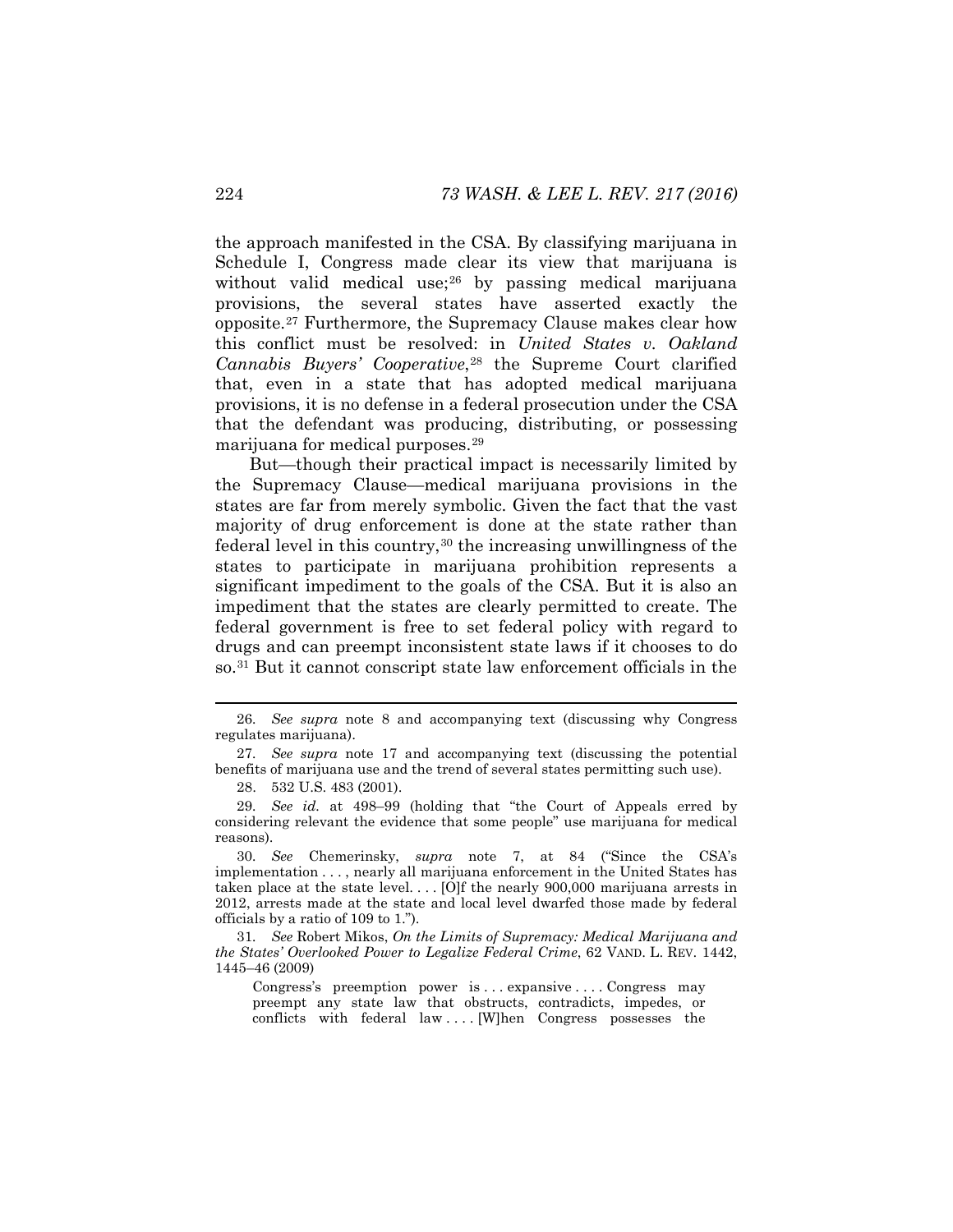<span id="page-10-6"></span>enforcement of federal law;<sup>32</sup> while the Supremacy Clause is a powerful tool for the creation of uniform federal policy, its power is not without limit. The federal government can encourage state assistance in the enforcement of the CSA but it cannot conscript the state governments in those efforts.[33](#page-10-1)

<span id="page-10-7"></span>Medical marijuana laws in the states have thus produced something of a standoff. The states are unable to use marijuana law reform to immunize their citizens from federal prosecution, and the federal government is either unable or unwilling to enforce federal law on its own.[34](#page-10-2) In 2012, two states, Colorado and Washington, brought this tension to a head when they legalized marijuana for all adults twenty-one and older.<sup>[35](#page-10-3)</sup> This new approach to marijuana regulation was probably most clearly stated in the title of Colorado's provision: "The Regulate Marijuana Like Alcohol Act of 2012."[36](#page-10-4) The idea, in other words,

(citation omitted).

<span id="page-10-1"></span>33*. See* Chemerinsky, *supra* note [7,](#page-4-4) at 102 ("The federal government may not commandeer states by forcing them to enact laws or by requiring state officers to assist the federal government in enforcing its own laws within the state."); Mikos, *supra* note [31,](#page-9-6) at 1446 (arguing that the anti-commandeering "rule stipulates that Congress may not command state legislatures to enact laws nor order state officials to administer them").

<span id="page-10-2"></span>34*. See supra* notes [1–](#page-3-4)[15,](#page-7-5) [28](#page-9-7) and accompanying text (discussing the tension between state and federal marijuana laws).

<span id="page-10-3"></span>35*. See* Jack Healy, *Voters Ease Marijuana Laws in 2 States, but Legal Questions Remain*, N.Y. TIMES (Nov. 7, 2012), http://www.nytimes.com/ 2012/11/08/us/politics/marijuana-laws-eased-in-colorado-and-washington.html?\_ r=0 (last visited Nov. 5, 2015) (discussing the "historic moment" when "voters in Colorado and Washington State made it legal to smoke pot recreationally, without any prescription or medical excuse") (on file with the Washington and Lee Law Review).

<span id="page-10-4"></span>36*. See* COLO. CONST. art. XVIII

In the interest of the efficient use of law enforcement resources,

<span id="page-10-5"></span>constitutional authority to regulate an activity, it may preempt any state law governing that same activity.

<span id="page-10-0"></span><sup>32</sup>*. See* New York v. United States, 505 U.S. 142, 175 (1992) (determining that allowing Congress to impose obligations on the state legislature "would 'commandeer' state governments into the service of federal regulatory purposes, and would for this reason be inconsistent with the Constitution's division of authority between federal and state governments"); Printz v. United States, 521 U.S. 898, 933 (1997) (citing *New York* for the proposition that state law enforcement officials cannot be forced to implement federal programs).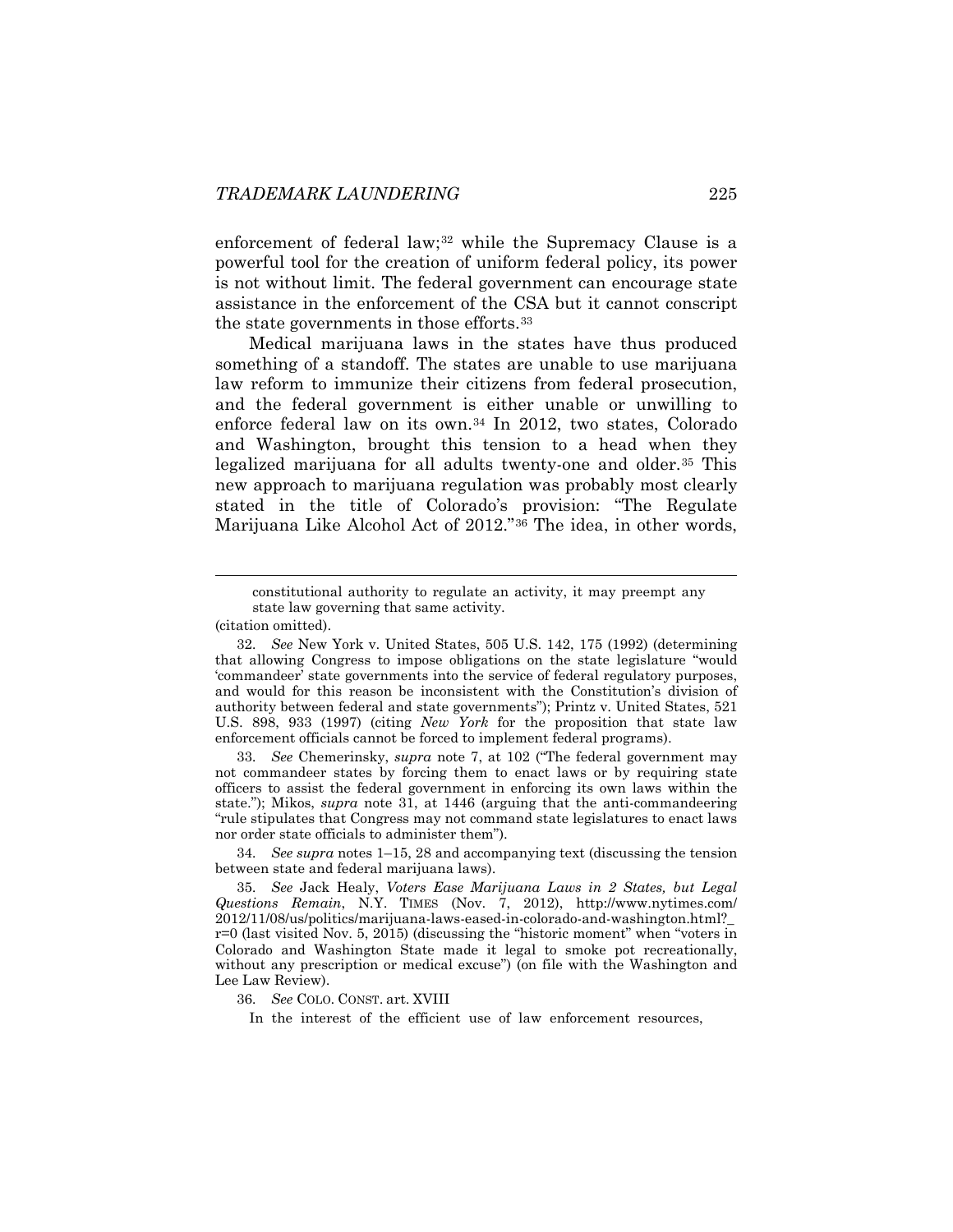was to take marijuana off of the black market and out of the hands of gangs and smugglers and to create a robust regulatory and tax regime for its management.<sup>[37](#page-11-0)</sup>

#### <span id="page-11-4"></span>*B. Federal Enforcement Pronouncements*

Given the clear inconsistency between the CSA and the states' increasing tolerance of marijuana, the passage of legalization initiatives in Colorado and Washington raised the specter of federal intervention to prevent the implementation of these laws.[38](#page-11-1) Although the federal government cannot force the states to keep their marijuana prohibitions on their books or to cooperate with federal officials in the enforcement of the CSA,[39](#page-11-2) it is equally clear that the federal government retains the power to enforce the civil and criminal provisions of that Act even in those states choosing to legalize marijuana for some adults.<sup>[40](#page-11-3)</sup> Such enforcement—even if sporadic or incomplete—would likely cripple the states' ability to achieve their marijuana law reform goals.

<span id="page-11-1"></span>38*. See* Healy, *supra* note [35](#page-10-5) (noting that "the larger, looming problem is a clash with the federal government, which still views marijuana as a Schedule I prohibited substance and has cracked down on states, like California and Montana, that have voted to allow medical marijuana").

<span id="page-11-2"></span>39*. See supra* notes [32](#page-10-6)[–33](#page-10-7) and accompanying text (discussing the limit of the federal government's power to impose upon the states).

enhancing revenue for public purposes, and individual freedom, the people of the State of Colorado find and declare that the use of marijuana should be legal for persons twenty-one years of age or older and taxed in a manner similar to alcohol. In the interest of the health and public safety of our citizenry, the people of the State of Colorado further find and declare that marijuana should be regulated in a manner similar to alcohol . . . .

<span id="page-11-0"></span><sup>37</sup>*. See Overview of Amendment 64*, CAMPAIGN TO REGULATE MARIJUANA LIKE ALCOHOL, http://www.regulatemarijuana.org/s/regulate-marijuana-alcoholact-2012 (last visited Oct. 28, 2015) ("Regulating marijuana like alcohol will take marijuana sales out of the hands of cartels and criminals, and redirect that money toward legitimate, taxpaying Colorado businesses.") (on file with the Washington and Lee Law Review).

<span id="page-11-3"></span><sup>40</sup>*. See, e.g.*, United States v. Oakland Cannabis Buyers' Coop., 523 U.S. 483, 489–91 (2001) (finding that it is no defense in a federal prosecution under the CSA that the defendant was complying with state medical marijuana provisions).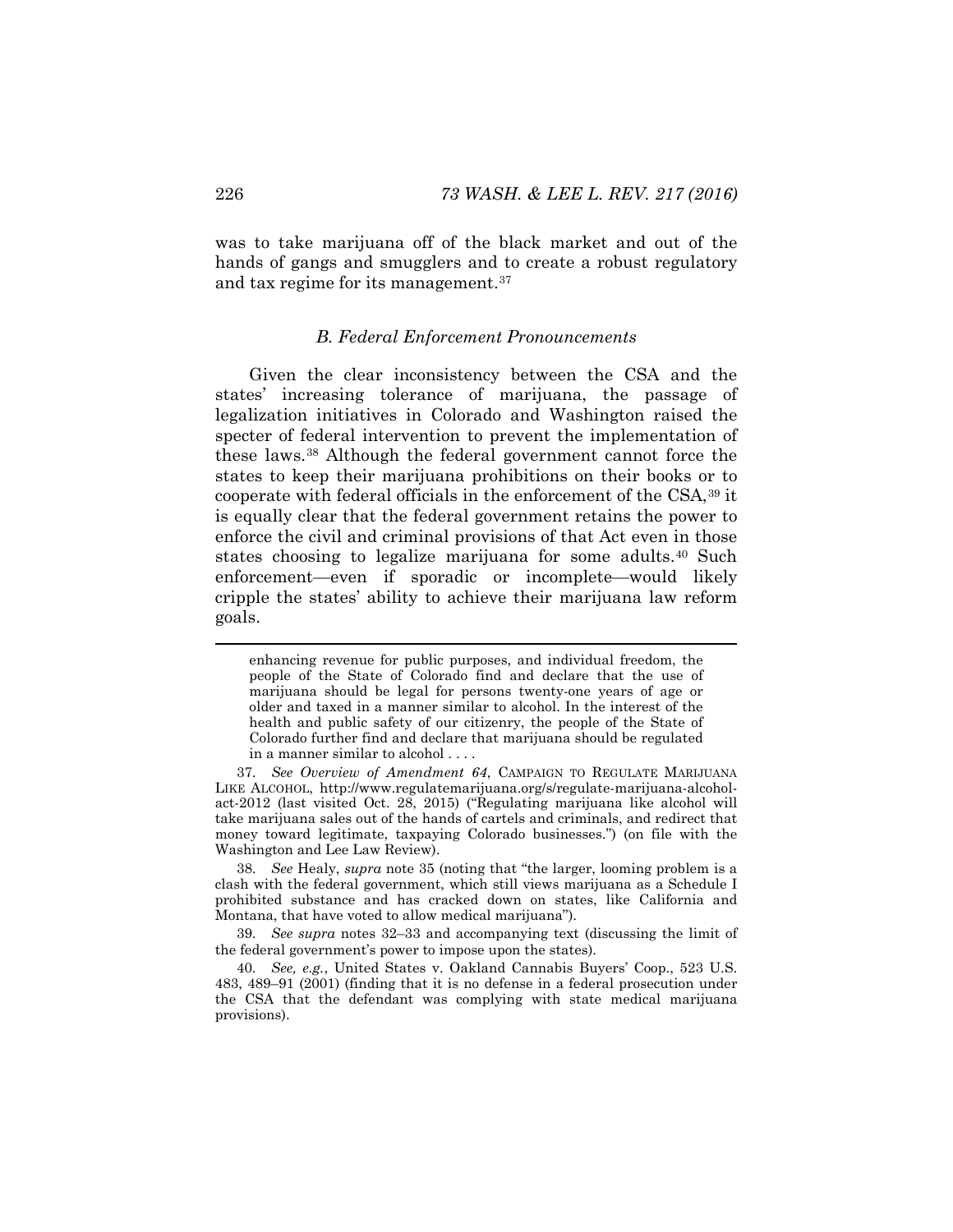Thus, the acquiescence of the federal government became a necessary element of law reform in the states: without it, any changes in state law would be effectively mooted. And at first, it seemed that the Obama administration was willing to allow state views on marijuana regulation to prevail. In 2009, a memo issued by Deputy Attorney General David Ogden touched off an explosion of marijuana entrepreneurialism in the states when it announced the Department of Justice's view that those in clear compliance with state medical marijuana provisions should be a low priority target of limited prosecutorial resources.<sup>41</sup> Although this was taken as a green light from the administration to open marijuana businesses to the public, another memorandum just two years later indicated that this had been an overreaction:

<span id="page-12-2"></span>The Ogden Memorandum was never intended to shield such activities from federal enforcement action and prosecution, even where those activities purport to comply with state law. Persons who are in the business of cultivating, selling or distributing marijuana, and those who knowingly facilitate such activities, are in violation of the Controlled Substances Act, regardless of state law. Consistent with resource constraints and the discretion you may exercise in your district, such persons are subject to federal enforcement action, including potential prosecution. State laws or local ordinances are not a defense to civil or criminal enforcement of federal law with respect to such conduct, including enforcement of the CSA. Those who engage in transactions involving the proceeds of such activity may also be in violation of federal money laundering and other federal financial laws.[42](#page-12-1)

It would be another two years before the pendulum swung back. In the wake of the legalization initiatives in Colorado and

<span id="page-12-0"></span> <sup>41</sup>*. See* Memorandum from David W. Ogden, Deputy Attorney Gen., Office of the Deputy Attorney Gen., U.S. Dep't of Justice, to Selected U.S. Attorneys 1– 2 (Oct. 19, 2009) [hereinafter Ogden Memo], http://www.justice.gov/sites/ default/files/opa/legacy/2009/10/19/medical-marijuana.pdf ("As a general matter, pursuit of these priorities should not focus federal resources in your States on individuals whose actions are in clear and unambiguous compliance with existing state laws providing for the medical use of marijuana.").

<span id="page-12-1"></span><sup>42.</sup> Memorandum from James M. Cole, Deputy Attorney Gen., Office of the Deputy Attorney Gen., U.S. Dep't of Justice, to All U.S. Attorneys 2 (June 29, 2011) [hereinafter Cole Memo I], http://www.justice.gov/oip/docs/dag-guidance-2011-for-medical-marijuana-use.pdf.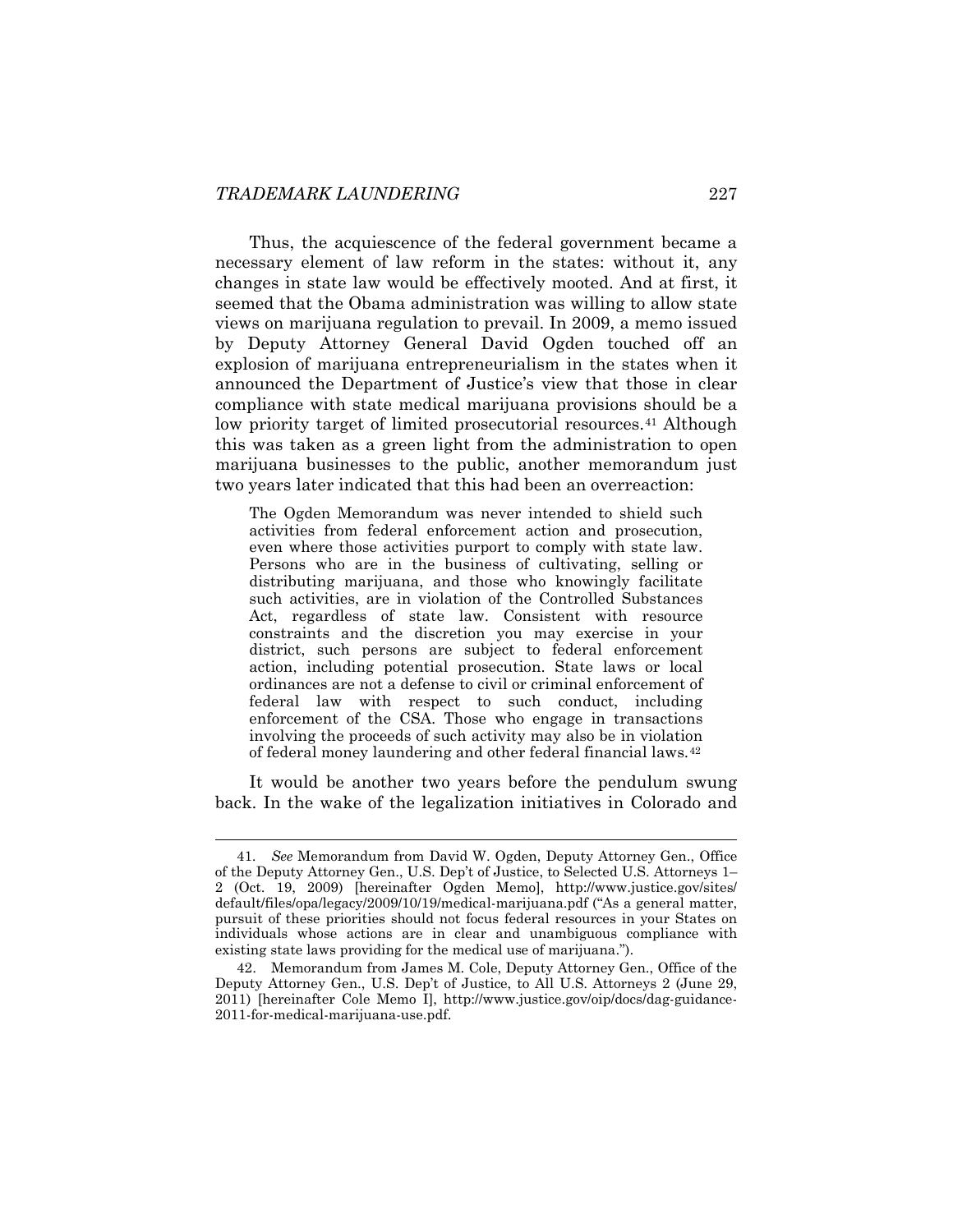Washington and medical marijuana provisions in a growing number of states,<sup>[43](#page-13-1)</sup> the Obama administration could no longer fall back upon the increasingly foggy line between medical marijuana on the one hand and commercial marijuana businesses on the other. In a series of memoranda issued in 2013 and 2014, the Obama administration made clear that, at least for the balance of its term, the federal government would take a hands-off approach to marijuana regulation in the states.<sup>[44](#page-13-2)</sup> James Cole released a second Memorandum on August 29, 2013, setting forth the eight enforcement criteria that U.S. Attorneys around the country should apply to marijuana enforcement before concluding:

<span id="page-13-0"></span>In jurisdictions that have enacted laws legalizing marijuana in some form and that have also implemented strong and effective regulatory and enforcement systems to control the cultivation, distribution, sale, and possession of marijuana, conduct in compliance with those law and regulations is less likely to threaten the federal priorities set forth above . . . . In those circumstances, consistent with the traditional allocation of federal-state efforts in this area, enforcement of state law by state and local law enforcement and regulatory bodies should remain the primary means of addressing marijuana-related activity.[45](#page-13-3)

This second Cole Memo thus made clear what the Ogden memo only hinted: the federal government was willing to defer to state-level decisions regarding marijuana policy so long as the states were willing and able to meet certain policy goals. Other

<span id="page-13-1"></span> <sup>43</sup>*. See supra* notes [2,](#page-3-3) [23–](#page-8-0)[25](#page-8-8) and accompanying text (discussing those states which have repealed their laws prohibiting marijuana).

<span id="page-13-2"></span><sup>44</sup>*. See* Memorandum from James M. Cole, Deputy Attorney Gen., Office of the Deputy Attorney Gen., U.S. Dep't of Justice, to All U.S. Attorneys 3 (Aug. 29, 2013) [hereinafter Cole Memo II], http://www.justice.gov/iso/opa/ resources/3052013829132756857467.pdf (noting that "[i]n jurisdictions that have enacted laws legalizing marijuana in some form . . . conduct in compliance with those laws and regulations is less likely to threaten the federal [government's] priorities"); *see also* Memorandum from Monty Wilkinson, Dir., Exec. Office for U.S. Attorneys, U.S. Dep't of Justice, to All U.S. Attorneys 2 (Oct. 28, 2014), http://www.justice.gov/sites/default/files/tribal/pages/attach ments/2014/12/11/policystatementregardingmarijuanaissuesinindiancountry2.p df [hereinafter Wilkinson Memo] (indicating that U.S. Attorneys should apply the same eight criteria used in the context of state marijuana law reform to determine whether to enforce the CSA in Indian Country).

<span id="page-13-3"></span><sup>45.</sup> Cole Memo II, *supra* note [44,](#page-13-0) at 3.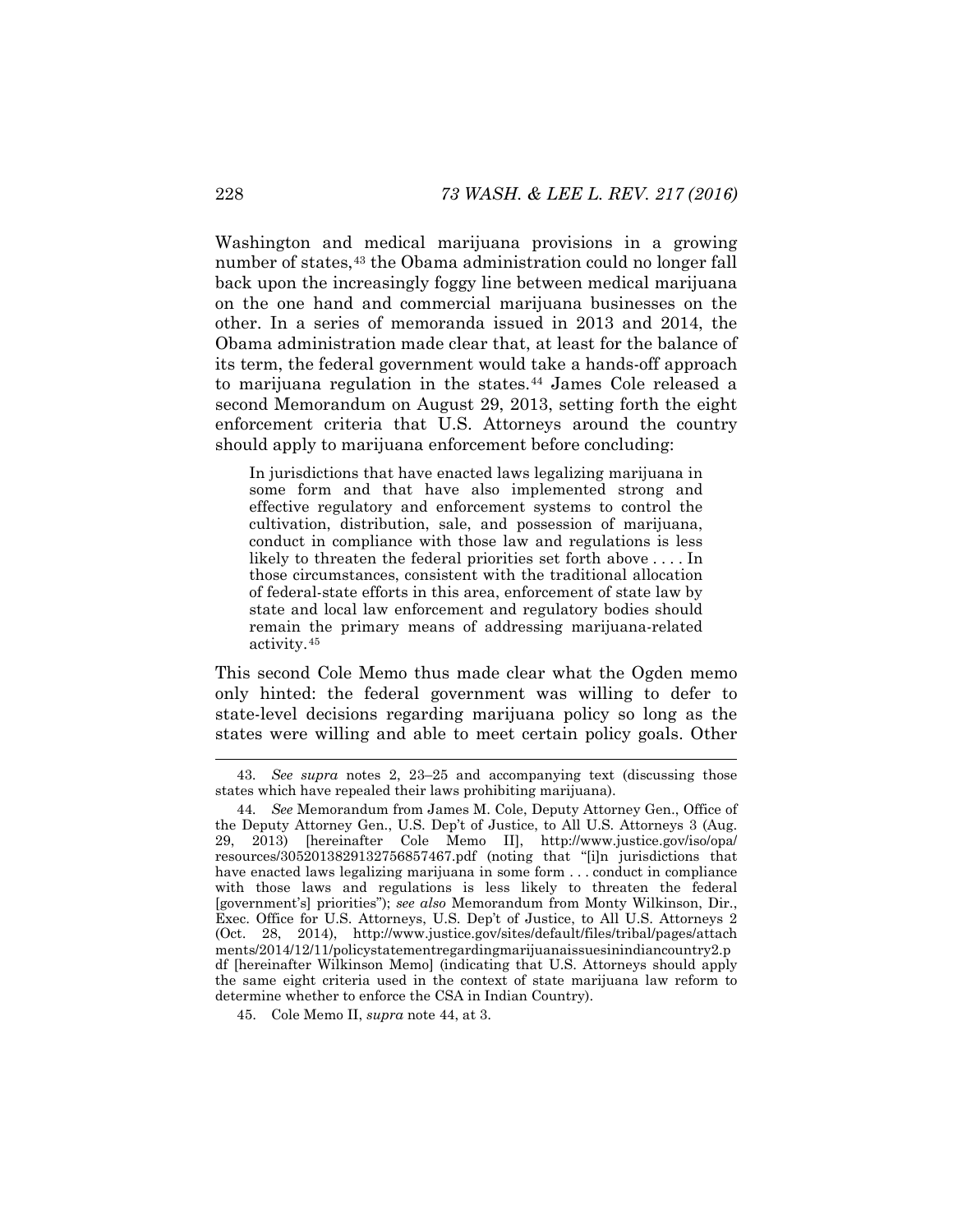<span id="page-14-0"></span>Obama administration announcements reiterated this solidification of a more permissive approach to the enforcement of the CSA.[46](#page-14-2) For example, on October 28, 2014, the administration issued a memorandum indicating that the same enforcement priorities that govern marijuana regulation in the states would apply in Indian Country as well, thus permitting Indian tribes to participate in marijuana law reform to the same extent as the states.[47](#page-14-3) Other unofficial statements by both President Obama and his then-Attorney General Eric Holder indicated their views that the marijuana experiment occurring in the states should be allowed to continue.[48](#page-14-4)

<span id="page-14-2"></span><span id="page-14-1"></span> <sup>46</sup>*. See infra* notes [47](#page-14-0)[–48](#page-14-1) and accompanying text (discussing memoranda issued by the federal government reflecting deferential views toward state marijuana laws).

<span id="page-14-3"></span><sup>47.</sup> *See* Wilkinson Memo, *supra* note [44,](#page-13-0) at 2 (noting that "the eight priorities in the Cole Memorandum will guide United States Attorneys' marijuana enforcement efforts in Indian Country").

<span id="page-14-4"></span><sup>48</sup>*. See* Matt Ferner, *Eric Holder Signals Support for Marijuana Reform Just as He's Heading out the Door*, HUFFINGTON POST (Sept. 25, 2014), http://www.huffingtonpost.com/2014/09/25/eric-holder-marijuana-rescheduling\_ n\_5884128.html (last visited Nov. 5, 2015) (noting that "Holder said that the Obama administration would be 'more than glad' to work with Congress to re-examine how cannabis is scheduled") (on file with the Washington and Lee Law Review); Michelle Ye Hee Lee, *Can Eric Holder Change the Federal Drug Classification of Marijuana?*, WASH. POST (Feb. 26, 2015), http://www. washingtonpost.com/blogs/fact-checker/wp/2015/02/26/can-eric-holder-changethe-federal-drug-classification-of-marijuana (last visited Nov. 5, 2015) ("President Obama has said that he does not believe marijuana is more dangerous than alcohol.") (on file with the Washington and Lee Law Review). The Obama administration also released a memo instructing banks on how they could do business with those in the marijuana industry. *See* Memorandum from James M. Cole, Deputy Attorney Gen., Office of the Deputy Attorney Gen., U.S. Dep't of Justice, to All U.S. Attorneys (Feb. 14, 2014), http://www. justice.gov/sites/default/files/usaowdwa/legacy/2014/02/14/DAG%20Memo%20%2 0Guidance%20Regarding%20Marijuana%20Related%20Financial%20Crimes%2 02%2014%2014%20%282%29.pdf (indicating when prosecutions of banks involved in the marijuana business may or may not be appropriate). As we'll see below, however, this memorandum was significantly less clear (and less permissive) than others written at the same time.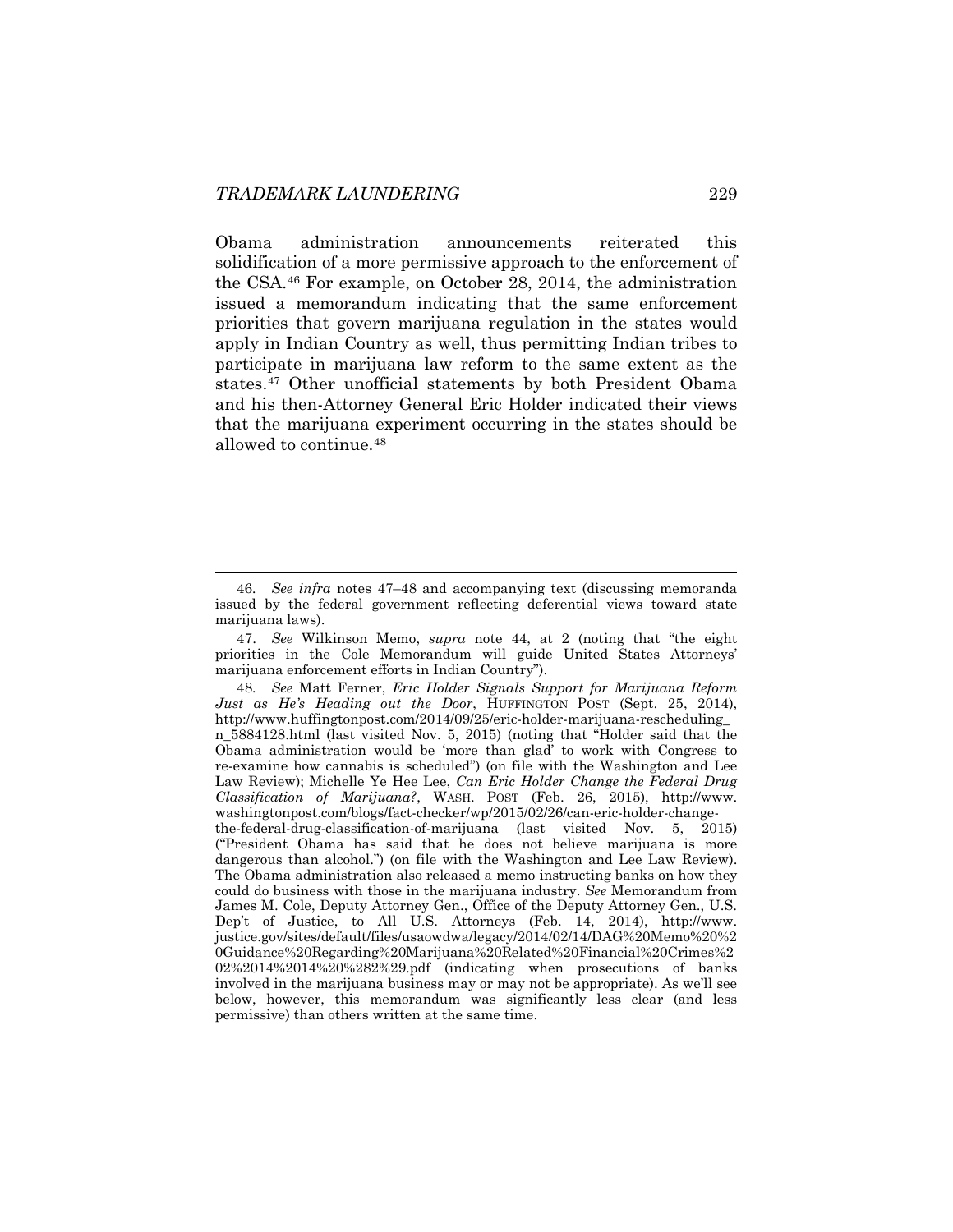#### *C. Continuing Tensions*

Although the Obama administration's change of heart with regard to criminal enforcement of the CSA has given some much-needed predictability to the development of marijuana law reform in the states, such certainty is at best fleeting. It is important to realize that none of the actions of the Obama administration actually legalize marijuana; at most, the administration's pronouncements constitute a promise not to enforce the CSA (for now, against only some defendants, probably).[49](#page-15-0) And, of course, such promises are good only so long as the current administration is in power; a new president and attorney general will take office in January 2017, and they may have very different views about marijuana enforcement than do the current holders of those offices.[50](#page-15-1) Thus, even if the Second Cole Memo were in fact an enforceable promise not to prosecute anyone who is in compliance with robust state marijuana regulations (and it is not), it is anything but a permanent solution to the problem of marijuana's complex legal status. In this section, we document some of these lingering tensions.

From the point of view of marijuana consumers, the fact that marijuana is still prohibited at the federal level means that choosing to purchase and consume marijuana necessarily entails legal risk.[51](#page-15-2) Probably the greatest of these risks is loss of employment. Take, for example, the case of Brandon Coats, a

<span id="page-15-0"></span> <sup>49</sup>*. See* Cole Memo II, *supra* note [44,](#page-13-0) at 4 ("This memorandum does not alter in any way the Department's authority to enforce federal law, including federal laws relating to marijuana, regardless of state law.").

<span id="page-15-1"></span><sup>50.</sup> In fact, the fragility of enforcement pronouncements was made clear when Loretta Lynch replaced Eric Holder as attorney general in April 2015. *See* Matt Apuzzo & Jennifer Steinhauer, *As Attorney General, Loretta Lynch Plans Striking New Tone for the Justice Dept.*, N.Y. TIMES (Apr. 23, 2015), http://www.nytimes.com/2015/04/24/us/as-attorney-general-loretta-lynch-plansto-shift-tone-for-justice-dept.html?\_r=0 (last visited Nov. 5, 2015) ("Under Mr. Holder, the Justice Department did not stand in the way of states that legalized marijuana. . . . Ms. Lynch, who told aides during the confirmation process that she had never smoked marijuana, does not share that view.") (on file with the Washington and Lee Law Review).

<span id="page-15-2"></span><sup>51</sup>*. See supra* note [1](#page-3-4) (citing federal law provisions that, read together, proscribe the personal use of marijuana).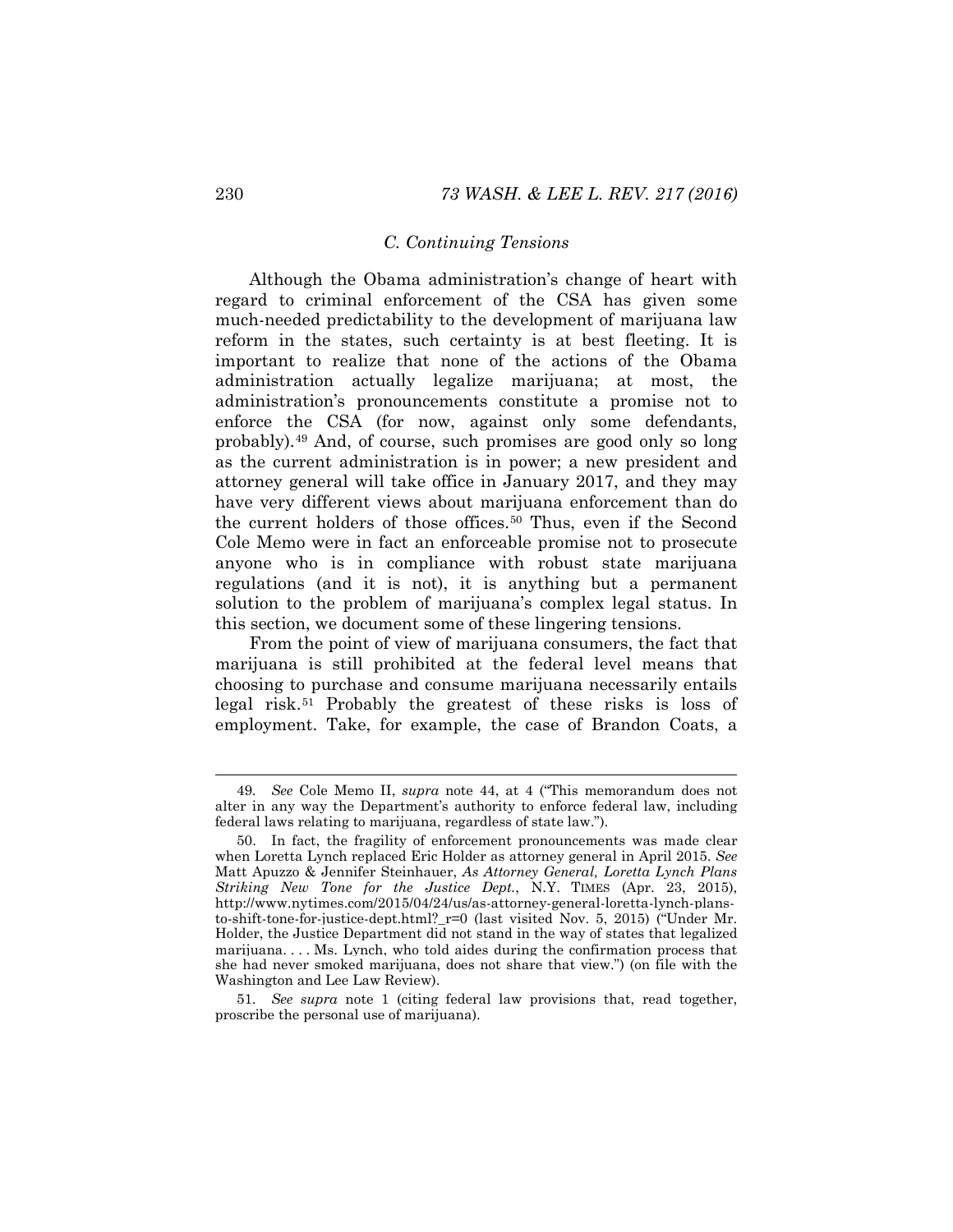quadriplegic employed by Dish Network in Colorado.[52](#page-16-0) Mr. Coats is also a medical marijuana patient who uses cannabis to control seizures.[53](#page-16-1) When Mr. Coats was drug tested by his employer, he predictably tested positive and was discharged for violating Dish Network's zero tolerance policy for drug use.<sup>[54](#page-16-2)</sup> He sued under a Colorado statute, which prevents an employer from discharging an employee for engaging in "lawful off-duty conduct."[55](#page-16-3) The Colorado Supreme Court unanimously rejected his claim:

The CSA lists marijuana as a Schedule I substance, meaning federal law designates it as having no medical accepted use, a high risk of abuse, and a lack of accepted safety for use under medical supervision. This makes the use, possession, or manufacture of marijuana a federal criminal offense, except where used for federally-approved research projects. There is no exception for marijuana use for medicinal purposes, or for marijuana use conducted in accordance with state law. Coats's use of medical marijuana was unlawful under federal law and thus not protected by [the statute].[56](#page-16-4)

Although *Coats v. Dish Network, LLC* was an interpretation of a single statute in a single state, it nonetheless demonstrates the problems that continue to occur when a state authorizes that which the federal government continues to prohibit. Because a number of contracts—for public benefits, for commercial leases, for government work—or court orders—granting parole or probation, setting forth the terms of a custody arrangement, etc.—include a requirement to comply with all relevant and applicable laws or to comport one's behavior to the law, marijuana use remains deeply problematic.[57](#page-16-5) If a person subject

<span id="page-16-0"></span> <sup>52</sup>*. See* Coats v. Dish Network LLC, 350 P.3d 849, 850–51 (Colo. 2015) (describing the plaintiff, Mr. Coats, as having "been confined to a wheelchair since he was a teenager," and having "worked for respondent Dish as a telephone customer service representative").

<span id="page-16-1"></span><sup>53</sup>*. See id.* at 850 (noting Coats "obtained a state-issued license to use medical marijuana to treat painful muscle spasms caused by his quadriplegia").

<span id="page-16-2"></span><sup>54</sup>*. See id.* at 850–51 ("On June 7, 2010, Dish fired Coats for violating the company's drug policy.").

<sup>55.</sup> COLO. REV. STAT. § 24-34-402.5 (2015).

<sup>56</sup>*. Coats*, 350 P.3d at 852–53.

<span id="page-16-5"></span><span id="page-16-4"></span><span id="page-16-3"></span><sup>57</sup>*. See, e.g.*, DEBORAH M. GALVIN, WORKPLACE ISSUES RELATED TO THE DECRIMINALIZATION/LEGALIZATION OF MARIJUANA, SAMHSA (Sept. 2014),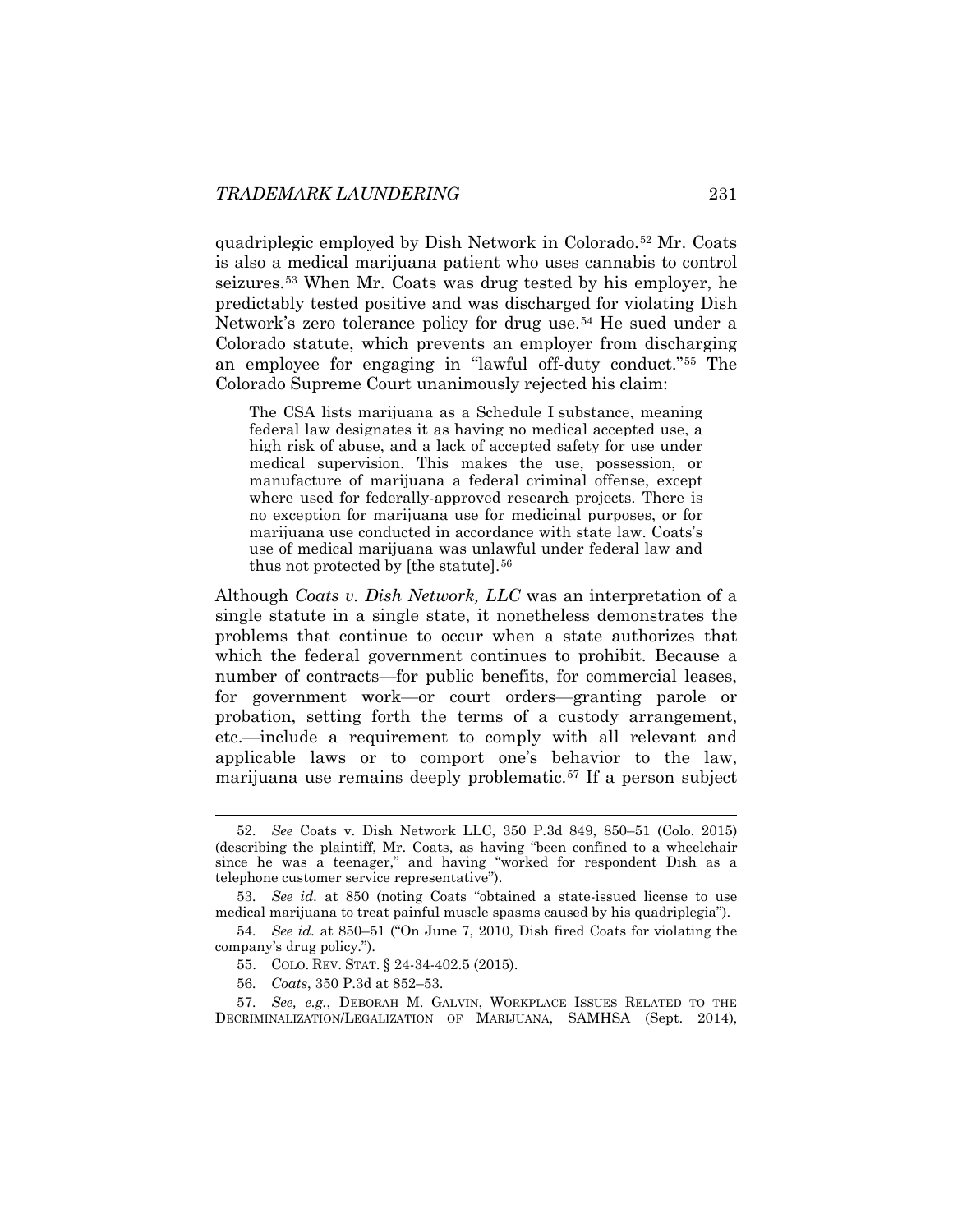to one of these agreements or orders chooses to use marijuana, the reasoning in *Coats* would dictate that she is not in compliance with the law and therefore subject to whatever sanctions are set forth for violating the underlying agreement or order.<sup>[58](#page-17-1)</sup> In other words, engaging in conduct that remains criminal (under federal law) can have significant negative repercussions even if, as we have seen, the risk of arrest and prosecution is currently vanishingly small.

For those not merely purchasing and using marijuana but choosing to participate in the licensed marijuana businesses springing up in the states, the situation is even more complicated. Running a commercial entity whose entire business constitutes an ongoing violation of the Controlled Substances Act is necessarily fraught. The continuing federal marijuana prohibition makes the running of a marijuana business far more complicated and risky than the operation of any other enterprise. Some of these problems derive directly from marijuana's status as a Schedule I drug.[59](#page-17-2) For example, while the federal government has not been prosecuting those businesses for violating the CSA, civil suits pose an acute challenge.<sup>[60](#page-17-3)</sup> In early 2015, a pair of RICO lawsuits were filed against Colorado marijuana businesses and those who facilitated the construction and financed those businesses by neighbors who alleged that the defendants' illegal conduct was causing them financial loss.<sup>[61](#page-17-4)</sup>

<span id="page-17-0"></span>http://www.samhsa.gov/sites/default/files/galvin-marijuana-update-dtab-sept-2014.pdf ("A survey of 300 employers within Colorado found that most continued to uphold their drug-testing policies and to screen for marijuana usage among their employees with the recent changes to the state's legalization law.").

<span id="page-17-1"></span><sup>58</sup>*. See* Coats v. Dish Network LLC, 350 P.3d 849, 853 (Colo, 2015) (holding that "because Coats's marijuana use was unlawful under federal law, it does not fall within section 24-34-402.5's protection for 'lawful' activities").

<sup>59</sup>*. See generally* 21 U.S.C. § 812(c), Schedule I(c)(17) (2012); *supra* note [1.](#page-3-4)

<span id="page-17-3"></span><span id="page-17-2"></span><sup>60</sup>*. See infra* notes [61](#page-17-0)[–62](#page-18-0) and accompanying text (discussing the harmful impact the potential for such suits has on marijuana businesses).

<span id="page-17-4"></span><sup>61</sup>*. See generally* Complaint, Safe Sts. All. v. Alt. Holistic Healing LLC, No. 15-349 (D. Colo. Feb. 19, 2015); Complaint, Safe Sts. All. v. Med. Marijuana of the Rockies, No. 15-350 (D. Colo. Feb. 19, 2015); Ricardo Baca, *Two Lawsuits Filed in Federal Court Aim to End Recreational Pot Sales in Colorado,* DENVER POST (Feb. 19, 2015, 12:01 AM), http://www.denverpost.com/news/ci\_ 27559155/two-lawsuits-filed-in-federal-court-aim-to-end-recreational-pot-sales-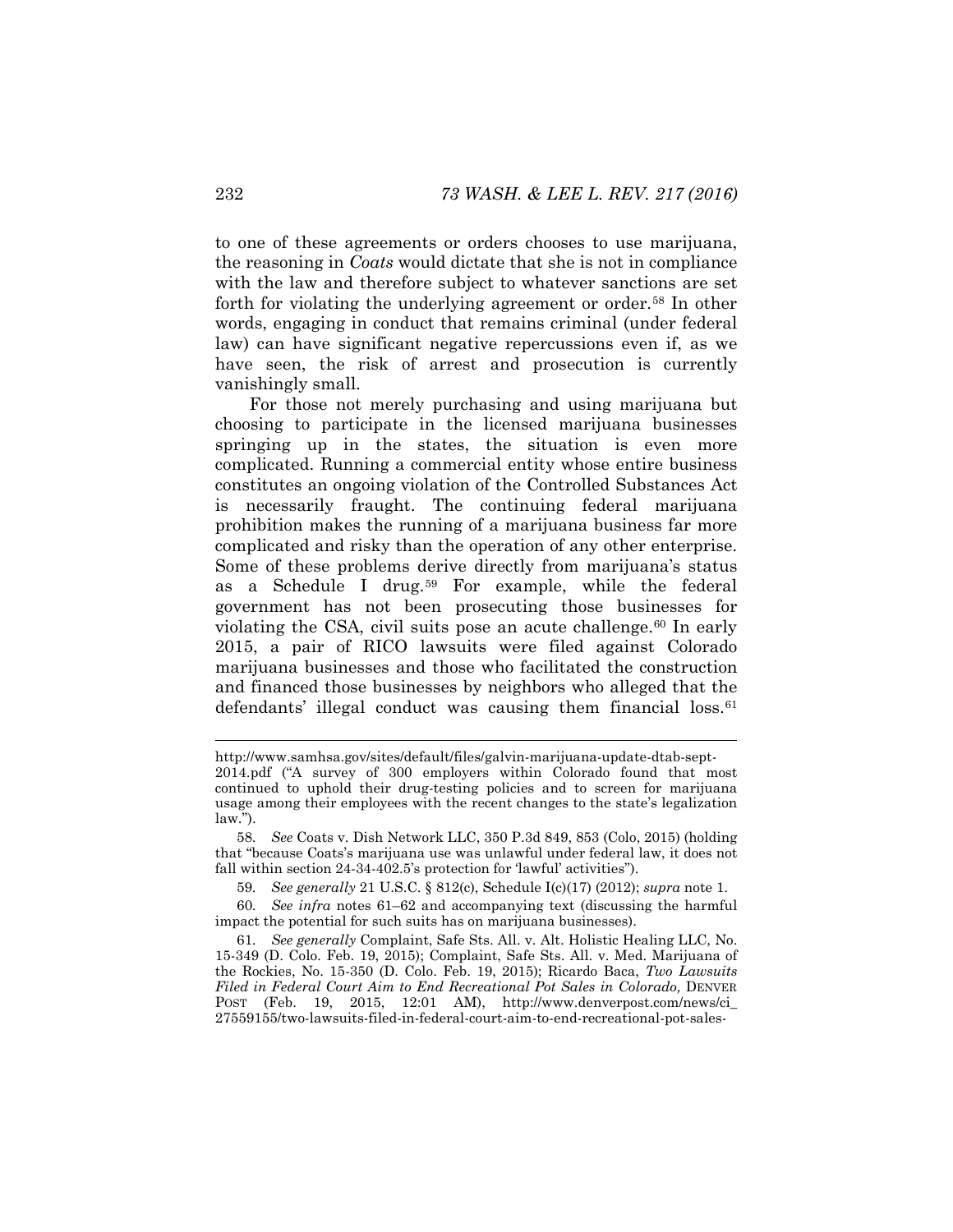<span id="page-18-0"></span>Although there are reasons to be skeptical about the ultimate ability of these plaintiffs to prevail,  $62$  the specter of such suits and the cost of defending them operates as a serious drag on all existing and anticipated marijuana businesses.

Other problems associated with marijuana's continuing prohibition are more ancillary but no less profound. Because their conduct is still regarded as criminal under federal law, marijuana businesses often find themselves operating in precarious financial circumstances.[63](#page-18-2) For example, on July 9, 2015, the Ninth Circuit upheld a tax court ruling against Martin Olive, the proprietor of a California marijuana club.<sup>[64](#page-18-3)</sup> The court held that  $\S 280E$  of the tax code applies to marijuana businesses operating under the aegis of state law.[65](#page-18-4) Section 280E is a Reagan-era provision requiring those in violation of the CSA to pay tax on their ill-gotten income[66](#page-18-5) and denying them all deductions save for the cost of

<span id="page-18-2"></span>63*. See* 26 U.S.C. § 280E (2012) ("No deduction or credit shall be allowed for any amount paid or incurred during the taxable year in carrying on any trade or business if such trade or business . . . consists of trafficking in controlled substances . . . .").

in-colorado (last visited Oct. 29, 2015) (on file with the Washington and Lee Law Review).

<span id="page-18-1"></span><sup>62</sup>*. See* Sam Kamin, *Can You Fight Marijuana Laws with RICO Suits*, JURIST (Apr. 6, 2015, 3:50 PM), http://jurist.org/forum/2015/04/sam-kaminmarijuana-rico.php (last visited Oct. 29, 2015) ("[T]he RICO claims that have been brought to date are unlikely even to survive a motion to dismiss in their current form.") (on file with the Washington and Lee Law Review); *see also* Robert A. Mikos, *A Critical Appraisal of the Department of Justice's New Approach to Medical Marijuana*, 22 STAN. L. & POL'Y REV. 633, 649 (2011) ("[I]t seems highly unlikely that any plaintiff would have standing to bring the RICO claim. Nonetheless, I suggest the threat of civil RICO litigation poses an ongoing concern for marijuana dispensaries . . . .").

<span id="page-18-3"></span><sup>64</sup>*. See* Olive v. Comm'r, 792 F.3d 1146, 1151 (9th Cir. 2015) (affirming the Tax Court's conclusion that petitioner was precluded from deducting the ordinary and necessary businesses associated with his operation of the Vapor Room).

<span id="page-18-4"></span><sup>65</sup>*. See id*. (noting that § 280E "precludes Petitioner from deducting . . . the ordinary and necessary business expenses associated with his operation of the Vapor Room"*).*

<span id="page-18-5"></span><sup>66</sup>*. See* 26 U.S.C. § 280E ("[N]o deduction or credit shall be allowed for any amount paid or incurred during the taxable year in carrying on any trade or business if such trade or business (or the activities which comprise such trade or business) consists of trafficking in controlled substances . . . .").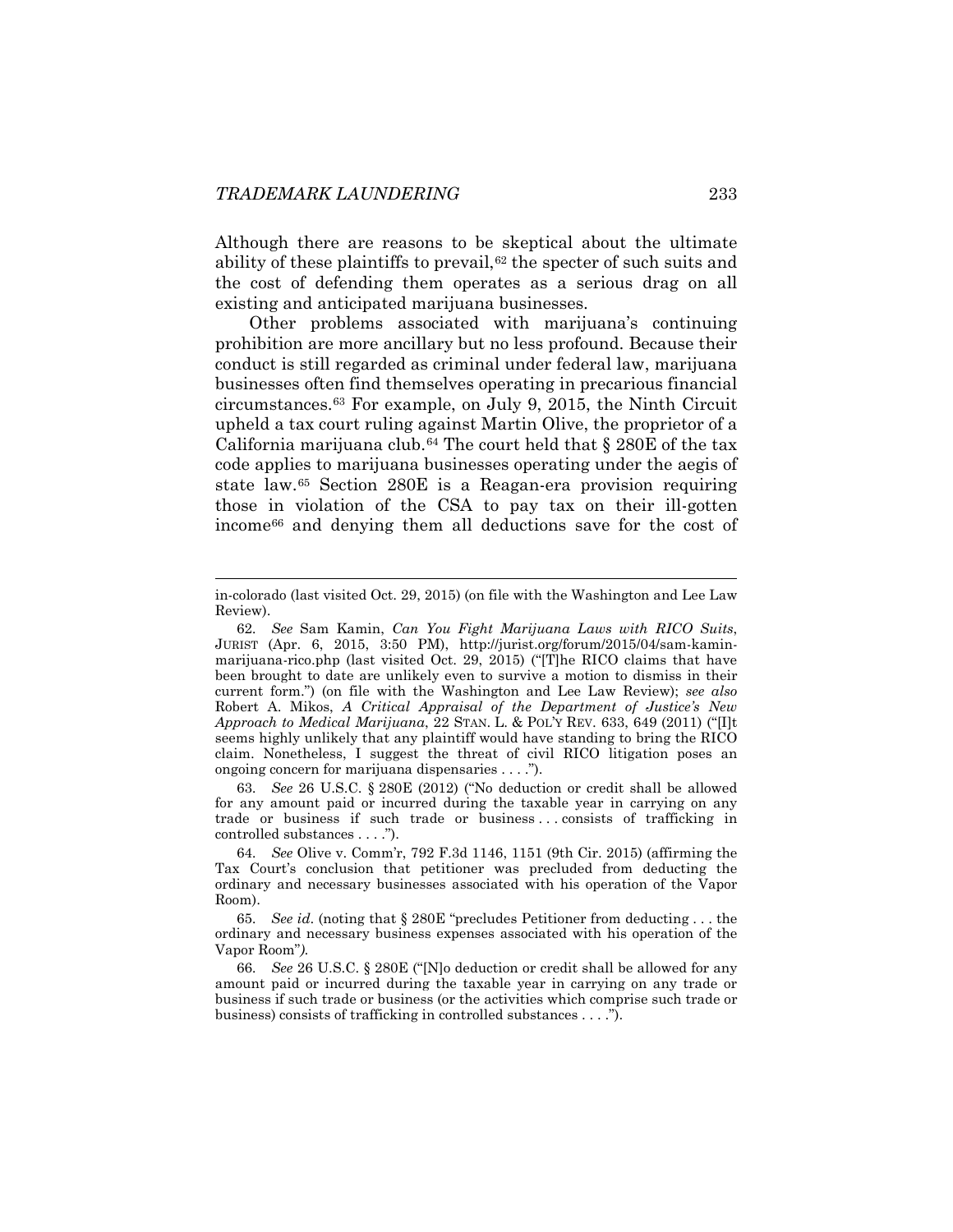obtaining the goods sold.[67](#page-19-0) Thus, a marijuana dispensary can deduct the wholesale cost of purchasing or manufacturing marijuana but cannot deduct the basic costs of running the dispensary itself—salary, insurance, electrical, rent, etc.[68](#page-19-1) This can have a devastating effect on a marijuana business's bottom line.

Further hampering the ability of marijuana businesses to function like any other is the general unavailability of banking services.<sup>[69](#page-19-2)</sup> On February 14, 2014, the federal government released what is now generally known as the FinCEN memorandum, issued by the Treasury Department's Financial Crimes Enforcement Network.[70](#page-19-3) Although the memorandum was designed to clarify that "financial institutions can provide services to marijuana-related businesses in a manner consistent with their obligations to know their customers and to report possible criminal activity,"[71](#page-19-4) in reality it did little to encourage federally regulated financial institutions to do business with the marijuana industry.[72](#page-19-5) The FinCEN memo did describe the ways

<span id="page-19-1"></span>68*. See id.* at 443 ("[S]ection 280E disallows any deduction for a medical marijuana sellers ordinary and necessary business expenses, [but] the legislative history excepts the cost of goods sold from this rule."). The Senate Report on the passage of § 280E states, "To preclude possible challenges on constitutional grounds, the adjustment to gross receipts with respect to effective costs of goods sold is not affected by this provision of the bill." S. REP. NO. 97-494 (Vol. I), at 309 (1982).

<span id="page-19-2"></span>69*. See generally, e.g.*, Serge F. Kovaleski, *Banks Say No to Marijuana Money, Legal or Not*, N.Y. TIMES (Jan. 11, 2014), www.nytimes.com/2014 /01/12/us/banks-say-no-to-marijuana-money-legal-or-not.html?\_r=o (last visited Feb. 1, 2016) (on file with the Washington and Lee Law Review).

<span id="page-19-3"></span>70*. See id*. at 1 (addressing financial institutions' involvement with marijuana businesses).

<span id="page-19-4"></span>71. Press Release, FinCEN Memo (Feb. 14, 2014), http://www. fincen.gov/news\_room/nr/html/20140214.html (last visited Oct. 28, 2015) (on file with the Washington and Lee Law Review).

<span id="page-19-5"></span>72*. See* Nathaniel Popper, *Banking for Pot Industry Hits a Roadblock*, N.Y. TIMES (July 31, 2015), http://www.nytimes.com/2015/07/31/business/dealbook/ federal-reserve-denies-credit-union-for-cannabis.html (last visited Feb. 1, 2016) ("[FinCEN Memo] left unclear whether it was legal to deal with such [marijuana] business.") (on file with the Washington and Lee Law Review).

<span id="page-19-6"></span><span id="page-19-0"></span> <sup>67</sup>*. See* Edward J. Roche, Jr., *Federal Income Taxation of Medical Marijuana Businesses*, 66 TAX LAW. 429, 437 (2013) ("The strong public policy grounds did not give Congress enough of a basis to consider eliminating the deduction for cost of goods sold.").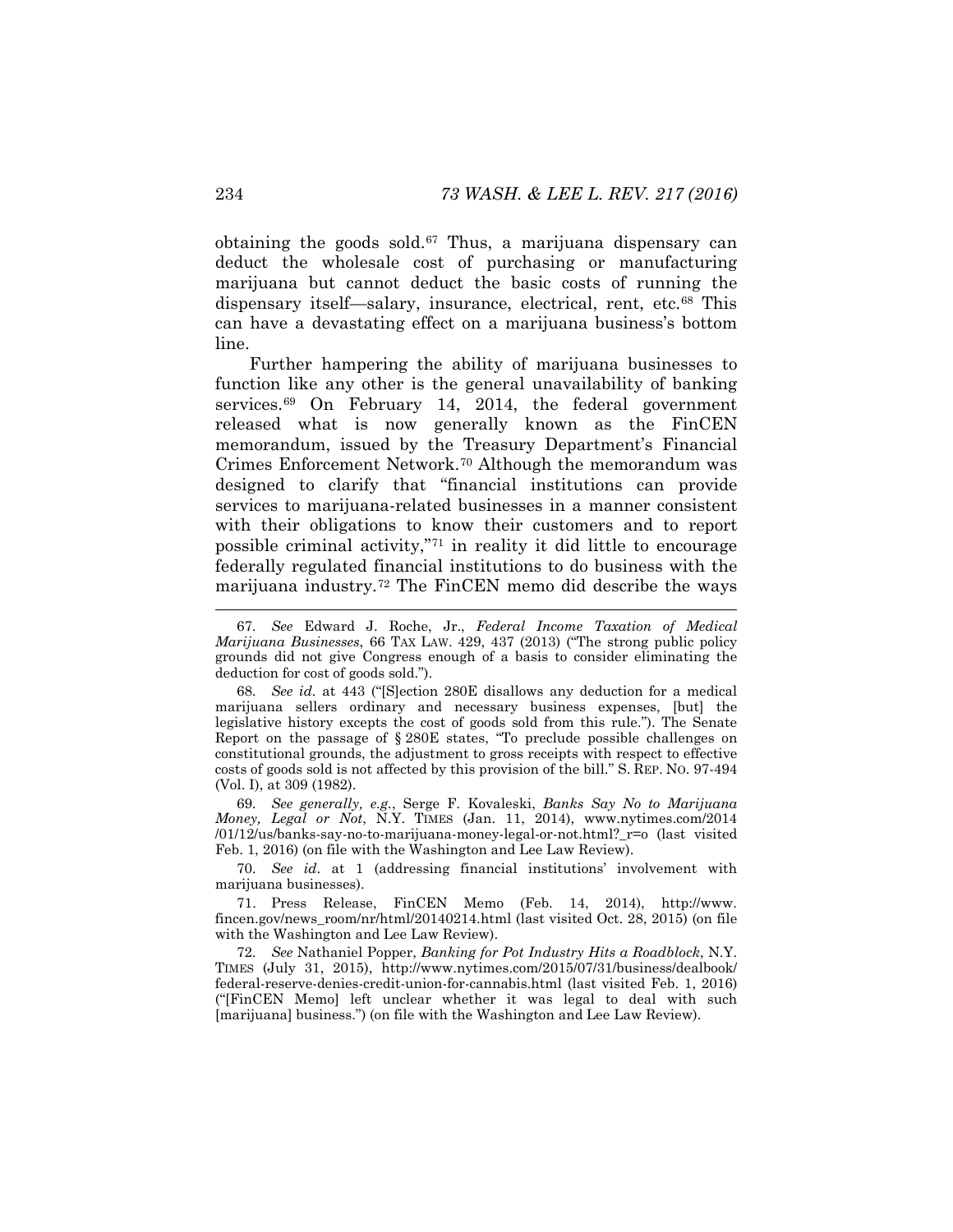in which financial institutions could work with the marijuana industry, although the memo often seemed more cautionary than encouraging.[73](#page-20-0) As a result, although both marijuana businesses and their regulators are desperate for a way to find lawful banking services for the industry, marijuana remains largely a cash business with all of the negative connotations and risk that accompany such enterprises.[74](#page-20-1) Absent legislative change at the federal level, the banking problem for marijuana businesses is unlikely to go away any time soon.[75](#page-20-2)

Other aspects of everyday business operations are also denied to those working in the marijuana business. For example, something as simple as an enforceable contract may be beyond the reach of many marijuana businesses. Because contracts for illegal purposes are deemed unenforceable, any contract in the marijuana space, no matter how benign, can often be voided by one seeking to avoid its terms.[76](#page-20-3) Similarly, bankruptcy protections have been found unavailable to marijuana businesses that would otherwise qualify for them.[77](#page-20-4) Because bankruptcy is a federal benefit, courts have reasoned, those appearing before a

<span id="page-20-5"></span><span id="page-20-0"></span> <sup>73</sup>*. See* FinCEN Memo, *supra* note [39,](#page-11-4) at 1 ("The Cole Memo reiterates Congress's determination that marijuana is a dangerous drug and that the illegal distribution and sale of marijuana is a serious crime that provides a significant source of revenue to large-scale criminal enterprises, gangs, and cartels.").

<span id="page-20-1"></span><sup>74</sup>*. See* Popper, *supra* note [72,](#page-19-6) at 1 (noting that until significant changes are made, marijuana businesses "may be stuck using cash").

<span id="page-20-2"></span><sup>75</sup>*. See id.* (reporting on the decision of the Federal Reserve Bank of Kansas City not to give a Colorado marijuana credit union access to the Federal Reserve System).

<span id="page-20-3"></span><sup>76</sup>*. See, e.g.*, Haberle v. Blue Sky, No. 11CV709 (Colo. Dist. Court Aug. 8, 2012) (finding a contract for the delivery of \$40,000 worth of medical marijuana unenforceable under Colorado law); Hammer v. Today's Health Care II*,* No. CV2011-051310 (Ariz. Sup. Ct. Apr. 17, 2012) (finding a loan agreement of \$500,000 between two individuals and a Colorado medical marijuana dispensary unenforceable). *But see* COLO. REV. STAT. § 13-22-601 (2013) (noting that "[i]t is the public policy of the state of Colorado that a contract is not void or voidable as against public policy if it pertains to lawful activities authorized by" state marijuana regulations).

<span id="page-20-4"></span><sup>77</sup>*. See, e.g.*, *In re* Rent-Rite Super Kegs W. Ltd., 484 B.R. 799, 805 (2012) (explaining that because a marijuana business is conducting operations that violate federal law, that business cannot benefit from the protections of federal bankruptcy law).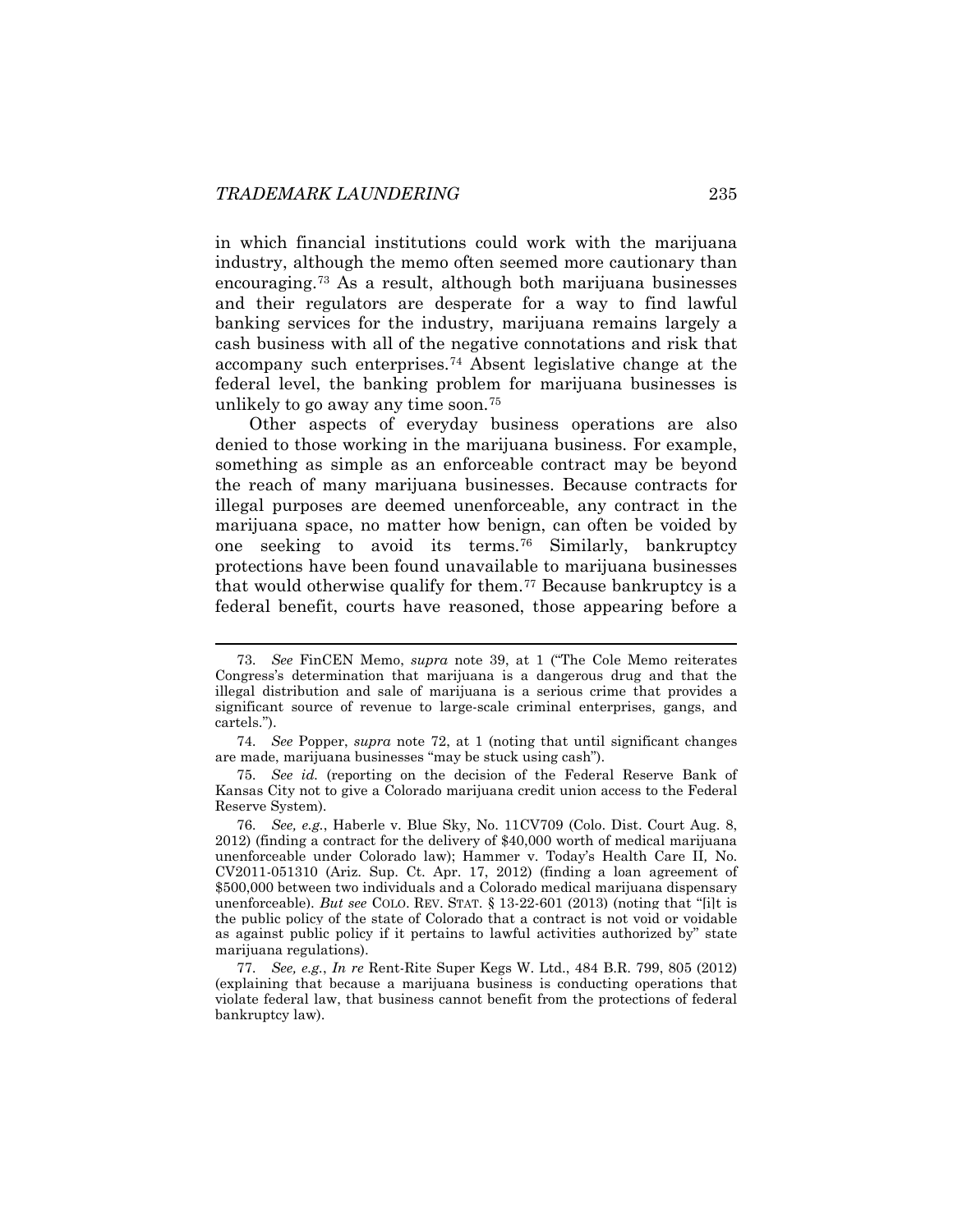<span id="page-21-8"></span><span id="page-21-7"></span>federal court to request such a benefit must do so with clean hands.<sup>[78](#page-21-0)</sup> Thus, if a debtor has been in the business of violating federal law, or has even benefitted from the criminal violations of others,[79](#page-21-1) he will not be allowed to seek the benefits of the federal protection. Of course, if a marijuana business is a creditor of a party in bankruptcy, it is nonetheless subject to having its unsecured loans erased in bankruptcy along with those of other creditors. We will see this pattern—marijuana businesses being subject to a federal law's burdens but not able to take advantage of its benefits—recur when we turn to federal IP protections below.[80](#page-21-2)

<span id="page-21-6"></span>Finally, and also of great significance for what follows, it is often difficult for marijuana business to access law and lawyers in the same way that other businesses do. $81$  This is because so long as marijuana remains illegal under federal law, there is a risk that those—such as lawyers—who facilitate the manufacture or sale of marijuana could be indicted as aiders and abettors or coconspirators in violation of the CSA.[82](#page-21-4) So far, no lawyers have been charged under these theories, but even if no attorney is ever prosecuted under either of these theories, fundamental risks remain for those who represent marijuana businesses.<sup>[83](#page-21-5)</sup> For

<span id="page-21-2"></span>80*. See infra* Part III.B (explaining certain challenges that marijuana businesses face with federal law).

<span id="page-21-3"></span>81*. See, e.g.*, Kamin & Wald, *supra* note 7, at 886 ("[T]he criminal law punishes not just those who actively commit crimes but also those who aid and abet, or conspire with those who commit crimes. In particular, the CSA explicitly provides for the punishment of accomplices and coconspirators[, including] . . . persons-landlords, wholesale suppliers, employees, and particularly lawyers . . . .").

<span id="page-21-4"></span>82*. See id*. at 894–95 (noting that a lawyer for a marijuana business risks being held liable as an accomplice or coconspirator with his or her client marijuana company).

<span id="page-21-5"></span>83*. See id*. (noting that there has not yet been a reported case of an attorney being prosecuted for his or her involvement in a marijuana company's violations of the CSA; however, there is no logical reason why accomplice or

<span id="page-21-0"></span> <sup>78</sup>*. See id*. ("[T]he Debtor's operations constitute a continuing criminal violation of the CSA and a federal court cannot be asked to enforce the protections of the Bankruptcy Code in aid of a Debtor whose activities constitute a continuing federal crime.").

<span id="page-21-1"></span><sup>79</sup>*. See id*. at 802 (noting that the debtor in *Rent-Rite* was not a licensed business but rather a commercial landlord who received 25% of his income from a marijuana business).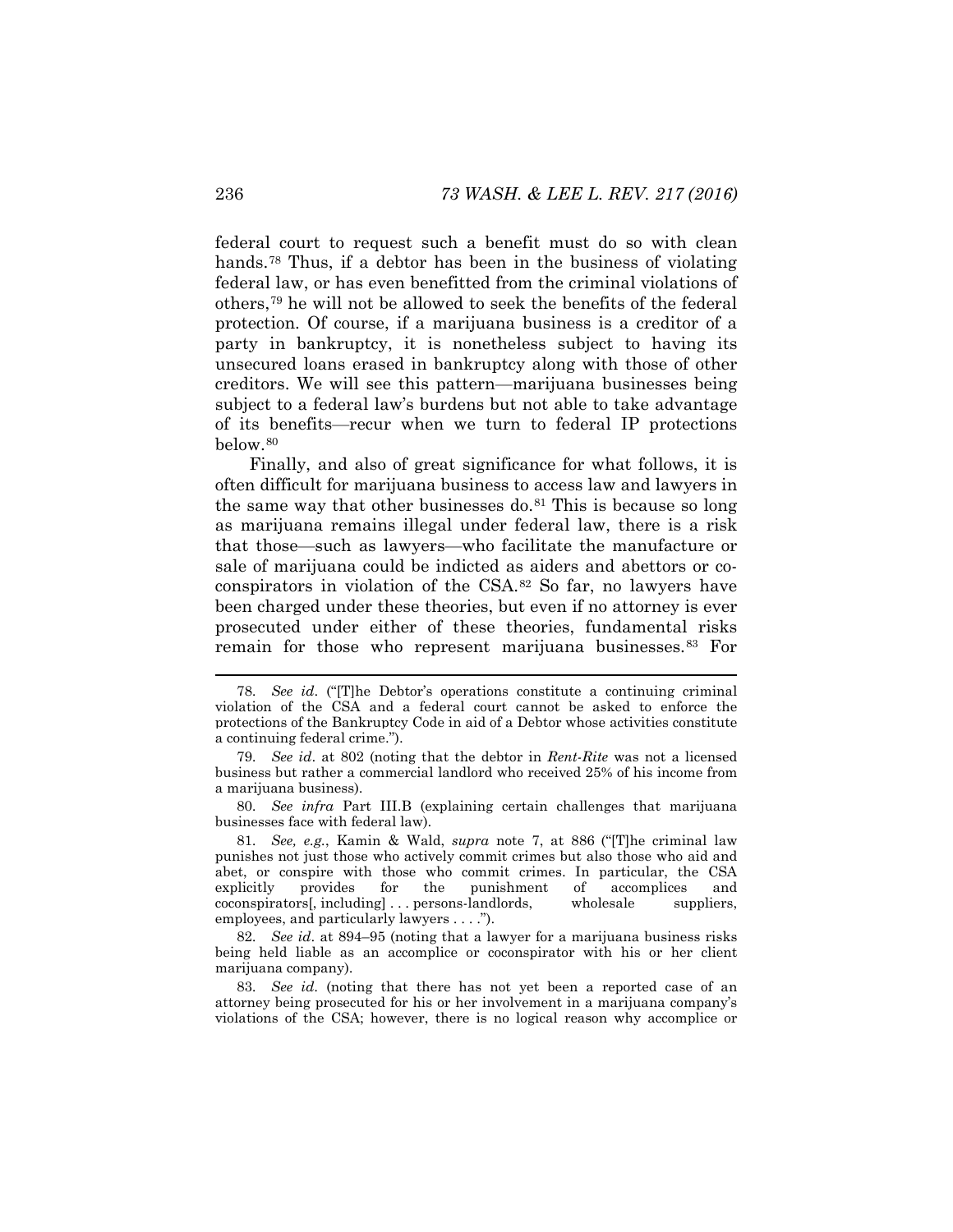example, the plaintiffs in the RICO lawsuits mentioned above could have used the same theory to name as defendants the attorneys who incorporated, wrote the construction contracts for, or otherwise advised the marijuana businesses alleged to be at the center of the RICO violations.[84](#page-22-0) While we believe that the RICO lawsuits are ultimately without merit,<sup>[85](#page-22-1)</sup> the increased risk (and expense) associated with such suits might be sufficient to deter some lawyers from representing marijuana clients.<sup>[86](#page-22-2)</sup>

Beyond any criminal or civil liability, however, an attorney's ethical obligations may also be implicated by representing marijuana businesses. Model Rule of Professional Conduct 1.2(d) states that an attorney cannot "counsel a client to engage, or assist a client, in conduct that the lawyer knows is criminal or fraudulent."[87](#page-22-3) This rule has been widely adopted; some version of it governs the conduct of lawyers throughout the country.[88](#page-22-4) A plain reading of this provision would seem to preclude lawyers from providing all but the most basic legal services to those they know to be engaged in violations of federal law.[89](#page-22-5) Because a

85. *See generally, e.g.*, Kamin, *supra* not[e 62.](#page-18-0)

<span id="page-22-2"></span><span id="page-22-1"></span>86*. See* Kamin & Wald, *supra* note [8,](#page-5-2) at 886 (noting potential liability for lawyers involved with marijuana businesses).

87*.* MODEL RULES OF PROF'L CONDUCT r. 1.2(d) (AM. BAR ASS'N 2002).

<span id="page-22-4"></span><span id="page-22-3"></span>88*. See, e.g.*, N.H. RULES OF PROF'L CONDUCT r. 1.2(d) (2015) (using the exact language of the Model Rules of Professional Conduct rule 1.2(d)); ALA. RULES OF PROF'L CONDUCT r. 1.2(d) (2012) (same); HAW. RULES OF PROF'L CONDUCT r. 1.2(d) (2014) (same).

<span id="page-22-5"></span>89. A lawyer may clearly describe the state of the law to a client; nearly all commentators seem to agree that informing a client what the law is does not fall under the definition of "assisting" the client in breaking that law. *See* MODEL RULES OF PROF'L CONDUCT r. 1.2(d) cmt. 9 (AM. BAR ASS'N 2002)

Paragraph (d) prohibits a lawyer from knowingly counseling or assisting a client to commit a crime or fraud. This prohibition, however, does not preclude the lawyer from giving an honest opinion about the actual consequences that appear likely to result from a

coconspirator liability could not apply to lawyers in marijuana business-related cases).

<span id="page-22-0"></span><sup>84</sup>*. See* Safe Sts. All. v. Alt. Holistic Healing, 2015 WL 4245823, No. 1:15-CV-00349-REB-CBS, at \*1 (D. Colo. Jul. 14, 2015) (seeking, among other things, redress under RICO, which requires those who engage in racketeering activity—including violations of the CSA—to pay those they injure treble damages, costs, and attorneys' fees); Complaint, Safe Sts. All. v. Med. Marijuana of the Rockies, No. 15-350 (D. Colo. Feb. 19, 2015) (same).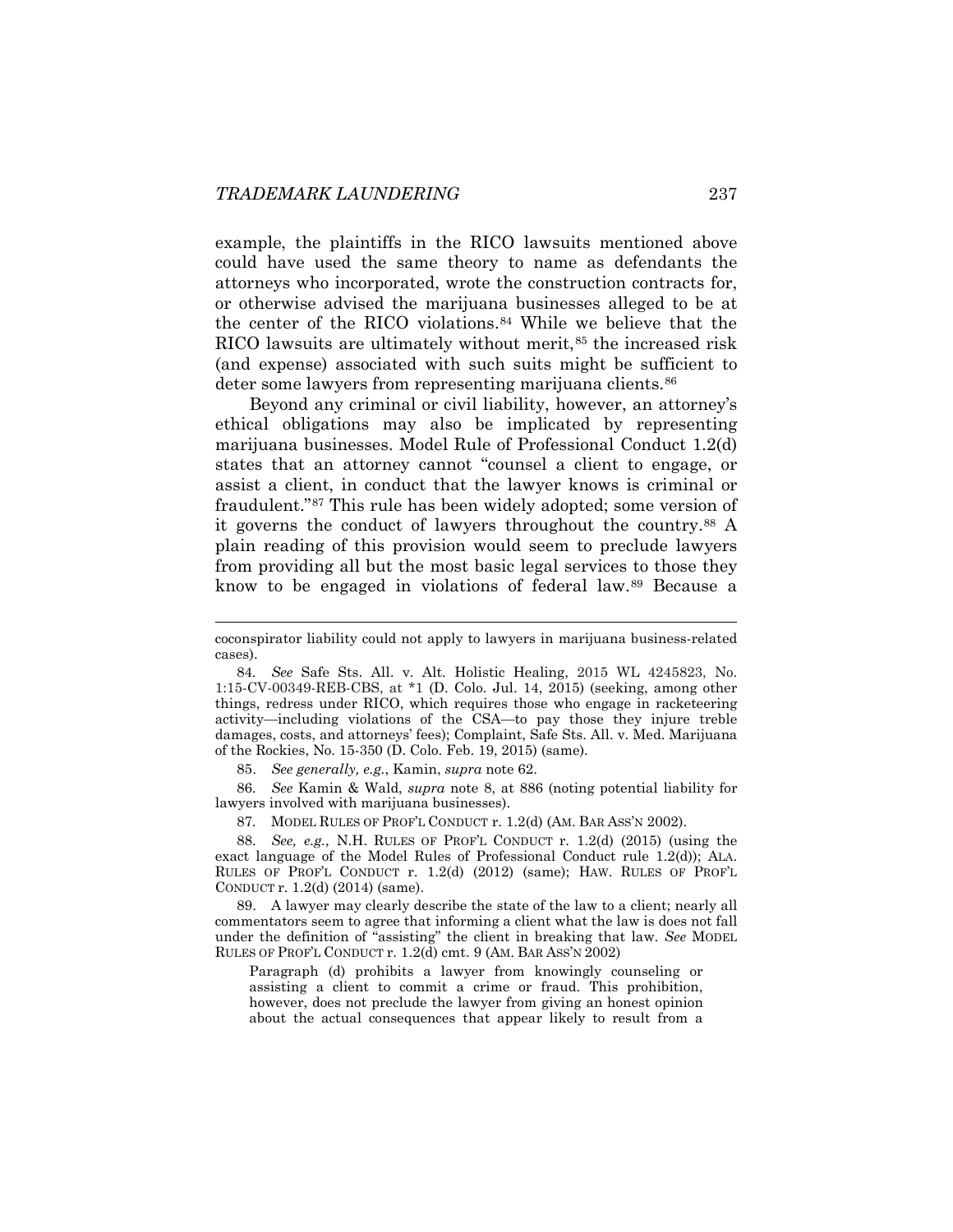marijuana client is engaged in the violation of federal law, providing her with any legal services—writing leases, incorporating her business, and any other general business advice—facilitates the client's ongoing criminal conduct and could be seen as violating the lawyer's ethical obligations.[90](#page-23-0)

As one of us has written, countervailing concerns militate against such a literal reading of the rule.<sup>[91](#page-23-1)</sup> Because marijuana law reform states—which have near exclusive jurisdiction over attorney licensing and discipline—have expressed a policy preference for marijuana regulation rather than prohibition, they have an obligation to make lawyers available to those seeking to comply with that state's marijuana regulatory regime.<sup>[92](#page-23-2)</sup> Most states that have considered the issue have come to the same conclusion.[93](#page-23-3) They have generally permitted lawyers to assist

<span id="page-23-0"></span>90*. See id.* r. 1.2(d)

A lawyer shall not counsel a client to engage, or assist a client, in conduct that the lawyer knows is criminal or fraudulent, but a lawyer may discuss the legal consequences of any proposed course of conduct with a client and may counsel or assist a client to make a good faith effort to determine the validity, scope, meaning or application of the law.

<span id="page-23-1"></span>91*. See* Kamin & Wald, *supra* note [8](#page-5-2)*,* at 907–08 (concluding that "limiting clients' access to law and to lawyers is justified in more serious *mala in se*  crimes"—murder, rape, robbery, and assault—"but not in *mala prohibita* crimes"—crimes that are deemed bad simply because they are prohibited, such as a violation of the CSA).

<span id="page-23-2"></span>92*. See id*. at 871 ("[W]here a state has chosen to regulate marijuana as medicine or to tax and regulate it like alcohol, lawyers are a necessary part of the implementation of these policy decisions.").

<span id="page-23-3"></span>93*. See* Ill. State Bar Ass'n. Prof'l Responsibility Advisory Op. No. 14-07 (Oct. 2014) ("Given the conflict between federal and state law on the subject of marijuana as well as the accommodation provided by the Department of Justice, the provision of legal advice to those engaged in nascent medical marijuana businesses is far better than forcing such businesses to proceed by guesswork."); WASH. RULES OF PROF'L CONDUCT r. 12(d) cmt. 18 (2015) ("[L]awyer[s] may counsel a client regarding the validity, scope[,] and meaning of Washington Initiative 502 . . . and may assist a client in conduct that the lawyer reasonably believes is permitted by this statute and the other statutes, regulations, orders, and other state and local provisions implementing them."); State Bar of Ariz. Ethics Op. 11-01 (Feb. 2011) ("A lawyer may ethically counsel or assist a client in legal matters expressly permissible under the Arizona Medical Marijuana

client's conduct. Nor does the fact that a client uses advice in a course of action that is criminal or fraudulent of itself make a lawyer a party to the course of action.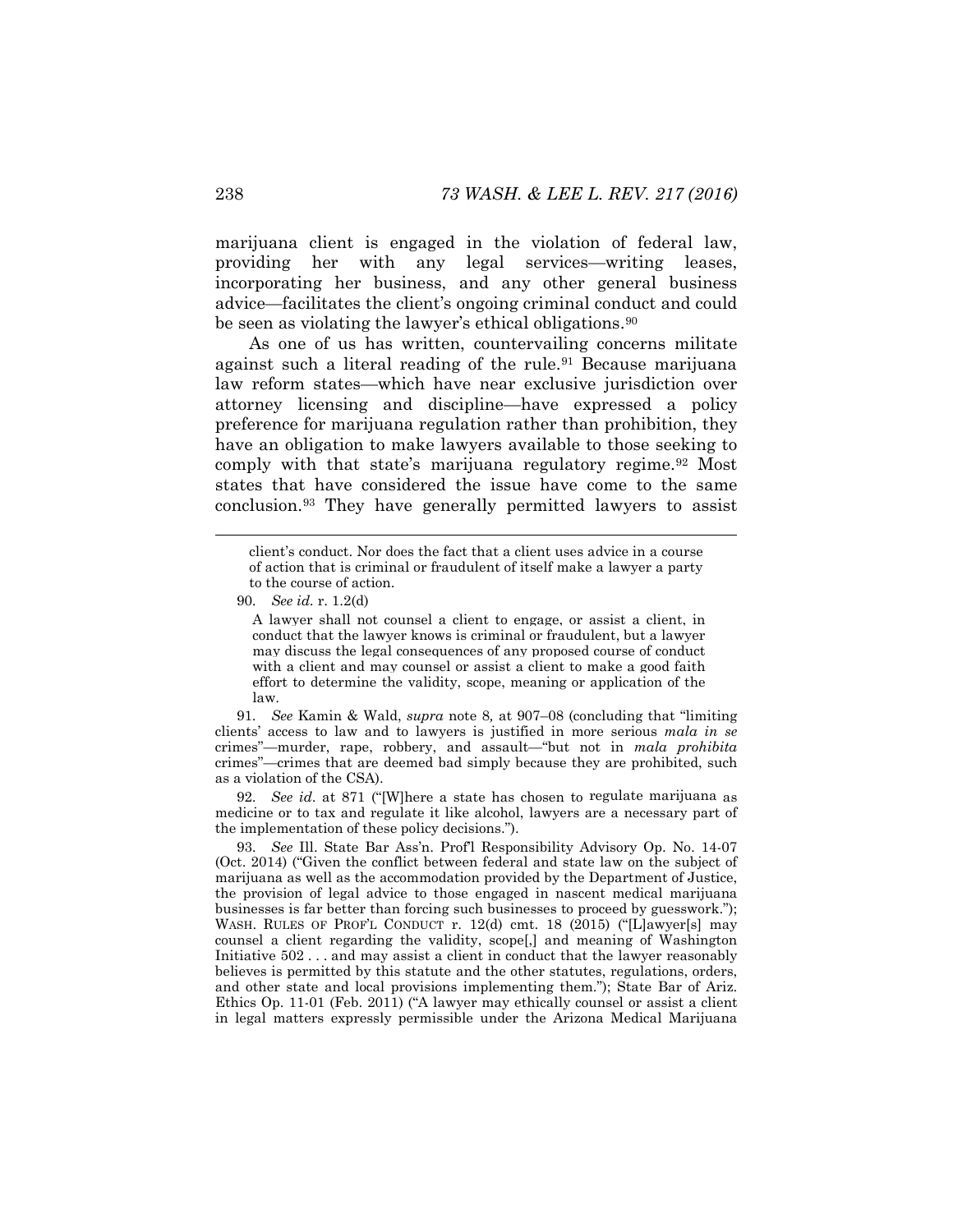marijuana businesses in engaging in conduct that complies with state law, at least so long as they are careful to inform their client that their conduct remains illegal under federal law.[94](#page-24-0)

While most state ethics boards considering the issue have determined that it is ethical for lawyers to represent marijuana clients, an added wrinkle to the story makes the Colorado example a telling one. The Colorado Supreme Court, after much back and forth, added a comment to the state's Rule 1.2(d) that permitted lawyers licensed by the state to assist clients in complying with state law:

A lawyer may counsel a client regarding the validity, scope, and meaning of Colorado [marijuana law] and may assist a client in conduct that the lawyer reasonably believes is permitted by these constitutional provisions and the statutes, regulations, orders, and other state or local provisions implementing them. In these circumstances, the lawyer shall also advise the client regarding related federal law and policy.[95](#page-24-1)

This comment appeared to resolve the issue in the state by providing some assurance for lawyers representing marijuana clients in Colorado that they did not face discipline for their representation.[96](#page-24-2) That assurance was quickly undermined, however, when the Federal District Court of Colorado refused to

Act... despite the fact that such conduct potentially may violate applicable federal law."). *But see* Conn. Bar Ass'n Op. 2013-02 (Jan. 16, 2013) ("[L]awyers may advise clients of the requirements of the Connecticut Palliative Use of Marijuana Act. Lawyers may not assist clients in conduct that is in violation of federal criminal law. Lawyers should carefully assess where the line is between those functions and not cross it.").

<span id="page-24-0"></span><sup>94</sup>*. See, e.g.*, WASH. RULES OF PROF'L CONDUCT r. 12(d) cmt. 18 (2015) ("[U]ntil there is a change in federal enforcement policy, a lawyer may counsel a client . . . and may assist a client in conduct that the lawyer reasonably believes is permitted by this statute and the other statutes, regulations, orders, and other state and local provisions implementing them."); State Bar of Az. Ethics Op. 11-01 (Feb. 2011) ("A lawyer may ethically counsel or assist a client in legal matters expressly permissible under the Arizona Medical Marijuana Act...despite the fact that such conduct potentially may violate applicable federal law.").

<sup>95.</sup> COLO. RULES OF PROF'L CONDUCT r. 1.2(d) cmt. 14 (2014).

<span id="page-24-2"></span><span id="page-24-1"></span><sup>96</sup>*. See* Kamin & Wald, *supra* note [8,](#page-5-2) at 886 (noting potential liability for lawyers involved with marijuana businesses).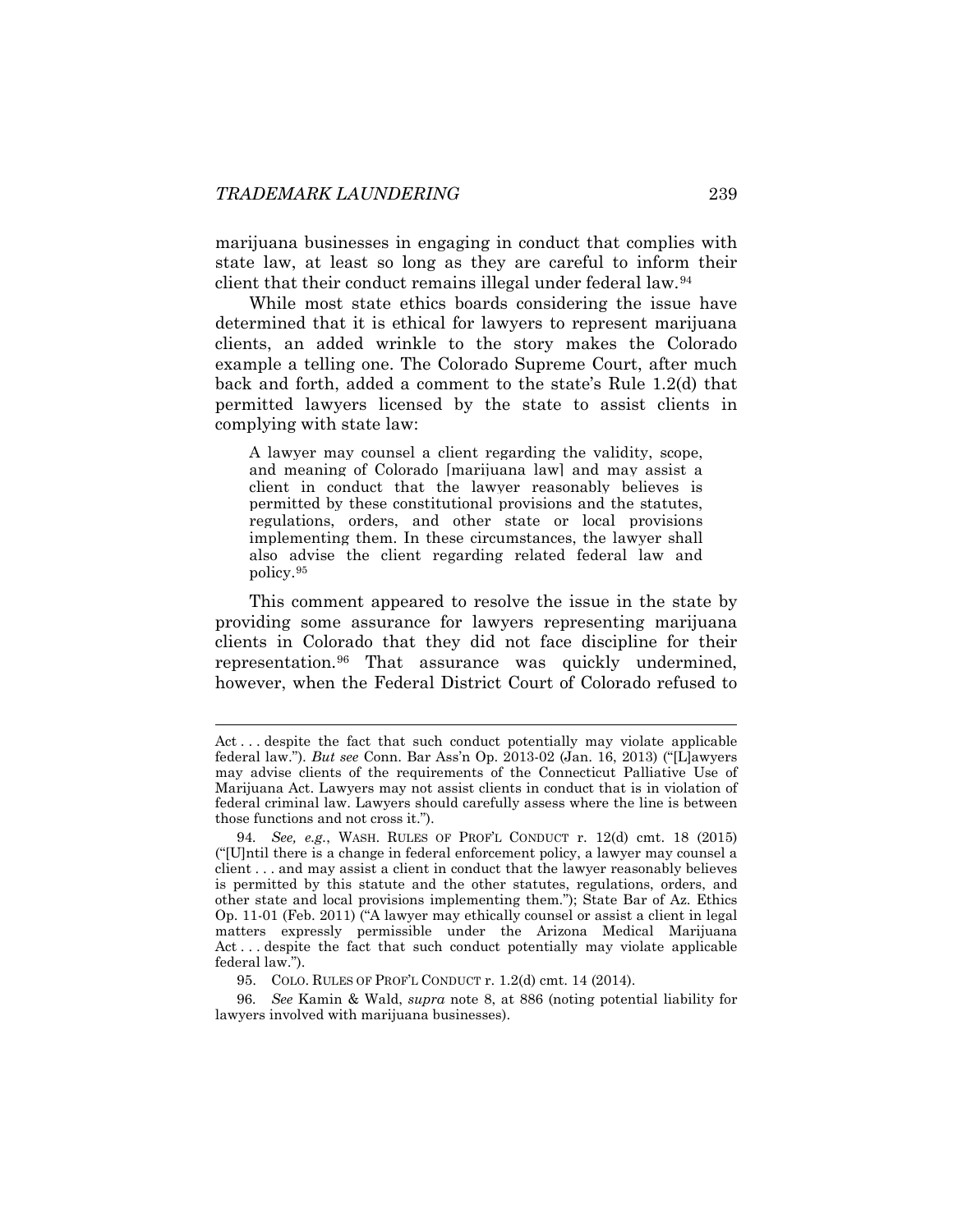adopt this comment in its own ethics code.[97](#page-25-0) The District of Colorado instead formulated its own rule, providing that the only ethical conduct a lawyer admitted to the federal bar may engage in with regard to her marijuana clients is advising "a client regarding the validity, scope, and meaning of Colorado [law]," with the caveat that "the lawyer shall also advise the client regarding related federal law and policy."[98](#page-25-1) The other tasks a lawyer might be called upon to provide—everything from writing contracts to incorporating a business—are presumably unethical under the District of Colorado's ethical rules.

Thus, a significant risk of professional discipline remains in effect for marijuana lawyers practicing in federal court and, indeed, anecdotal evidence indicates that a substantial number of lawyers—particularly those admitted to practice in federal court or in multiple jurisdictions—are hesitant or unwilling to represent marijuana entities.[99](#page-25-2) As we will see below, the unavailability of lawyers, particularly in a federal forum, has profound effects on the capacity of marijuana businesses to take advantage of federal IP protections.

<span id="page-25-5"></span>It is against this background that we explore the interaction of marijuana law and policy and federal IP law.[100](#page-25-3) The basics of this interaction should already be apparent: because marijuana production, sale, and use remain illegal on the federal level, and because federal law is the basis of much of IP protection, marijuana practitioners will necessarily have restricted access to the federal IP regimes.[101](#page-25-4) In the Parts that follow, we discuss the

<span id="page-25-0"></span> <sup>97</sup>*. See* D. COLO. STANDARDS OF PROF'L CONDUCT (2014) (explicitly not incorporating the state provision protecting lawyers representing marijuana businesses from liability).

<sup>98</sup>*. Id*. r. 2(b)(2).

<span id="page-25-2"></span><span id="page-25-1"></span><sup>99</sup>*. See id.* (noting the lack of a provision protecting lawyers representing marijuana businesses from liability).

<span id="page-25-3"></span><sup>100</sup>*. See Trademark Infringement*, CORNELL U. L. SCH. LEGAL INFO. INST., https://www.law.cornell.edu/wex/trademark\_infringement (last visited Oct. 19, 2015) (explaining the purpose of trademark protection) (on file with the Washington & Lee Law Review).

<span id="page-25-4"></span><sup>101</sup>*. See* 21 U.S.C. § 812(b)(1) (2012) (defining Schedule I drugs as having a high potential for abuse and no currently accepted medical use); *id.* § 812(c), Schedule I(c)(17) (designating THC, the active ingredient in marijuana, as a Schedule I drug).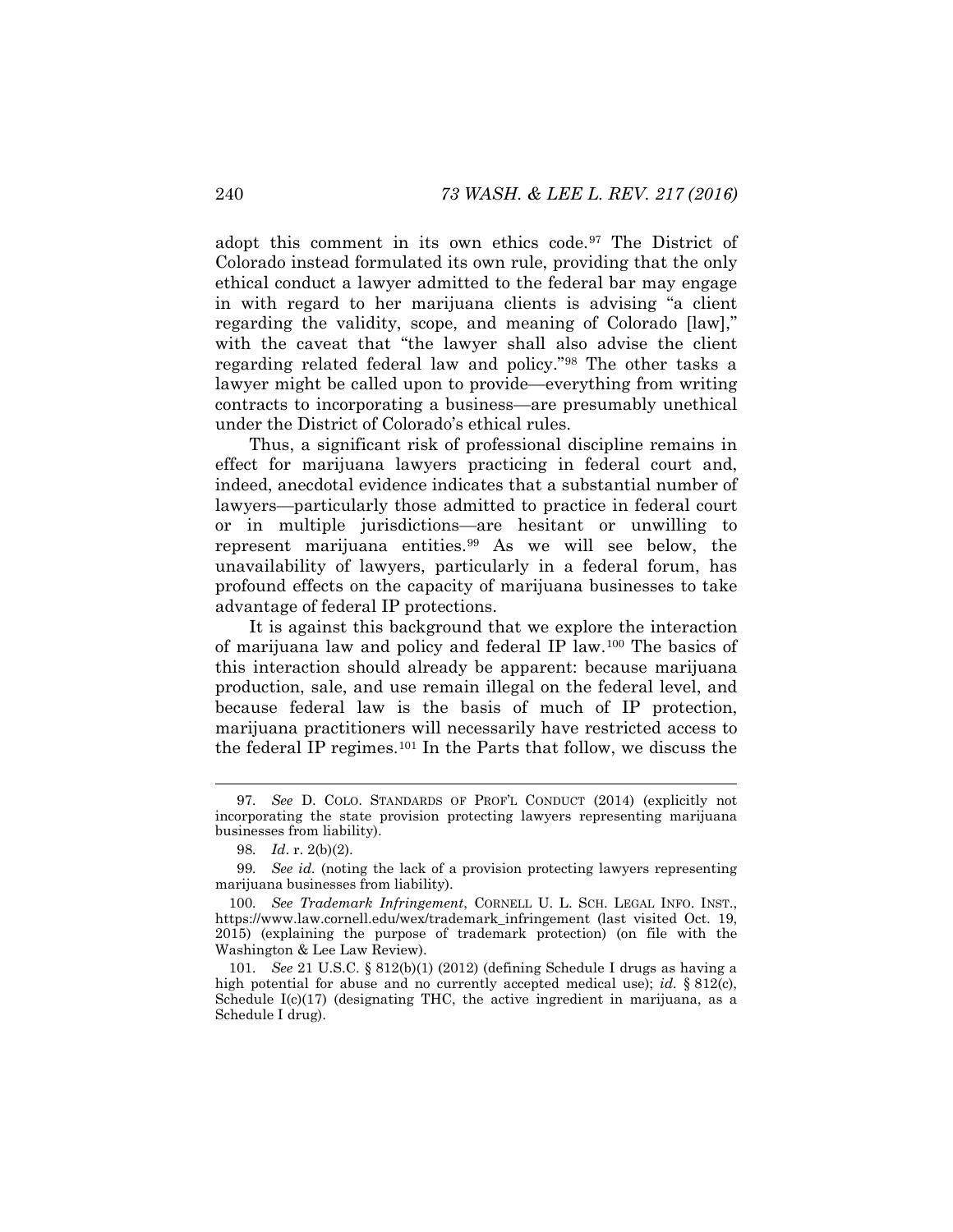various kinds of IP protection—trademark, patent, and copyright—and the implications for the marijuana industry of the continuing federal prohibition.

#### *III. Trademark Law and Regulated Marijuana Businesses*

#### *A. A Brief Background on Federal Trademark Law*

Trademark protection derives from common law unfair competition and unfair trade practices doctrines and is animated in large part by the notions of protecting consumers from confusion, ensuring the integrity of the marketplace, and permitting businesses to protect the good will they manage to develop in their names and their brands.[102](#page-26-0) The modern federal trademark statute, the Lanham Act,[103](#page-26-1) was passed in 1946, pursuant to Congress's Commerce Clause power,[104](#page-26-2) and it provides a federal cause of action for entities who believe that a competitor is causing "confusion" in the marketplace or is likely to cause such confusion.[105](#page-26-3)

<span id="page-26-5"></span>Those seeking federal trademark protection may register their marks with the U.S. Patent and Trademark Office (USPTO).[106](#page-26-4) That registration provides legal benefits: a

While such legislation may be a judicious aid to the common law on the subject of trademarks, and may be within the competency of legislatures whose general powers embrace that class of subjects, we are unable to see any such power in the constitutional provision concerning authors and inventors, and their writings and discoveries.

Congress then passed the legislation pursuant to its Commerce Clause authority. *See* 15 U.S.C. § 1051 (2012) (existing as the primary trademark statute).

105. 15 U.S.C. § 1114(1)(a)–(b).

<span id="page-26-4"></span><span id="page-26-3"></span>106*. See Protecting Your Trademark*, U.S. PAT. & TRADEMARK OFF., http://www.uspto.gov/sites/default/files/trademarks/basics/BasicFacts.pdf (last

<span id="page-26-0"></span> <sup>102</sup>*. See* Mark McKenna, *The Normative Foundations of Trademark Law*, <sup>82</sup> NOTRE DAME L. REV. 1839, 1844–49 (2007) (discussing the conventional wisdom regarding trademark law).

<sup>103.</sup> Lanham Act, 15 U.S.C. § 1051 (2012).

<span id="page-26-2"></span><span id="page-26-1"></span><sup>104.</sup> The first trademark act was passed in 1870, when Congress enacted the legislation pursuant to the patent and copyright clause. U.S. CONST. art. I, § 8, cl. 8. The Supreme Court rejected that action as beyond Congress's authority. *See* Trade-Mark Cases, 100 U.S. 82, 94 (1879)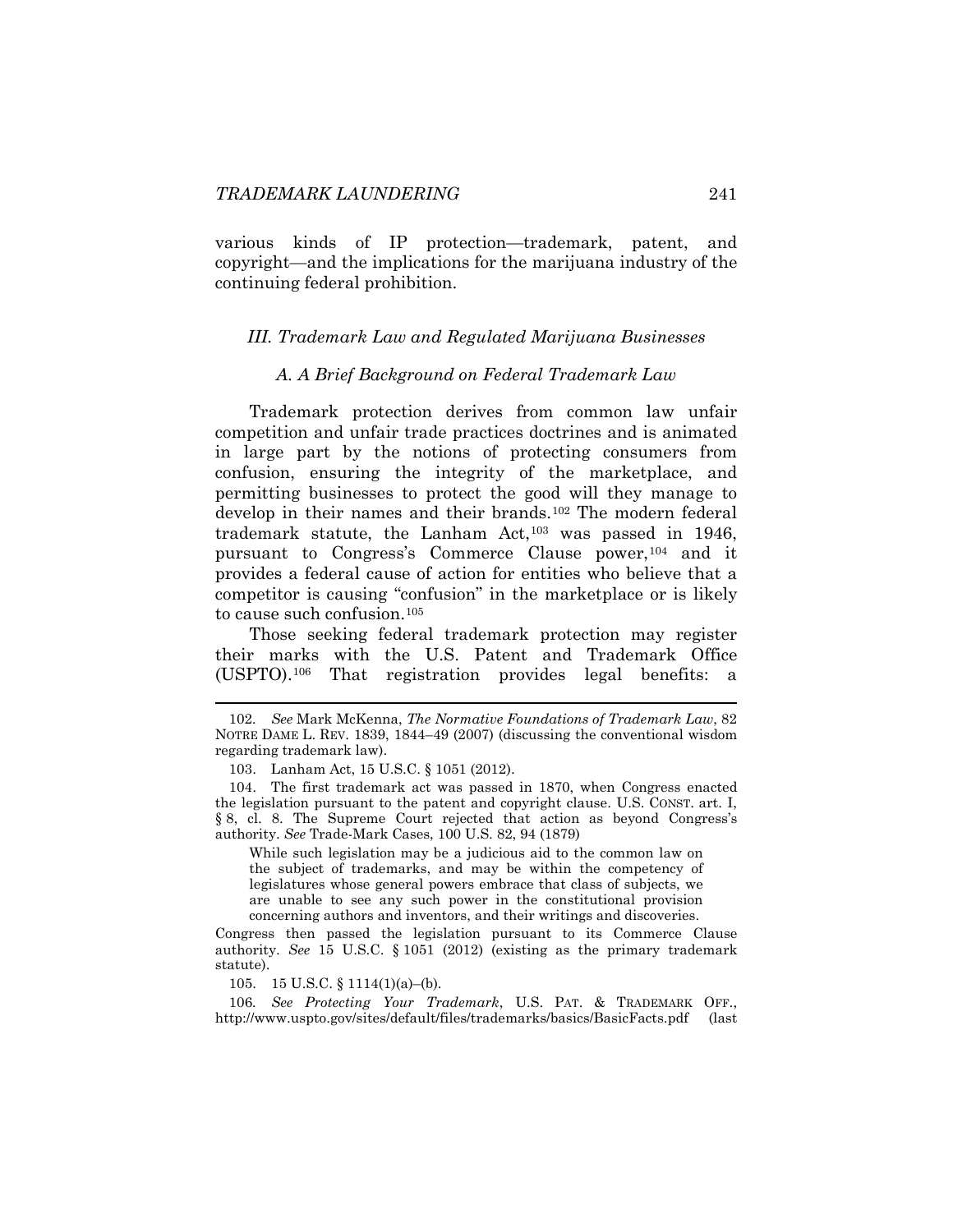presumption of nation-wide rights, the right to use the trademark registration symbol—®—and notice to competitors of the use of the mark.[107](#page-27-1) It is not necessary, however, to register a trademark with the USPTO in order to get protection.<sup>[108](#page-27-2)</sup> The Lanham Act provides a federal cause of action for unregistered marks, and plaintiffs in those cases are entitled to the same range of remedies as those who have registered their marks with the USPTO.[109](#page-27-3)

<span id="page-27-0"></span>In addition to the federal causes of action for both registered and unregistered marks, state law analogs remain available; the Lanham Act does not preempt state law trademark, unfair competition, or deceptive trade practices doctrines or statutes.[110](#page-27-4) Given these two levels of trademark protection, entities may take a variety of approaches to securing trademark and trademarklike protection. Some firms seek to maximize their federal protection, registering marks and policing them carefully.[111](#page-27-5) Others rely on the possibility of a federal cause of action but do not seek federal registration; suits for infringement of unregistered marks are commonplace.[112](#page-27-6) In addition to the

<span id="page-27-2"></span>108*. See* 15 U.S.C. § 1125 (providing a cause of action for unregistered marks).

<span id="page-27-3"></span>109*. See* Two Pesos, Inc. v. Taco Cabana, Inc., 505 U.S. 763, 767 (1992) (providing a similar range of remedies).

<span id="page-27-4"></span>110*. See* 3 J. THOMAS MCCARTHY, MCCARTHY ON TRADEMARKS AND UNFAIR COMPETITION § 22:2 (4th ed. 2015) ("The federal Lanham Act does *not* occupy the field of trademark and unfair competition in such a way that it would preempt parallel state law."); 20th Century Wear, Inc. v. Sanmark-Stardust, Inc., 747 F.2d 81, 92 n.15 (2d Cir. 1984) ("[T]he protection afforded by section 43(a) is 'cumulative of, and does not preempt, the broader consumer-oriented remedies provided by the common law of unfair competition.'").

<span id="page-27-5"></span>111*. See, e.g.*, *Trademark Businesses—What All Businesses Need to Know*, DUNN CARNEY ALLEN HIGGINS & TONGUE, http://www.dunncarney.com/wpcontent/uploads/2014/08/Trademark-basics-2014.pdf (last visited Nov. 12, 2015) (showing how trademark owners constantly seek to maximize their trademark protection) (on file with the Washington and Lee Law Review).

<span id="page-27-6"></span>112*. See* MCCARTHY, *supra* note [110,](#page-27-0) § 27:8 ("By the 1980s, § 43(a) had

visited Oct. 19, 2015) (explaining the process of obtaining a patent or trademark) (on file with the Washington and Lee Law Review).

<span id="page-27-1"></span><sup>107</sup>*. See* 15 U.S.C. § 1111 (2012) (noting that a registrant of a mark "may give notice that his mark is registered by displaying with the mark the words 'Registered in U.S. Patent and Trademark Office' or 'Reg. U.S. Pat. & Tm. Off.' or the letter R enclosed within a circle, thus ®").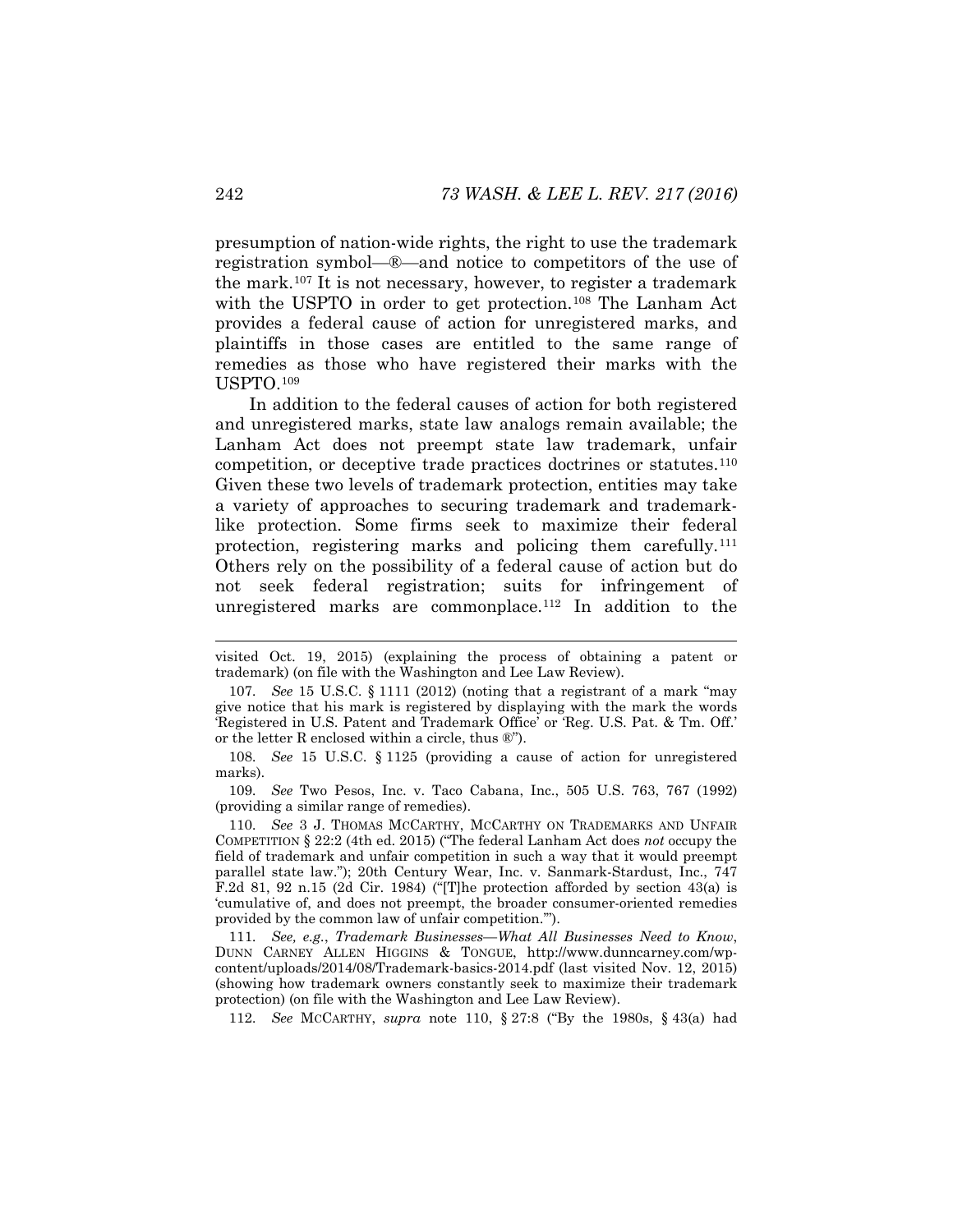federal protections, businesses often will also secure state trademark protection and, at times, take advantage of state common law and statutory causes of action along with, or instead of, available federal claims.[113](#page-28-0)

In order to acquire federal trademark protection—either to register a mark with the USPTO or to bring a Lanham Act claim for infringement of an unregistered mark—the owner must demonstrate that it is using in commerce, in connection with either goods or services, a mark that is "distinctive."[114](#page-28-1) Distinctiveness means that consumers associate the mark with a particular source.[115](#page-28-2) The name "Apple," used in connection with computers, for example, is distinctive, and therefore is a protectable trademark, because users regularly and automatically associate the name and logo with computers and attach goodwill to that association.[116](#page-28-3) In other words, no one thinks that the word "Apple" or the apple-shaped logo is related to the operation of the computer or makes it work better. Instead, the only function of the mark is to connect the good (the computer) with a particular source (the company) in the minds of consumers.

In addition to being distinctive, the mark must also be "used in commerce.["117](#page-28-4) As mentioned above, the Lanham Act was

117*.* An entity may also register a mark before it is used in commerce based

become a much-used and potent statute. And effective in 1989, Congress put its stamp of approval on this trend by rewriting  $\S$  43(a) to codify the broadened scope of the section.").

<span id="page-28-0"></span><sup>113</sup>*. See generally* Linda Lodenkamper, *Trademark Protection for Small Businesses*, 27 COLO. LAW. 57 (1998) (advising small businesses to take advantage of the full range of state and federal protections).

<span id="page-28-1"></span><sup>114</sup>*. See* MCCARTHY, *supra* note [110,](#page-27-0) § 11:2 ("Without achieving distinctiveness, either inherently or through the acquisition of secondary meaning, then a designation does not have the legal status of a 'trademark' or 'servicemark.' No distinctiveness—no mark.").

<span id="page-28-2"></span><sup>115</sup>*. See* Wal-Mart Stores v. Samara Bros., 529 U.S. 205, 211 (2000) (noting that "a mark is inherently distinctive if its intrinsic nature serves to identify a particular source," or "if it has developed secondary meaning, which occurs when . . . the primary significance of a mark is to identify the source of the product rather than the product itself").

<span id="page-28-4"></span><span id="page-28-3"></span><sup>116</sup>*. Apple and Market Perception*, PELLEGRINO & ASSOCS. (Oct. 30, 2015), http://www.pellegrinoandassociates.com/apple-and-market-perception/ (last visited Nov. 12, 2015) (on file with the Washington and Lee law Review).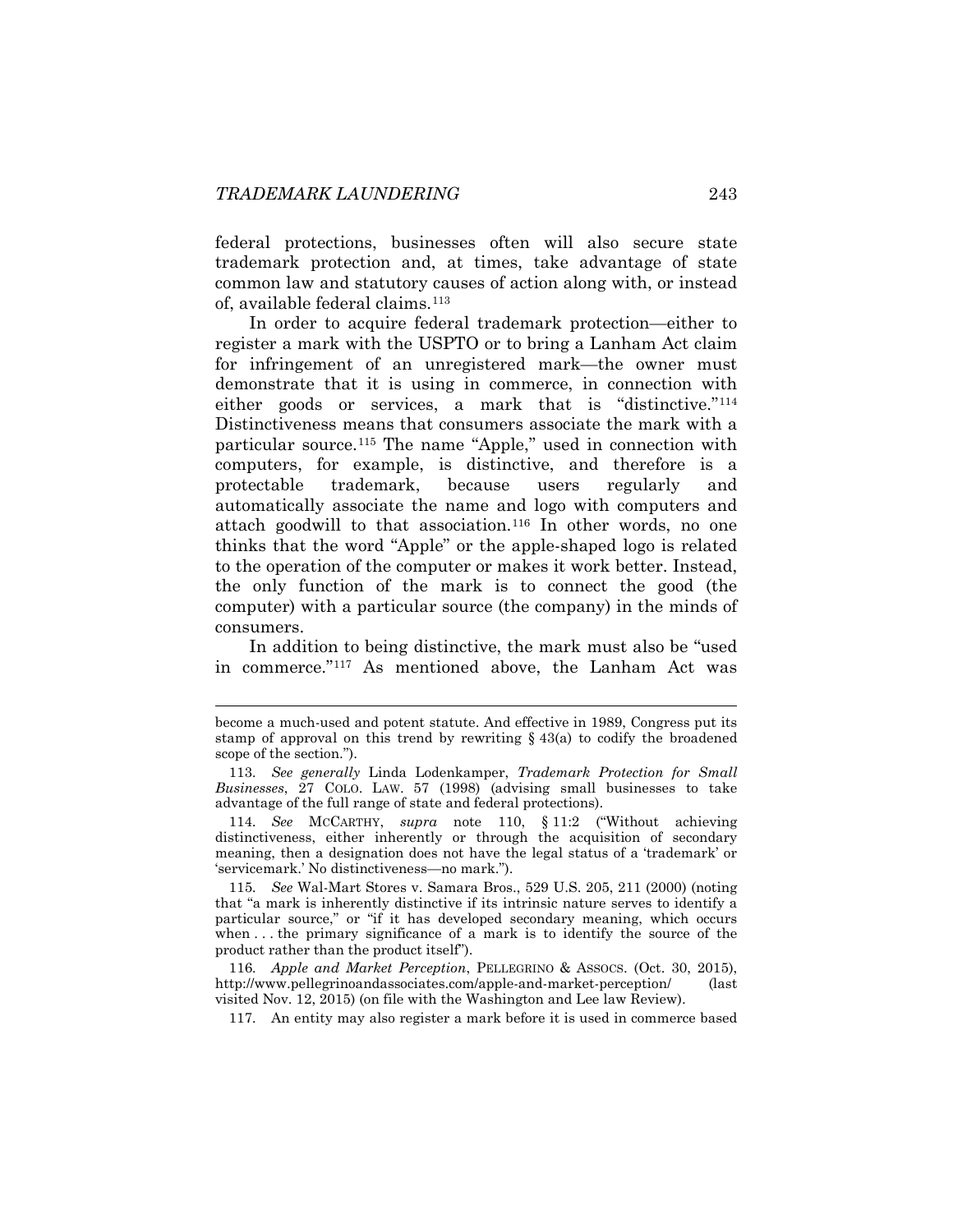passed pursuant to Congress's commerce power, and as a result, a threshold question in considering a trademark application is whether the mark sought to be protected is in fact being used by the applicant in commerce.[118](#page-29-0) Furthermore, because Congress's authority under the Commerce Clause extends only to interstate and foreign commerce, in applying to register a trademark or in asserting a claim of infringement, the mark owner must assert that it is using the mark in interstate commerce.<sup>[119](#page-29-1)</sup>

And, most relevant here, the USPTO has long applied an illegality doctrine, rejecting applications for marks used in connection with illegal activities.[120](#page-29-2) The USPTO has interpreted the "use in commerce" requirement to mean "*lawful* use in commerce."[121](#page-29-3) Thus, a mark used in connection with illegal goods or services cannot be protected as it is not *lawfully* in use in commerce[.122](#page-29-4) It is this doctrine that has prevented marijuana businesses from acquiring federal trademark rights, at least in any kind of straightforward way.

#### *B. Federal Trademark Law and Regulated Marijuana Businesses*

For a few brief months in 2010, businesses that produced or sold marijuana legally (under state law) thought they had gotten

on an "intent to use" standard that requires actual use within six months of the ITU application. Lanham Act, 15 U.S.C. § 1051(d)(1) (2012).

<span id="page-29-0"></span><sup>118</sup>*. See id.* (requiring a statement that the mark is being used in commerce).

<span id="page-29-1"></span><sup>119</sup>*. See id*. (noting the mark must specifically be used for interstate commerce).

<span id="page-29-2"></span><sup>120</sup>*. See* 15 U.S.C. § 1127 (2012) ("The word 'commerce' means all commerce which may lawfully be regulated by Congress."); *see also* MCCARTHY, *supra* note [110,](#page-27-0) § 19:24

The Patent and Trademark Office (PTO) views the Lanham Act requirement of 'use in commerce' as reading 'lawful use in commerce.' A sale in interstate commerce in contravention of an Act of Congress is therefore not a lawful use in commerce and furnishes no basis for federal registration of a trademark on such a product.

<span id="page-29-3"></span><sup>121</sup>*.* 15 U.S.C. § 1127.

<span id="page-29-4"></span><sup>122</sup>*. Id.*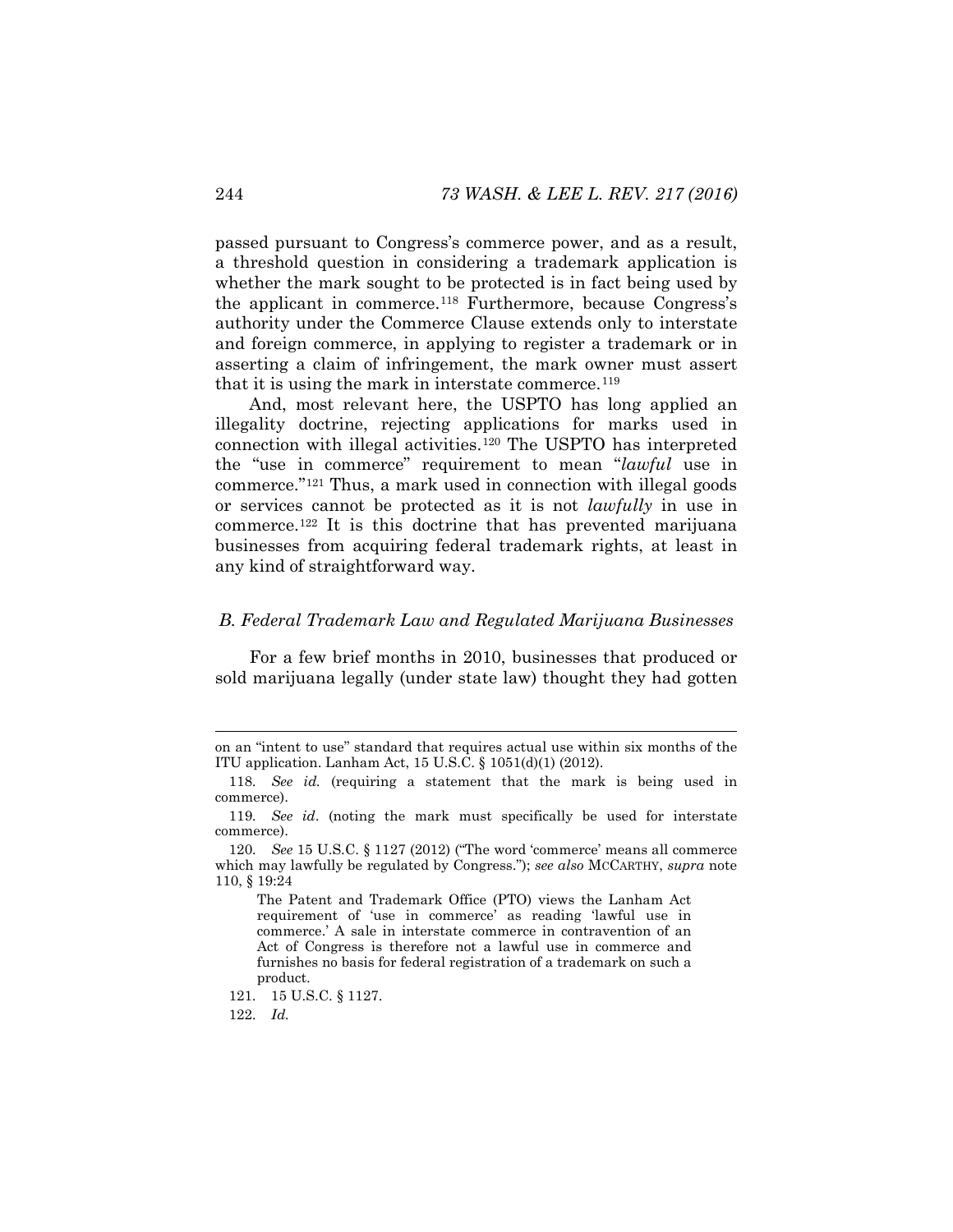lucky.[123](#page-30-0) The U.S. Patent and Trademark Office created a new "international class"—a new category—for marijuana products: "processed plant matter for medicinal purposes, namely medical marijuana."[124](#page-30-1) A number of trademark applications were filed in this category, but the USPTO quickly reversed course, eliminated the new classification, and shortly thereafter began denying applications for marijuana products on the grounds that the drug is illegal under federal law.[125](#page-30-2)

Currently the USPTO rejects trademark applications for registration from growers, producers, and sellers of marijuana on the basis of this illegality doctrine.[126](#page-30-3) So, for example, the USPTO rejected the application for the mark "THE CANNY BUS"—used for a marijuana delivery service in California—because the mark "as used in connection with the services described in the application, is not lawful use in commerce."[127](#page-30-4) The examiner in this case concluded that the services for which the mark was intended violated the Controlled Substances Act and that, therefore, the mark could not be registered.[128](#page-30-5)

The illegality doctrine thus poses great, possibly insurmountable, problems for the marijuana industry. So long as marijuana remains illegal under federal law, marijuana businesses cannot demonstrate that they are engaged in lawful commerce, and their applications for trademarks are now routinely denied. In the same way that a marijuana business cannot invoke the protections of a bankruptcy court because it is engaged in illegal activity, $129$  so trademark registration is

<span id="page-30-0"></span> <sup>123.</sup> Justin Scheck, *Patent Office Raises High Hopes, Then Snuffs Them Out,*  WALL STREET J. (July 19, 2010), http://www.wsj.com/articles/SB100014 24052748704682604575368783687129488 (last visited Nov. 12, 2015) ("For three months until last week, marijuana dealers had something they could only dream of before: the apparent stamp of approval of a federal agency.") (on file with the Washington and Lee Law Review).

<sup>124</sup>*. Id*.

<sup>125</sup>*. See id.* (noting the removal of the new marijuana classification).

<span id="page-30-3"></span><span id="page-30-2"></span><span id="page-30-1"></span><sup>126</sup>*. See id.* (noting that the UPSTO has reverted to its prior policy which disallows marijuana trademark applications).

<sup>127.</sup> U.S. Trademark Application Serial No. 76701811 (filed Dec. 13, 2010). 128*. Id.*

<span id="page-30-6"></span><span id="page-30-5"></span><span id="page-30-4"></span><sup>129</sup>*. See, e.g.*, *In re* Rent-Rite Super Kegs W., Ltd*.*, 484 B.R. 799, 805 (Bankr. D. Colo. 2012) (explaining that a marijuana business conducts operations that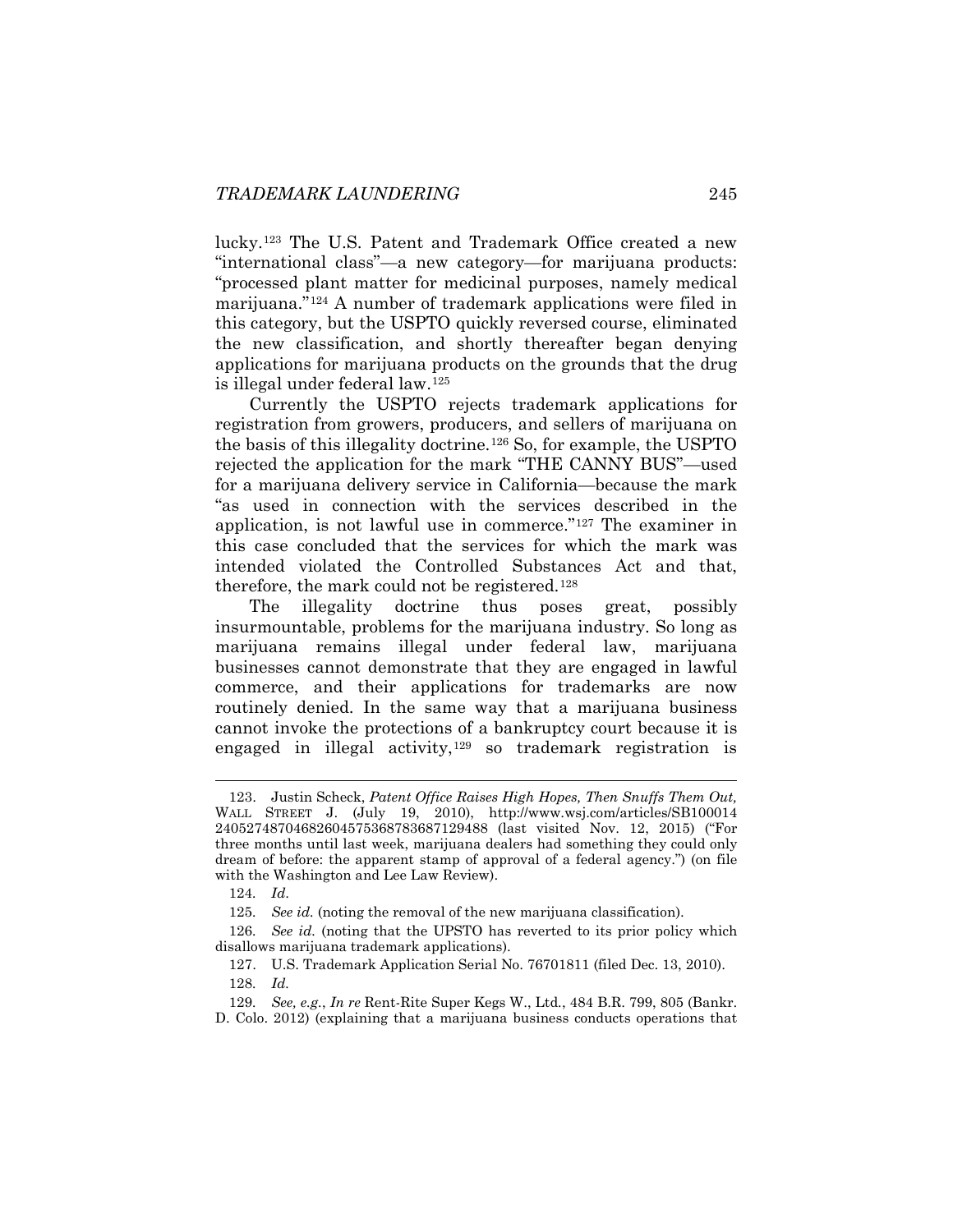necessarily beyond the reach of marijuana businesses because their conduct violates federal law.

The quasi-legal status of marijuana in law reform states adds an additional complication. In Colorado, for example, state marijuana regulations prohibit carrying or shipping marijuana out of state.[130](#page-31-0) While marijuana may be sold within Colorado to those who live elsewhere, it may not be taken out of state with them when they leave.[131](#page-31-1) Thus, even assuming away the illegality problem, the question would arise whether the selling of Colorado marijuana in Colorado for consumption within Colorado would constitute "use in commerce" for trademark purposes. In other words, even if trademark law did not have an express illegality doctrine, would a marijuana business in Colorado, which is categorically prohibited from engaging in any kind of interstate activity, be able to assert before the USPTO that it was using the mark in commerce?

In *Gonzalez v. Raich*,[132](#page-31-2) the Supreme Court held that the marijuana Angel Raich grew on her private property for her own medical use affected interstate commerce and therefore was permissibly regulated by Congress under the Commerce Clause.[133](#page-31-3) The Lanham Act, like the Controlled Substances Act,

<span id="page-31-2"></span><span id="page-31-1"></span>131*. See* COLO. REV. STAT. § 12-43.4-901(4)(f) (2015) (allowing non-residents to purchase no more than "a quarter of an ounce of retail marijuana and no more than a quarter of an ounce equivalent of a retail marijuana product during a single transaction").

132. 545 U.S. 1 (2005).

<span id="page-31-3"></span>133*. See id.* at 28–29

One need not have a degree in economics to understand why a nationwide exemption for the vast quantity of marijuana . . . locally cultivated for personal use . . . may have a substantial impact on the interstate market for this extraordinarily popular substance. The congressional judgment that an exemption for such a significant segment of the total market would undermine the orderly

constitutes a continuing federal crime, and, therefore, a federal court cannot aid the debtor marijuana business by enforcing the protections of the Bankruptcy Code).

<span id="page-31-0"></span><sup>130</sup>*. See* Deborah C. England, *Can I Take Marijuana from Colorado to Another State?*, CRIM. DEF. LAWS., http://www.criminaldefenselawyer.com/ resources/can-i-take-marijuana-colorado-another-state.htm (last visited Oct. 19, 2015) (noting that Colorado laws permitting marijuana possession will not apply or protect a person in possession of marijuana outside of Colorado) (on file with the Washington and Lee Law Review).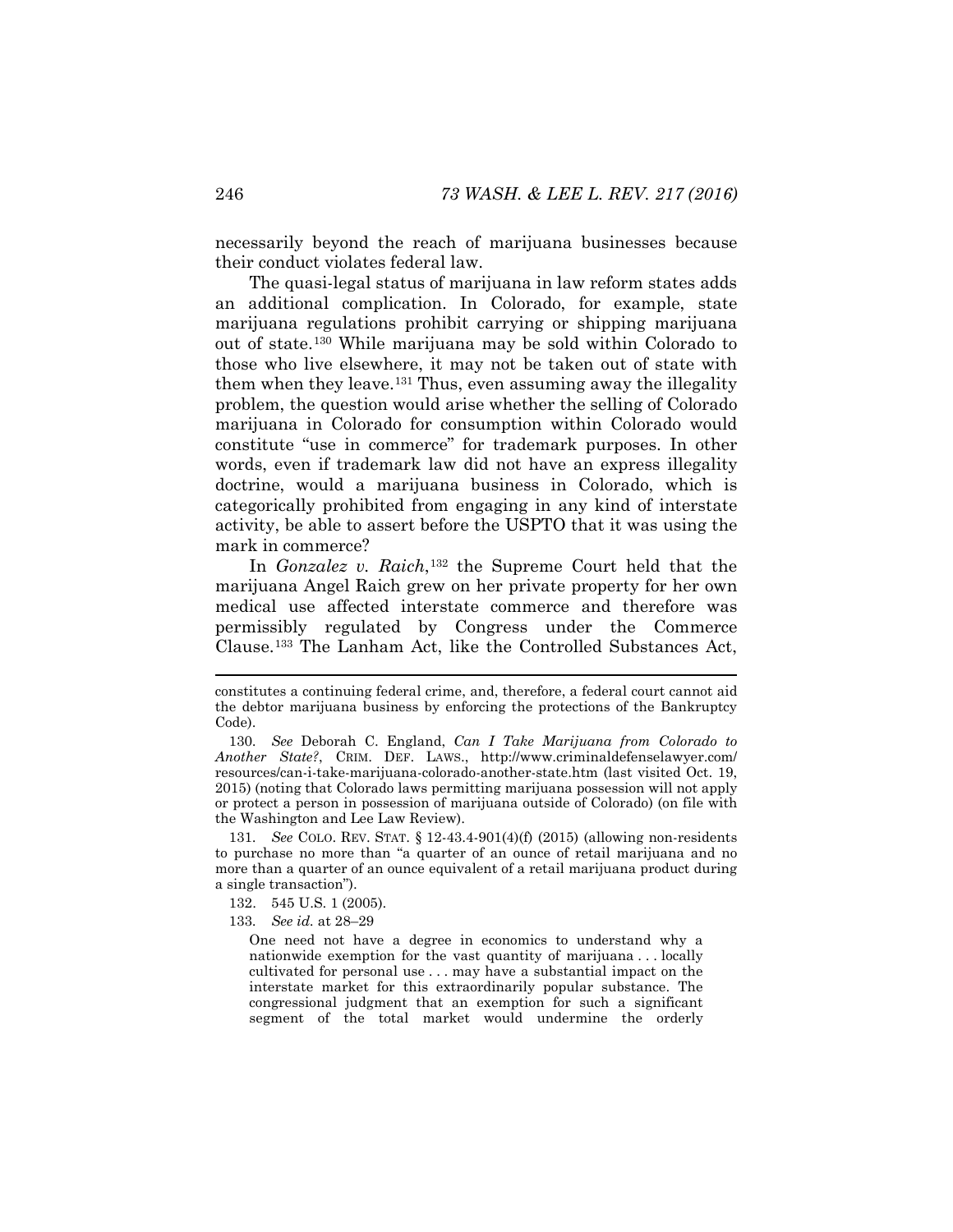was enacted pursuant to Congress's Commerce Power,<sup>[134](#page-32-0)</sup> but it is not clear whether Congress legislated to its full authority under the Constitution or if the phrase "use in commerce" is meant to have different meanings in different circumstances. That is, there may be conduct that falls under the meaning of commerce for CSA purposes—growing marijuana for personal consumption, say[135](#page-32-1)—but that is clearly insufficient to qualify as commerce under Lanham Act.[136](#page-32-2) For now, though, we will leave exploration of that unsettled question for future consideration.

Even if a marijuana business were somehow permitted to register a trademark with the USPTO, however, federal trademark law might nonetheless be inaccessible to the marijuana industry as a practical matter. Filing a federal trademark application requires a declaration by the owner that the mark is being used in interstate commerce in connection with the sale of goods or services.[137](#page-32-3) To so declare in the marijuana context would be an admission, under oath, that the owner of the mark is violating the Controlled Substances Act.[138](#page-32-4) Even with the Obama administration's stated hands-off enforcement policy,[139](#page-32-5)

135. *Gonzalez*, 545 U.S. at 2.

<span id="page-32-2"></span><span id="page-32-1"></span>136*.* Angel Raich probably could not have obtained a federal trademark registration, for example, and a single-location business that does not sell to out-of-state customers may also be ineligible.

<span id="page-32-7"></span><span id="page-32-6"></span>enforcement of the entire regulatory scheme is entitled to a strong presumption of validity. Indeed, that judgment is not only rational, but "visible to the naked eye . . . under any commonsense appraisal of the probable consequences of such an open-ended exemption.

<span id="page-32-0"></span><sup>134</sup>*. See* 15 U.S.C. § 1051 (2012) (primary federal trademark statute); United We Stand Am., Inc. v. United We Stand, Am. N.Y., Inc., 128 F.3d 86, 92– 94 (2d Cir. 1997) (noting the enactment of the Lanham Act by way of Congress's commerce power).

<span id="page-32-3"></span><sup>137</sup>*. See generally Trademark FAQs*, U.S. PAT. & TRADEMARK OFF., http://www.uspto.gov/learning-and-resources/trademark-faqs (last visited Aug. 14, 2015) (on file with the Washington and Lee Law Review).

<span id="page-32-4"></span><sup>138</sup>*. See* Controlled Substances Act, 21 U.S.C. § 841(a)(1) (2012) (prohibiting any person from manufacturing, distributing, dispensing, or possessing a "controlled substance," which includes marijuana).

<span id="page-32-5"></span><sup>139</sup>*. See generally* Ogden Memo, *supra* note [41](#page-12-2) (instructing federal law enforcement not to focus their federal resources on those who are complying with state marijuana laws).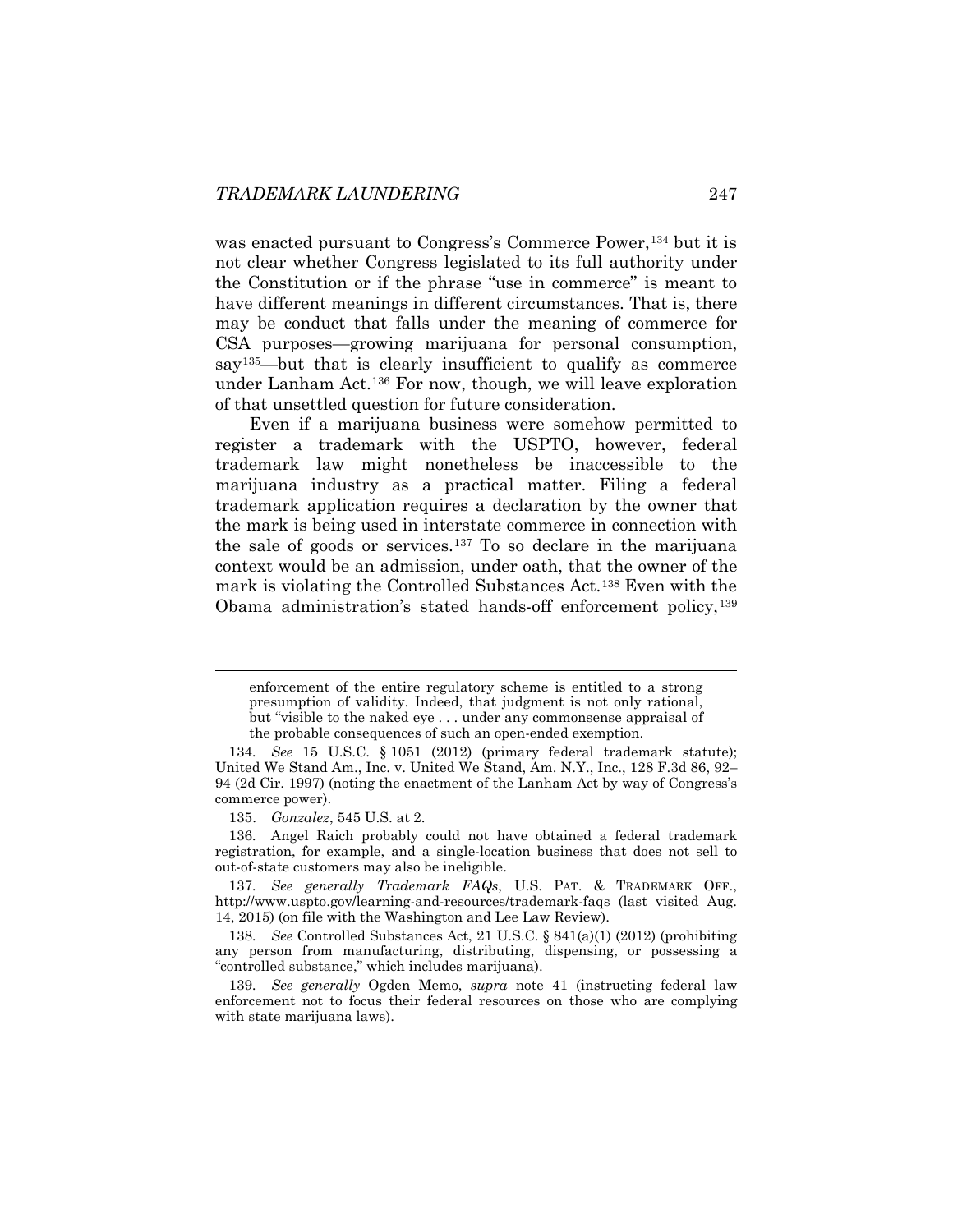few people would want to make such an admission, and most lawyers are unlikely to recommend doing so.<sup>[140](#page-33-0)</sup>

That assumes, of course, that a marijuana business is able to find a lawyer willing to help it with its trademark needs.[141](#page-33-1) It is important to remember, as noted above, that marijuana businesses may have more difficulty than other businesses in finding lawyers willing to assist them in complying with state law and in securing IP rights.[142](#page-33-2) If some courts, like the Federal District Court in Colorado, declare that assisting marijuana businesses in their efforts to comply with state law constitutes an ethical violation,[143](#page-33-3) many lawyers will at least hesitate before taking on marijuana clients, and some will decline such representation altogether. Even if they are willing to represent clients in some matters, lawyers licensed to practice in federal court may be particularly unwilling to help clients with federal issues such as the registration and enforcement of trademarks.<sup>[144](#page-33-4)</sup>

In contrast to marijuana businesses, those who merely provide lawful services to marijuana businesses—who sell tshirts with the word "marijuana" on them, or run organizations advocating the legalization of marijuana—*have* received federal trademark registrations for marks that include the word "marijuana" and images of marijuana plants. For example, the mark "KITTYJUANA" was registered by a company selling catnip,[145](#page-33-5) as was the phrase "NO ONE BELONGS IN JAIL FOR

<span id="page-33-0"></span> <sup>140</sup>*. See* Kamin & Wald, *supra* note [8,](#page-5-2) at 886 (noting potential liability for lawyers involved with marijuana businesses).

<span id="page-33-1"></span><sup>141</sup>*. See id*. (describing why some lawyers would be unwilling to help with marijuana trademark applications).

<span id="page-33-2"></span><sup>142</sup>*. See* D. COLO. STANDARDS OF PROF'L CONDUCT r. 2(b)(2) (2014) (noting that a lawyer "may advise a client regarding the validity, scope, and meaning of [state marijuana laws and regulations] and other state or local provisions implementing them, and, in these circumstances, the lawyer shall also advise the client regarding related federal law and policy").

<sup>143</sup>*. See id*. (same).

<span id="page-33-5"></span><span id="page-33-4"></span><span id="page-33-3"></span><sup>144.</sup> Anecdotal evidence suggests exactly this. There are lawyers willing to take on marijuana clients, of course, but others are hesitant to do so because of the risks. *See* Kamin & Wald, *supra* note [8,](#page-5-2) at 886 (noting potential liability for lawyers involved with marijuana businesses). And law firms that are not devoted entirely to representing marijuana clients may be particularly skittish.

<sup>145.</sup> KITTYJUANA, Registration No. 4445944.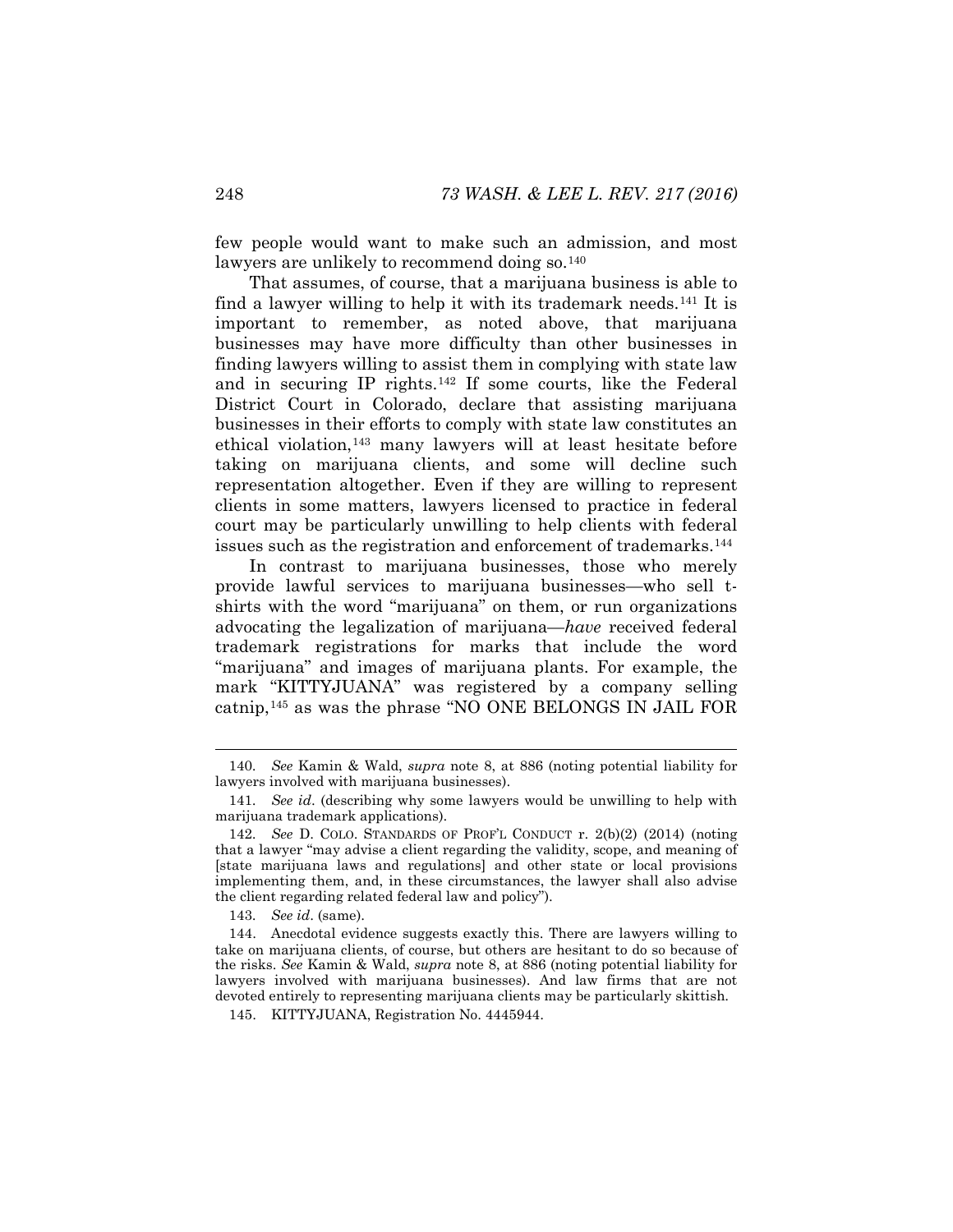MARIJUANA!"[146](#page-34-0) A company offering "cannabis advertising services" received a registration for the mark "MARIJUANA INTERNATIONAL."[147](#page-34-1) Because these businesses are not using their marks in violation of federal law, the illegality doctrine does not apply, and these ancillary businesses are able to obtain trademark protection.

Current law thus creates an odd situation in which some players in the market for marijuana—those who provide ancillary products and services—may receive the protections of federal trademark law while those who grow, buy, and sell the actual product do not.<sup>[148](#page-34-2)</sup> If, as many people believe will happen,<sup>[149](#page-34-3)</sup> marijuana is eventually legalized at the federal level, the fact that the ancillary businesses have been able to build up goodwill in their marks during the time of federal prohibition will give them a significant advantage over the now fully legal marijuana producers and sellers. Those ancillary businesses may be in the position to expand their business to include the production and sale of marijuana under their long-held and well-recognized marks while those who have actually been engaged in the production of marijuana all along—and have taken the risks of violating federal law—will find themselves playing catch-up. In addition, although there is unlikely to be a shortage of trademarks in this industry, those marijuana businesses that have been unable to access the federal protections during prohibition will nonetheless be at a disadvantage in terms of selecting marks and establishing goodwill under those marks.

<span id="page-34-0"></span> 146. NO ONE BELONGS IN JAIL FOR MARIJUANA!, Registration No. 4372165.

147. MARIJUANA INTERNATIONAL, Registration No. 4110524.

<span id="page-34-2"></span><span id="page-34-1"></span>148*. See, e.g.*, KITTYJUANA, Registration No. 4445944 (showing how certain marks and images pertaining to marijuana have received trademark protection); NO ONE BELONGS IN JAIL FOR MARIJUANA!, Registration No. 4372165 (same); MARIJUANA INTERNATIONAL, Registration No. 4110524 (same).

<span id="page-34-3"></span>149. For a discussion of the latest attempt to reclassify marijuana, see Steven Nelson, *Major Pot Reform Bill Introduced in Senate*, U.S. NEWS & WORLD REP. (Mar. 5, 2015), http://www.usnews.com/news/articles/2015/03/10/major-potreform-bill-introduced-in-senate (last visited Nov. 12, 2015) (explaining a recent bill introduced in the U.S. Senate that would legalize state medical marijuana under federal law and reclassify marijuana as a Schedule II drug under the CSA) (on file with the Washington and Lee Law Review).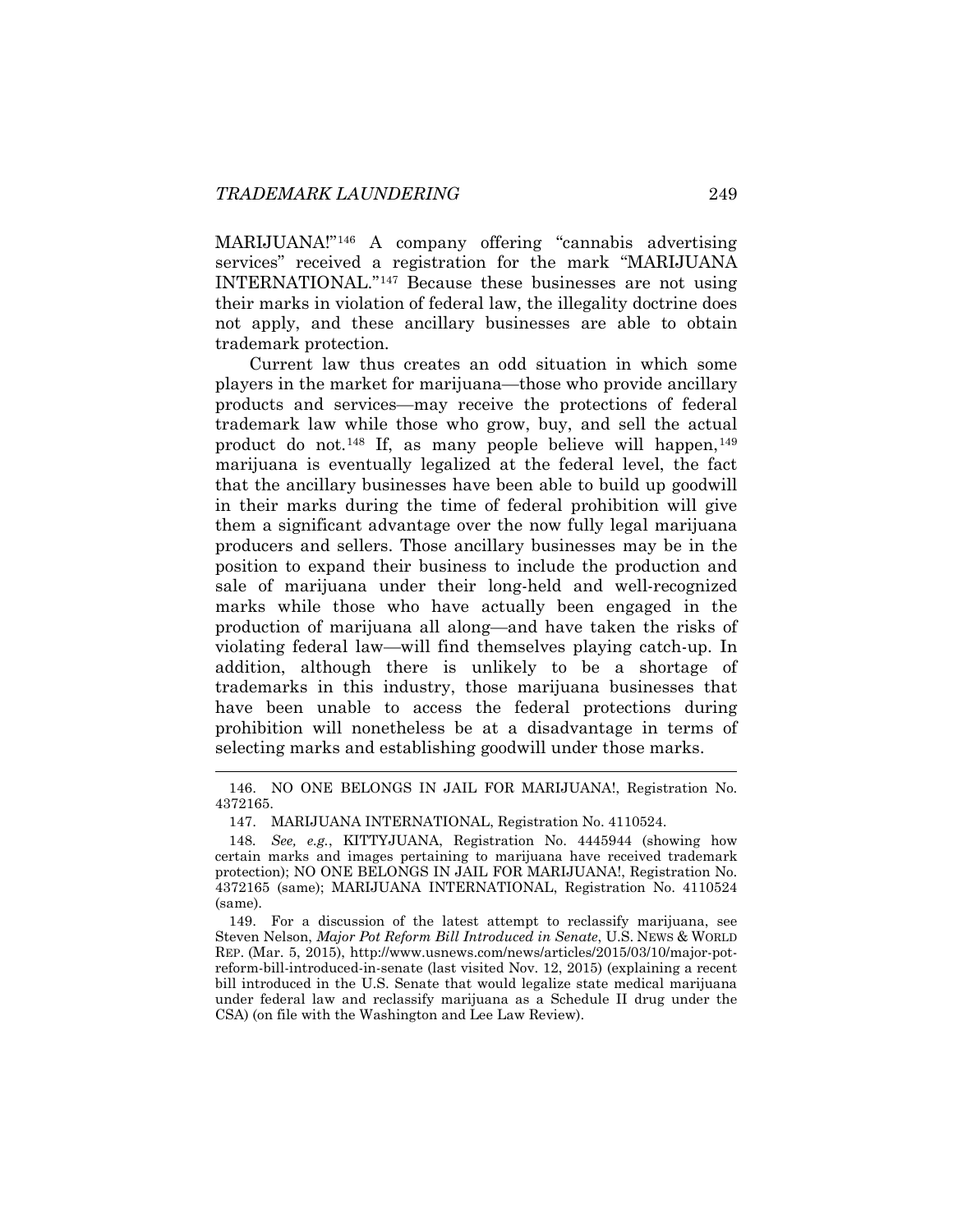In short, as a doctrinal matter, those who are engaged in producing and selling marijuana in the states where it has been legalized simply cannot access the federal trademark system today.[150](#page-35-0) As a practical matter, however, it turns out that the federal registration system has not been entirely unavailable to marijuana businesses. Those businesses engaged in the marijuana trade in Colorado, Washington, California, and elsewhere have developed a strategy—we call it "trademark laundering"—that enables them, in the short run, to get some modicum of federal trademark rights and, in the long run, may enable later expansion and entry into broader markets, both geographically and with respect to the goods and services covered by the trademarks.[151](#page-35-1)

It is clear from federal registrations and from multiple anecdotal reports that marijuana businesses are engaging in what we term "trademark laundering."<sup>[152](#page-35-2)</sup> Trademark laundering occurs when, rather than seeking federal trademark protection for marks used in connection with the production and sale of

Medical Marijuana lies at the frontier of licit and illicit goods, and until that changes, courts are apt to find ways to avoid lending the business any additional legitimacy. So for the moment, the pot industry lacks many of the protections other products have against copying. Much the same used to be true for pornography—another field that went, more or less, from illegal to legal and along the way gained greater IP protections. Some 17 states, and the District of Columbia, permit medical uses of marijuana. If—or, more likely, as this trend continues, IP protection is sure to follow.

Christopher J. Sprigman & Kai Raustiala, *Can Marijuana Brands Be Protected Against Copying?*, FREAKONOMICS (Aug. 22, 2012, 11:19 AM), http://freakonomics.com/2012/08/22/can-marijuana-"brands"-be-legally-protected -against-copying/ (last visited Oct. 15, 2015) (on file with the Washington and Lee Law Review).

<span id="page-35-2"></span>152. See Hilary Bricken, *Dude, Where's My Marijuana Trademark?*, ABOVE THE L. (Mar. 9, 2015, 4:20 PM), http://abovethelaw.com/2015/03/dude-wheresmy-marijuana-trademark/ (last visited Oct. 15, 2015) (noting that, while the U.S. Patent and Trademark Office "will not register cannabis product trademarks," names referring to marijuana can be used to trademark, for example, clothing lines) (on file with the Washington and Lee Law Review).

 <sup>150</sup>*.* Lanham Act, 15 U.S.C. § 1051(a)(3)(c) (2012).

<span id="page-35-1"></span><span id="page-35-0"></span><sup>151.</sup> This may be an effective strategy, if the chances of further legalization seem good. Christopher J. Sprigman and Kai Raustiala have suggested that as goods or services move from the illicit to the licit, additional IP protections will follow: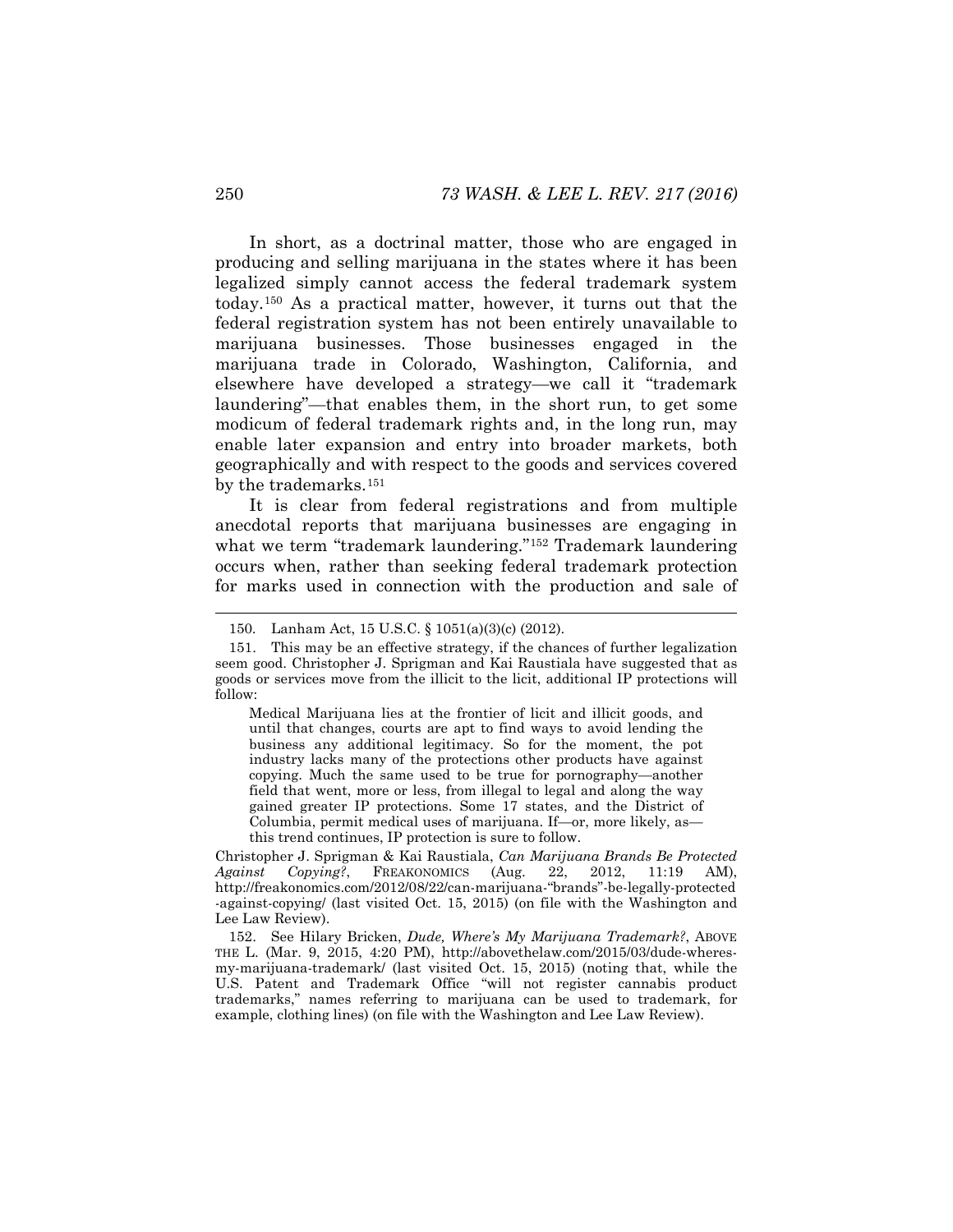marijuana, businesses pursue protection for the use of their desired marks on, for example, t-shirts, pipes, or consulting services, but then use the mark in connection with the sale of marijuana as well.[153](#page-36-0) They file trademark applications for the licit uses and, as we have seen, registration for such marks is regularly granted by the USPTO.[154](#page-36-1) Marijuana businesses thus have, in fact, been able to secure federal trademark protection, and to do so while avoiding mention of their commercial activity involving marijuana.[155](#page-36-2) These marijuana businesses then use their federally protected marks in connection with the production and sale of marijuana as well as in connection with the goods or services for which the marks was originally registered.<sup>[156](#page-36-3)</sup> This strategy is trademark laundering: obtaining federal trademark protection for the use of a mark on certain permissible categories of goods and then using the mark on additional goods or services not mentioned in the trademark application and for which the

 <sup>153</sup>*. Id.*

<span id="page-36-1"></span><span id="page-36-0"></span><sup>154.</sup> We have heard about this strategy from multiple sources, though it is not generally documented. Our understanding is that the USPTO has several examiners assigned to the applications submitted by marijuana businesses. Those examiners apparently will regularly ask whether the applicant is engaged in the manufacture, purchase, or sale of substances in violation of the Controlled Substances Act. Some lawyers we talked to indicated that their strategy in this situation was to emphasize, or clarify, that the application at issue was for the use of the mark in connection with perfectly legal goods or services.

<span id="page-36-2"></span><sup>155</sup>*. See* Jennifer Visintine, *Branding Your Bud: Why Trademarks Are Tricky for Marijuana Business*, THOMPSON COBURN LLP (Aug. 27, 2015), http://www.thompsoncoburn.com/news-and-information/cannabis-blog/blog/15- 08-27/branding-your-bud-why-trademarks-are-tricky-for-marijuana-businesses.

aspx (last visited Oct. 15, 2015) (noting that the "U.S. Trademark Office won't permit federal registration of a mark in connection with products and services that are illegal under federal law, but might permit registration of your mark for other lawful goods/services") (on file with the Washington and Lee Law Review).

<span id="page-36-3"></span><sup>156</sup>*. See* Kathleen Caulderwood, *Marijuana Trademarks: Product Owners Struggle with Federal Trademarks*, INT'L BUS. TIMES (Oct. 01, 2014, 12:53 PM), http://www.ibtimes.com/marijuana-trademarks-product-owners-struggle-

federal-trademarks-1697769 (noting that lawful goods can receive federal patents and the name can be extended to the sale of marijuana—an example of trademark laundering) (last visited Oct. 15, 2015) (on file with the Washington and Lee Law Review).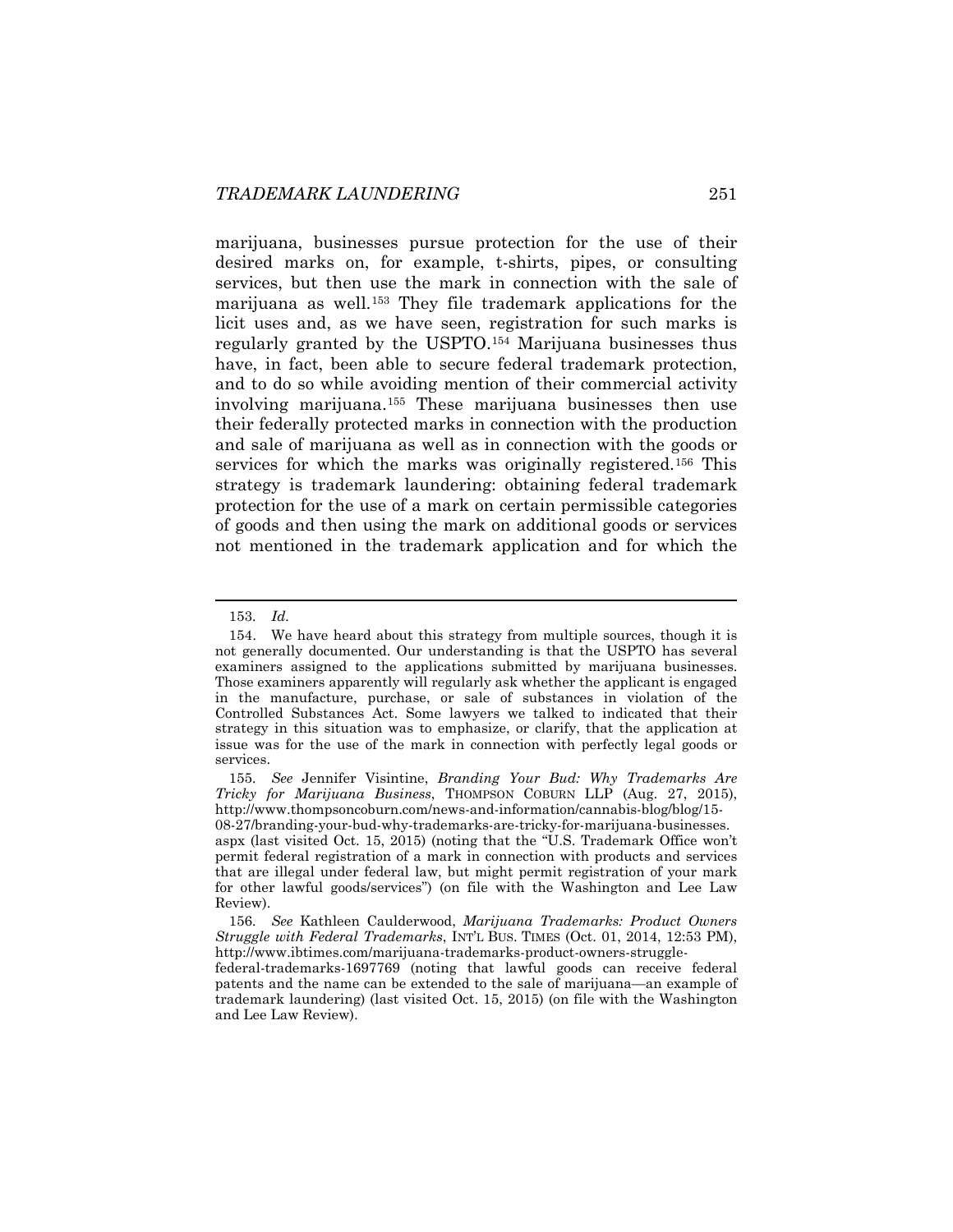marks would not have been granted[.157](#page-37-0) The expansion of the types of goods or services to which a mark is attached happens regularly, but the strategy of deliberately leaving certain goods off of the trademark application is more unusual.[158](#page-37-1)

This strategy serves both long-term and short-term goals for marijuana businesses. In the short term, a marijuana producer or retailer is able to obtain some of the protections of federal trademark law. The business has a federal registration that extends to some of its goods and services; other entities are put on notice of the use of the mark; and the business has presumptive nationwide rights for the mark, at least in connection with the goods or services included in the application. In the longer term, trademark laundering provides a toehold and the possibility for expansion (both in the scope of the goods and services covered by the mark and geographically) for the marijuana business and, potentially, an opportunity to hold on to a mark in the event that federal law changes.

Practitioners in the area are quite savvy about both the long-term and the short-term benefits of trademark laundering. For example, one blogger recommends as follows:

Done right . . . it is sometimes possible to obtain registration for *ancillary* products that do not contain or facilitate the use of controlled substances. For example, if you produce marijuana-infused chocolates and you produce and sell chocolates that contain no marijuana, it may be possible to secure trademark registration that will pertain to the noninfused chocolates that you also sell.[159](#page-37-2)

This same commentator's bottom line emphasizes the significance of the federal-state disparities in marijuana regulation: "Federal law prohibition of marijuana has greatly complicated the registering of marijuana trademarks, but, if anything, it has

 <sup>157</sup>*. Id.*

<span id="page-37-1"></span><span id="page-37-0"></span><sup>158.</sup> We have heard no reports of misrepresentations being made to the USPTO. Instead, applicants focus on particularly categories of goods and services and do not mention marijuana.

<span id="page-37-2"></span><sup>159.</sup> Alison Malsbury, *Marijuana Trademarks*, CANNA L. BLOG (Sept. 29, 2014), http://www.cannalawblog.com/marijuana-trademarks/ (last visited Aug. 6, 2015) (on file with the Washington and Lee Law Review).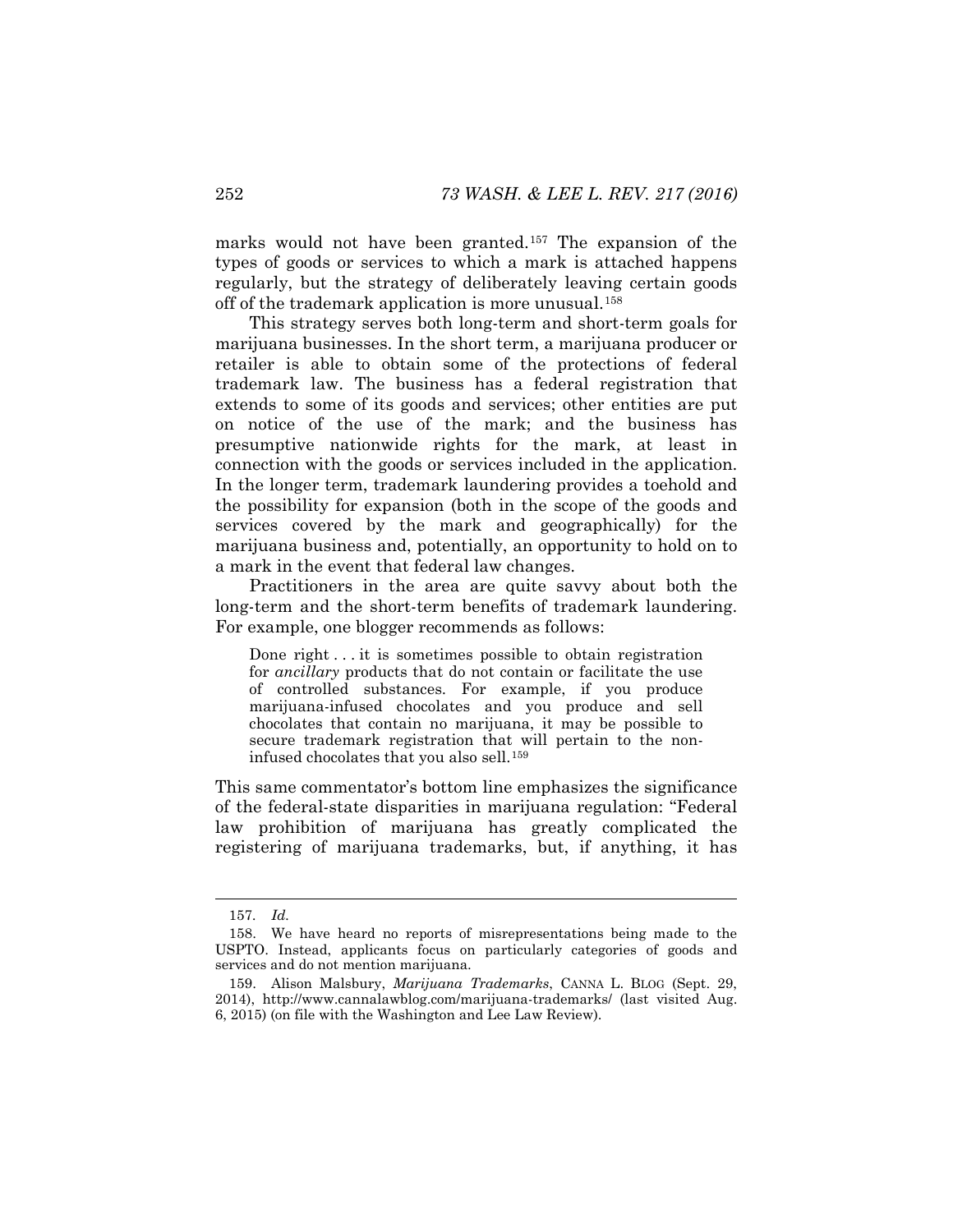increased the value of those marks that are properly secured."[160](#page-38-0) Another commentator is even more direct about this strategy: "If you are a small marijuana business looking to get bigger, you need to build your brand so that when cannabis is fully legalized and companies like Wal-Mart or Anheuser-Busch become interested, you will have a head start."[161](#page-38-1)

In short, the apparent unavailability of federal trademark protection for marijuana businesses is not quite as absolute as the black letter law would imply. The current situation is hardly perfect, however, and leaves marijuana businesses in a significantly different situation than businesses selling fully legal products. The cobbled-together approach that marijuana businesses have taken can hardly be satisfactory from the marijuana industry's perspective, and it is perhaps even more troublesome from a rule of law perspective. Even if a business has some elements of protection, those rights will be difficult, if not impossible, to vindicate in any real sense. In addition, even if a lawyer is willing to work with a marijuana business in some capacities, she may balk at being asked to participate in trademark laundering. Lawyers may wonder whether it is consistent with the duty of candor to the tribunal to respond to a

<span id="page-38-0"></span> <sup>160</sup>*. Id.* This is common advice. Another blog advocates the same tactic: "Entrepreneurs can register their product names with the secretary of state to help secure common law trademark protection," said Chris Stanton, an associate at Merchant & Gould, an intellectual property firm in Denver. "As long as they sell items other than marijuana or products with marijuana as an ingredient, they can also seek federal trademark registration for the name of that product, which helps protect the brand and prevent other people from copying the name of the product anywhere in the U.S.," he said.

Ellen Chang, *Marijuana Companies Try to Protect the Intellectual Property of Their* Pot Brands, MAINSTREET (Mar. 28, 2014, 7:57 AM), *Their Pot Brands,* MAINSTREET (Mar. 28, 2014, 7:57 AM), https://www.mainstreet.com/article/marijuana-companies-try-protect-intellectualproperty-their-pot-brands (last visited Aug. 6, 2015) (on file with the Washington and Lee Law Review).

<span id="page-38-1"></span><sup>161</sup>*. See* Hilary Bricken, *Build and Protect Your Brand Now While Marijuana Is Still Illegal,* CANNA L. BLOG (July 11, 2014), http://www.canna lawblog.com/build-your-brand-now-while-marijuana-is-still-illegal/ (last visited Aug. 6, 2015) ("Federal illegality, the dearth of supra-regional expansion possibilities, federal compliance regulations, and reputational concerns all conspire to keep large numbers of prospective participants out of the cannabis industry.") (on file with the Washington and Lee Law Review).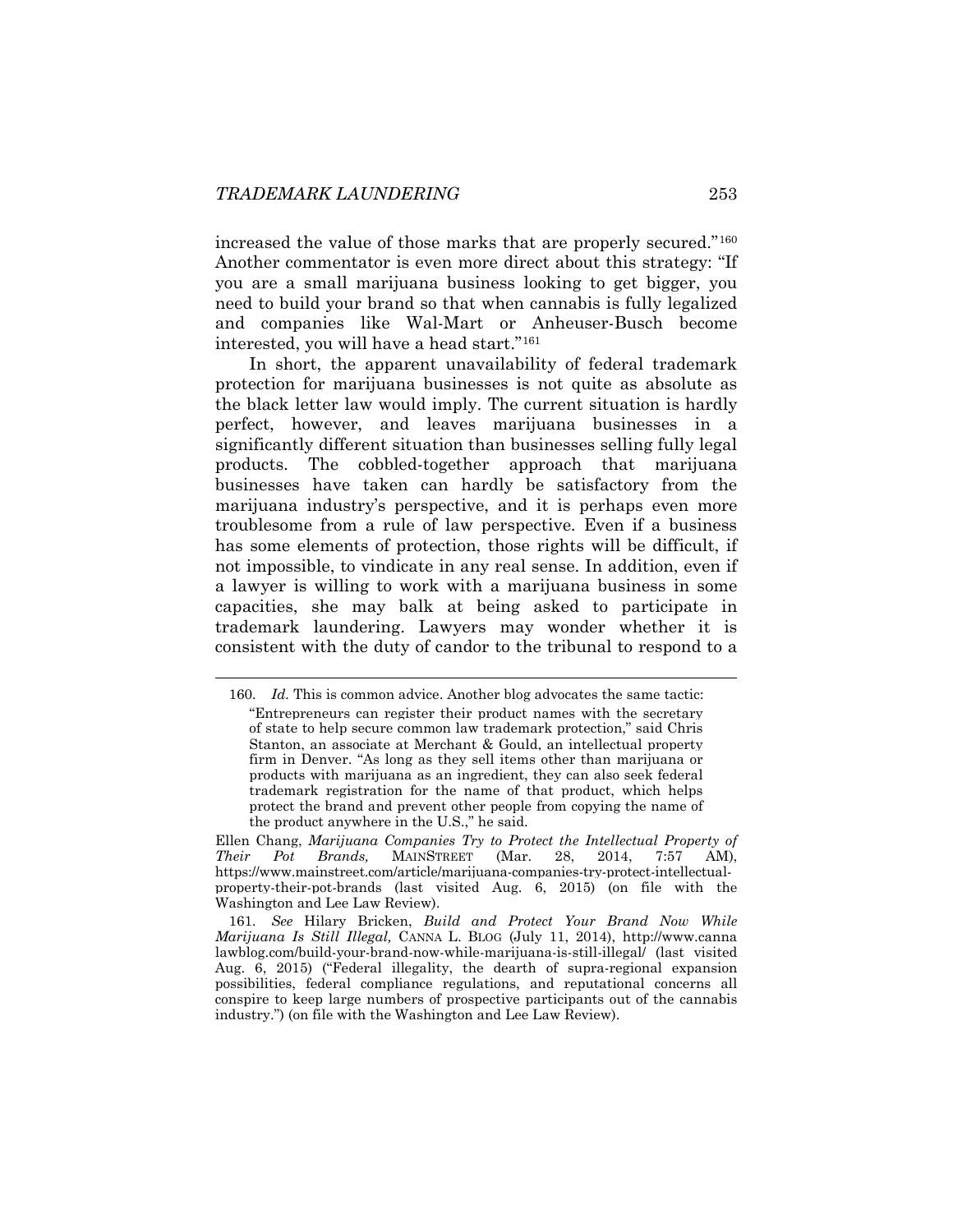<span id="page-39-6"></span>trademark examiner's question regarding her client's business by focusing on the goods and services referenced in the trademark application when the client's true interest is in branding the sale of marijuana.[162](#page-39-0) We do not resolve that ethical issue here, but such concerns will certainly dissuade some lawyers from representing marijuana businesses in such conduct.[163](#page-39-1)

<span id="page-39-7"></span>Even when a marijuana business is able to obtain federal trademark protection for the use of a mark in connection with perfectly legal goods or services—and is then also able to use the mark in connection with the sale or purchase or production of marijuana—the short-term benefits may be relatively illusory. Marijuana businesses and their lawyers may be hesitant to appear in court, and access to federal court may be unavailable to lawyers representing marijuana clients.<sup>[164](#page-39-2)</sup> In Colorado, marijuana businesses have been willing to bring cases in state court,[165](#page-39-3) but because the federal court in Colorado has announced that representing marijuana clients is unethical, that forum may prove to be essentially closed to marijuana businesses.[166](#page-39-4) Thus, a marijuana business may be able to cobble together a federal trademark right but still not be in the position to obtain a federal trademark remedy.[167](#page-39-5)

<span id="page-39-3"></span>165. Westlaw and LexisNexis searches for cases filed in Colorado courts showed that since roughly 2011, nineteen admitted marijuana business owners, most of whom run medical marijuana shops, brought civil actions, alleging breach of contract or challenging city and county zoning ordinances that restrict marijuana sales. The same searches turned up only seven such cases in federal district court. Additionally, a Colorado Court Records search showed that since 2010, eight businesses with the word "cannabis" in their name and one business with the word "marijuana" in its name filed civil cases in Colorado courts.

<span id="page-39-4"></span>166*. See supra* Part II (noting ethical rules that might preclude or dissuade lawyers from taking on marijuana clients).

<span id="page-39-5"></span>167. The federal courts do not have exclusive jurisdiction over federal trademark claims, but such claims have rarely been litigated in state court. *About Trademark Infringement*, U.S. PAT. & TRADEMARK OFF., http://www.uspto.gov/page/about-trademark-infringement (last visited Nov. 12,

<span id="page-39-0"></span> <sup>162</sup>*. See* MODEL RULES OF PROF'L CONDUCT r. 3.3 (AM. BAR ASS'N 1983) (discussing the duties placed upon attorneys to not act with ulterior motives regarding client representation).

<sup>163.</sup> *Supra* notes [81–](#page-21-6)[99](#page-25-5) and accompanying text.

<span id="page-39-2"></span><span id="page-39-1"></span><sup>164</sup>*. See* s*upra* Part II (discussing the ethical concerns—generated mainly by the fact that marijuana is a federally criminalized substance—facing attorneys representing marijuana businesses).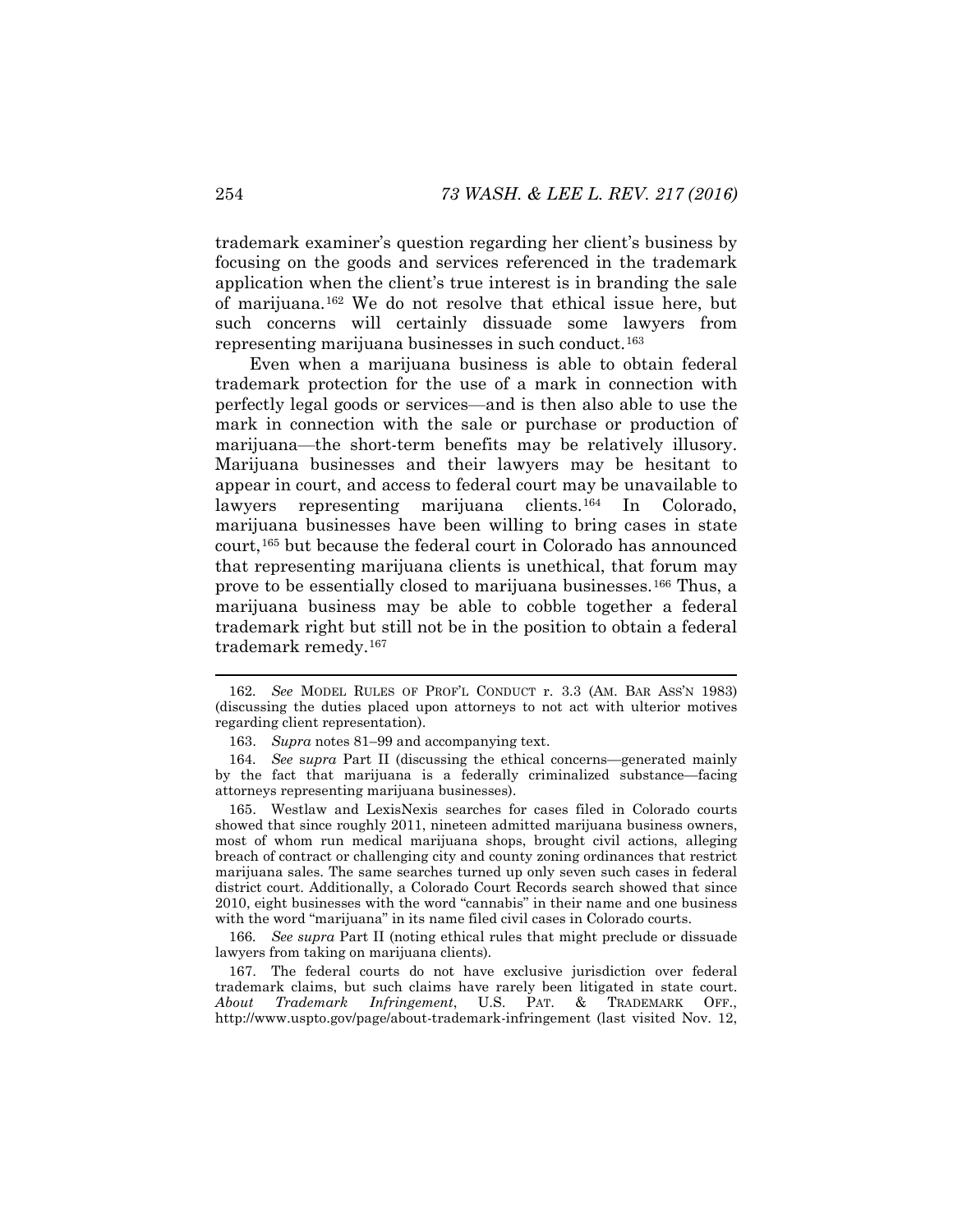Even in states where the federal courts have not explicitly discouraged lawyers from representing marijuana businesses, federal trademark rights for marijuana businesses may still be difficult to enforce. Marijuana businesses may well prefer not to risk exposure, negative publicity, or the possibility of making bad law in court. This hesitation may well embolden infringers. Anecdotally, we have heard of just this sort of behavior: infringers believe that marijuana businesses do not dare to file infringement claims and thus use confusing marks more flagrantly than they would in another context.[168](#page-40-0) Again, although marijuana businesses may have—somewhat attenuated trademark rights, the fact that their conduct is criminal in the eyes of a federal court may mean they have no effective avenue for vindicating those rights.

The confluence of these factors means that marijuana businesses, operating legally within a state while still in violation of federal law, are not able to benefit fully from the protections of federal trademark law. It is important to note that while marijuana's illegality at the federal level denies marijuana businesses the sword of trademark rights and enforcement (suing to protect their marks), it does not provide them with a shield (a defense against the infringement of another's mark). In other words, marijuana businesses will bear the full burden of federal trademark laws when facing infringement lawsuits in federal court but cannot reap the benefits of those same laws.[169](#page-40-1) For example, a Colorado company was sued for violating the trademark of the Hershey brand—for making "Reefer's" peanut butter cups that closely resembled Hershey's Reese's Peanut Butter Cups.[170](#page-40-2) It was obviously no defense for the Colorado

 <sup>2015) (</sup>on file with the Washington and Lee Law Review).

<span id="page-40-0"></span><sup>168.</sup> Based on conversations with California lawyers representing marijuana businesses.

<span id="page-40-1"></span><sup>169</sup>*. See* Miriam D. Trudell, *Marijuana in the U.S.—Some States Let You Smoke It, But You Can't Register a Trademark for It at the USPTO*, 70 INT'L TRADEMARK ASSOC. BULL. 1 (2015) ("[P]olicing of trademarks that include the sale or transportation of marijuana is limited to lawsuits filed in state court based upon state trademark rights.").

<span id="page-40-2"></span><sup>170.</sup> Keith Coffman, *Hershey Settles Infringement Lawsuits with Two Edible Pot Companies*, REUTERS (Oct. 17, 2014), http://www.reuters.com/article/2014/ 10/18/usa-hershey-marijuana-idUSL2N0SD03620141018 (last visited Oct. 17,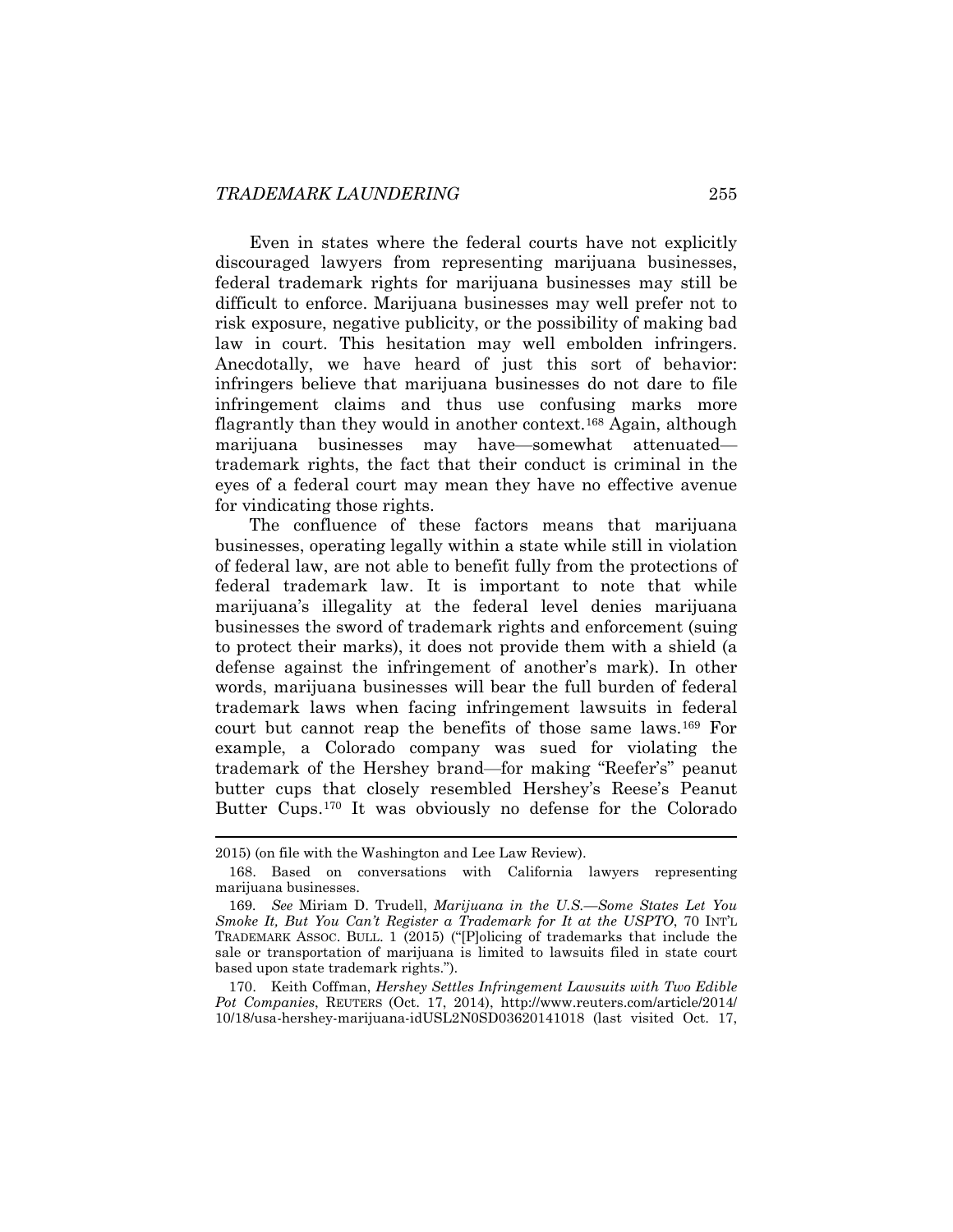company that its product was being sold in violation of federal law; the defendant reached a settlement with Hershey's and almost certainly would have been found liable for trademark infringement had the case gone to court. But if another company were using a mark that caused confusion with the "Reefer's" mark, the marijuana business would have no recourse under federal law. Just as with bankruptcy protection, marijuana businesses are subject to the burdens of federal law but cannot invoke the benefits provided by that same law.

## *C. State Law Alternatives to Federal Trademark Protection*

Both formally and in practice, federal trademark law is generally unavailable to those who produce and sell marijuana legally in Colorado, Washington, and the other states that have legalized marijuana. But, of course, there are alternatives to federal trademark protection. Trademark law grew out of common law unfair competition doctrines and is fundamentally concerned with protecting consumers and the goodwill of businesses.[171](#page-41-0) State trademark and trade name protection were the precursors of the federal act and continue to operate in similar ways today.[172](#page-41-1) Trade secret law, a creature wholly of state, rather than federal, law provides a cause of action against certain forms of unfair competition.[173](#page-41-2) State unfair or deceptive trade practices acts also exist in most states in one form or

 <sup>2015) (</sup>discussing the settlement of a lawsuit filed by Hersey against two companies—Conscious Care and TinctureBelle—for creating products that parodied some of Hershey's brand name candies) (on file with the Washington and Lee Law Review).

<span id="page-41-0"></span><sup>171</sup>*. See* Robert G. Bone, *Hunting Goodwill: A History of the Concept of Goodwill in Trademark Law*, 86 B.U. L. REV. 547, 554–56 (2006) (discussing the animating principles of trademark law and the notion of goodwill).

<span id="page-41-1"></span><sup>172</sup>*. See* Lanham Act, 15 U.S.C §§ 1051–1141(n) (codifying the federal law with regard to trademarks).

<span id="page-41-2"></span><sup>173.</sup> Trade secrets law is alternative to both federal trademark law and federal patent law. Although the more direct corollary is patent law, trade secret law has as one of its goals policing the marketplace or maintaining "higher standards of commercial morality." E.I. DuPont De Nemours & Co. v. Christopher, 431 F.2d 1012, 1015 (5th Cir. 1970).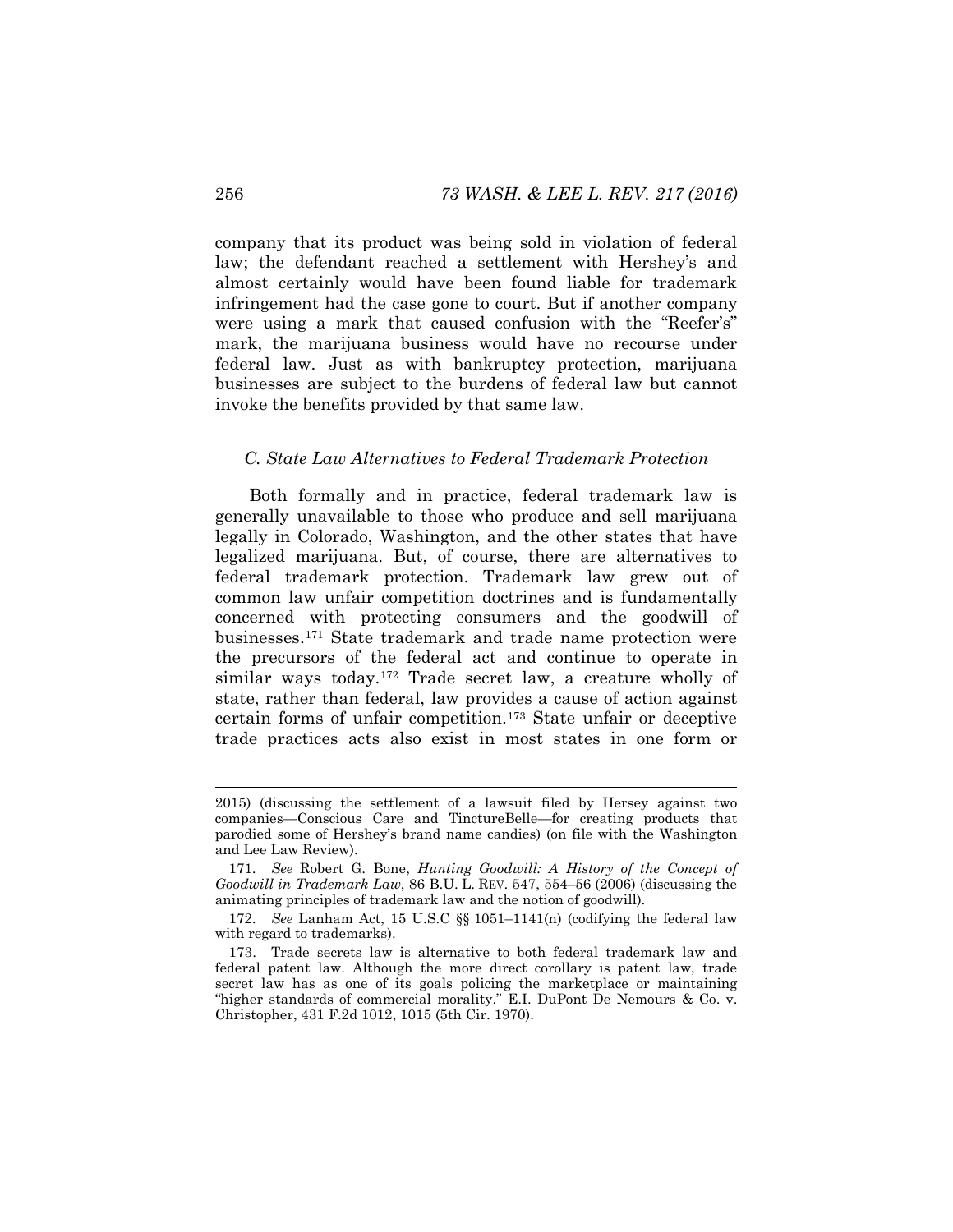another.[174](#page-42-0) But while marijuana businesses in the states that are regulating, rather than prohibiting, marijuana have access to these state level protections, these options are certainly not the same as having access to the full range of federal trademark rights. Of greatest significance is the fact that state protections extend only to the borders of the state.[175](#page-42-1) State trademark rights protect businesses only within that state and for marijuana businesses in particular, other states' courts may not be friendly fora.

State level trademark and trademark-like rights are abundant, and the evidence indicates that marijuana businesses are taking advantage of these avenues for protection. For example, there are nearly 700 trade names registered with the Colorado Secretary of State, and over 200 trademark registrations that include the word "marijuana" or a synonym or other indication that the company is marijuana business.[176](#page-42-2) Evidence from the marketplace also indicates that marijuana businesses are investing in building brands and in intensive marketing efforts. For example, Dixie Elixirs, a Colorado company, has a very sophisticated web presence, professional advertising and logos, uses the ™ symbol, and sells a variety of

[a] legal presumption of your ownership of the mark and your exclusive right to use the mark nationwide on or in connection with the goods/services listed in the registration (whereas a state registration only provides rights within the borders of that one state, and common law rights exist only for the specific area where the mark is used).

<span id="page-42-2"></span>176. In July 2015, a search of the Colorado Secretary of State's database revealed nearly 700 trade names that either include the word "marijuana" or synonyms like "cannabis," "ganja," or "Mary Jane," or include a word like "dispensary," which is often associated with marijuana sales. Additionally, a search on the same website of business names registered for retail marijuana sales turns up about 550 trade names and about 125 trademarks that do not include the word "marijuana" or common synonyms.

<span id="page-42-0"></span> <sup>174.</sup> For a few examples, see Colorado Consumer Protection Act, COLO. REV. STAT. § 6-1-101 et seq. (2014) (including a provision regarding passing off of goods and services); CAL. BUS. & PROF. CODE § 17200 (including a provision regarding "fraudulent" business acts and "unfair, deceptive, untrue, or misleading advertising").

<span id="page-42-1"></span><sup>175</sup>*. See* U.S. PAT. & TRADEMARK OFF., PROTECTING YOUR TRADEMARK 9 (2014), uspto.gov/sites/default/files/trademarks/basics/BasicFacts.pdf (noting that the benefits of federal registration include: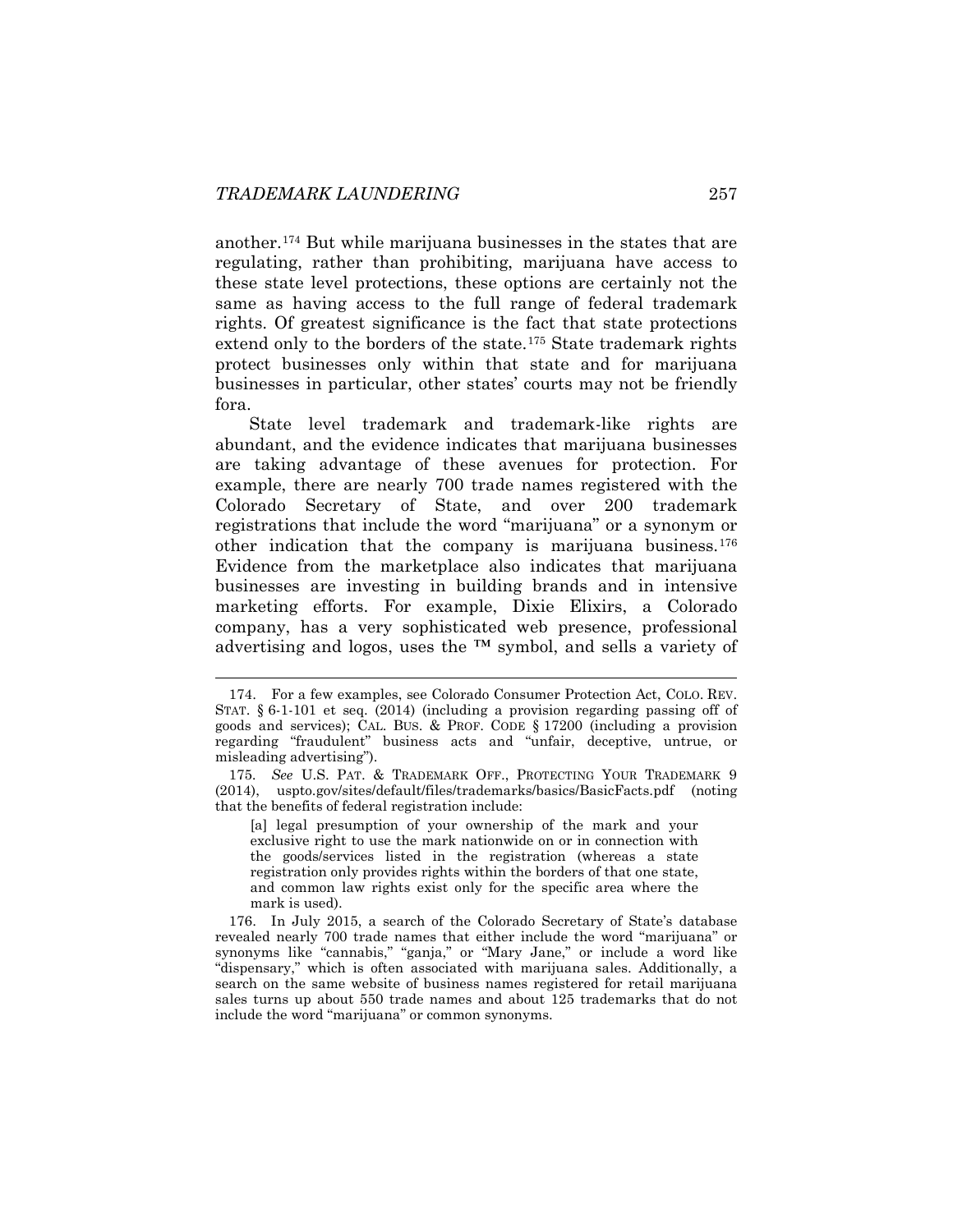branded items, which they call "swag."[177](#page-43-0) The use of the TM symbol demonstrates an invocation of federal law; by definition, this symbol represents an effort to acquire federal trademark rights (even though these rights are currently unavailable for some of Dixie's products). But in addition to this assertion of federal trademark rights, Dixie and other marijuana businesses also appear to be utilizing state law to the extent possible[.178](#page-43-1)

Marijuana businesses register their trade names and trademarks within the state; they advertise, they offer promotions, and they seem to be willing to take advantage of state law. For example, they are willing to file suit as plaintiffs in state court.[179](#page-43-2) Marijuana legalization is still a relatively new phenomenon, and few filed cases ever make it all the way through the litigation process, but the published opinions, the filing records, and anecdotal evidence indicate that both marijuana businesses and their lawyers in Colorado, at least, feel comfortable taking advantage of state courts and state doctrines and statutes.[180](#page-43-3)

But, at the risk of discounting the protections that these various doctrines provide, they leave significant gaps for the marijuana industry; at least as a relative matter, the marijuana industry is at a disadvantage as compared to other fully legal businesses and even when compared to ancillary marijuana businesses. Furthermore, it will be more difficult for a marijuana

<span id="page-43-0"></span> <sup>177</sup>*. Dixie Gear*, DIXIE SWAG, http://www.dixieswag.com/ (last visited July 25, 2015) (on file with the Washington and Lee Law Review).

<span id="page-43-1"></span><sup>178.</sup> "Dixie Elixirs" is a registered trade name in Colorado, although the company does not have a registered trademark in the state. *See Trade Name Summary for Dixie Elixirs*, COLO. SEC'Y OF STATE, http://www.sos.state. co.us/biz/AdvancedSearchCriteria.do (click the "trade name" box and enter "dixie elixirs") (last visited Nov. 12, 2014) (listing Dixie Elixirs as a registered trade name) (on file with the Washington and Lee Law Review).

<span id="page-43-2"></span><sup>179.</sup> More than one thousand Colorado residents have registered trade names or trademarks associated with marijuana-related businesses. The twenty-eight civil cases involving marijuana-related businesses that turned up in keyword searches are likely only a portion of those actually filed, since full filing records are only searchable by party name or case number.

<span id="page-43-3"></span><sup>180.</sup> In the twenty-eight cases that turned up in keyword searches, at least one party admitted in court documents to operating a business associated with medical or retail marijuana. In fourteen of those cases, both parties admitted to being involved with marijuana related business.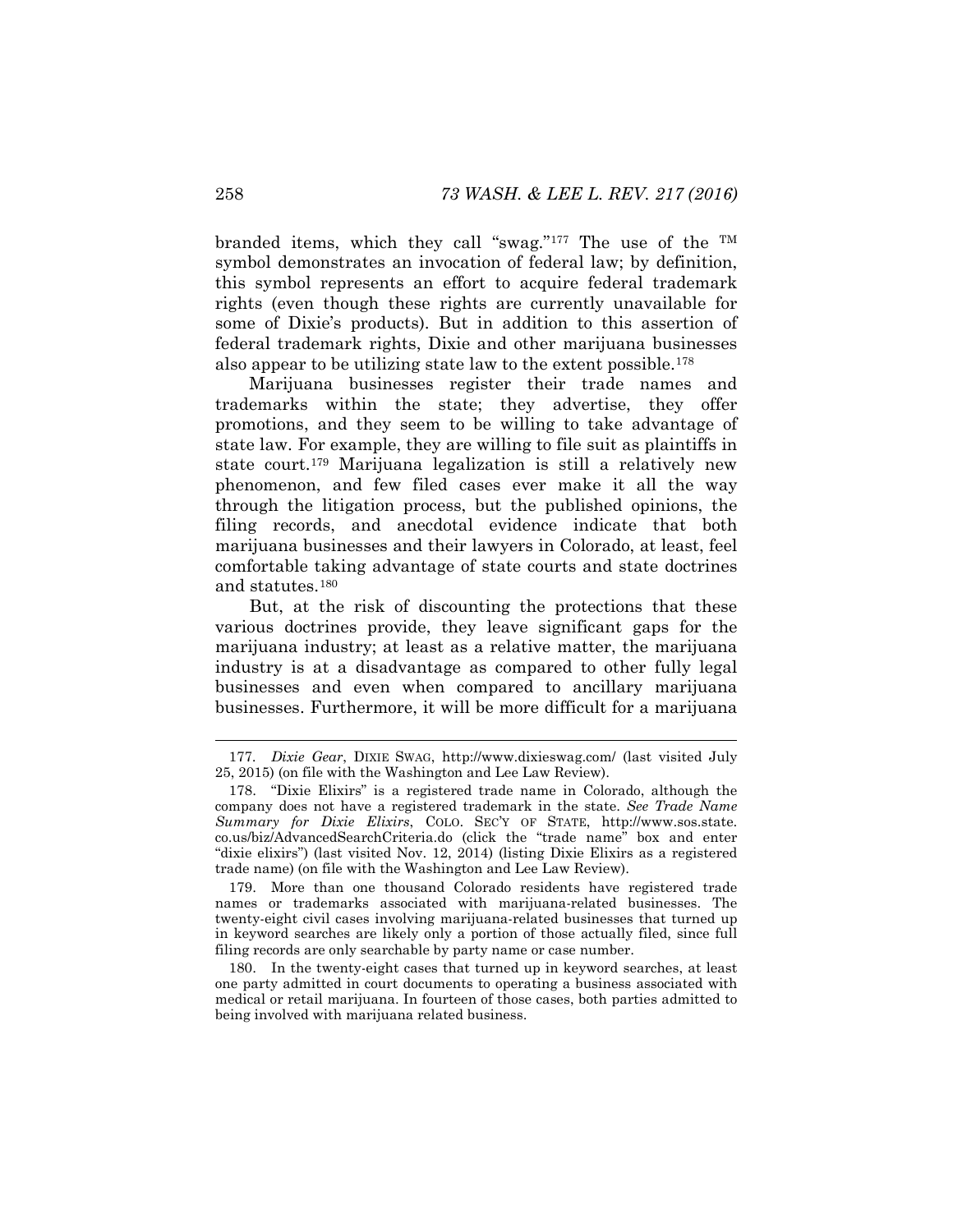business than for another type of business to expand its trademark use outside of one state if the federal prohibition is eased. Differences among state laws may mean that businesses operating in multiple states will have to navigate a variety of procedures and doctrines (rather than being able to access the uniform federal law).[181](#page-44-0) Finally, as discussed above, marijuana businesses face an access to law and lawyers problem: they are essentially barred from the federal courts, and they face difficulties in securing lawyers to help them navigate this unusually difficult legal landscape.

## <span id="page-44-4"></span>*IV. Patent Law and Legalized Marijuana*

For many businesses, patent law provides an important vehicle for the protection of assets.[182](#page-44-1) Particularly in our high technology economy, inventions—good ideas embodied in a new device, a new drug, or a new algorithm—may be more valuable than tangible things and more valuable than the brick-and-mortar stores in which the things are sold.[183](#page-44-2) But even though patent law does not have the same explicit illegality doctrine as federal trademark law does, it is almost as elusive and almost as useless for the marijuana industry as trademark law.[184](#page-44-3)

<span id="page-44-0"></span> <sup>181</sup>*. See supra* Part II (discussing the difficulty experienced by marijuana business owners when attempting to acquire legal representation); *supra* notes [162–](#page-39-6)[163](#page-39-7) and accompanying text (discussing the potential ethical problems that marijuana litigation creates).

<span id="page-44-1"></span><sup>182</sup>*. See* Ted Sichelman & Stuart J.H. Graham, *Patenting by Entrepreneurs: An Empirical Study*, 17 MICH. TELECOMM. & TECH. L. REV. 111, 113 (2010) (examining the value of patents and discussing the ways in which patents provide value to firms).

<span id="page-44-2"></span><sup>183</sup>*. See* Bruce Berman, *Leading Brands Increasingly Have the Most Valuable Patents*, IP CLOSE UP (Nov. 12, 2015), https://ipcloseup. wordpress.com/2012/11/15/leading-brands-increasingly-have-the-most-valuablepatents/ (last visited Nov. 4, 2015) (discussing the high percentage of profits patents yield for large companies) (on file with the Washington and Lee Law Review).

<span id="page-44-3"></span><sup>184</sup>*. See* RYAN DAVIS, MARIJUANA PATENT APPLICATIONS FACE TOUGH ROAD AT USPTO 1 (2015), https://www.cooley.com/files/Law360-MarijuanaPatent ApplicationsFaceTough%20RoadAtUSPTO.pdf (noting that, while it may be difficult to patent a strain of marijuana, the USPTO has accepted patents, for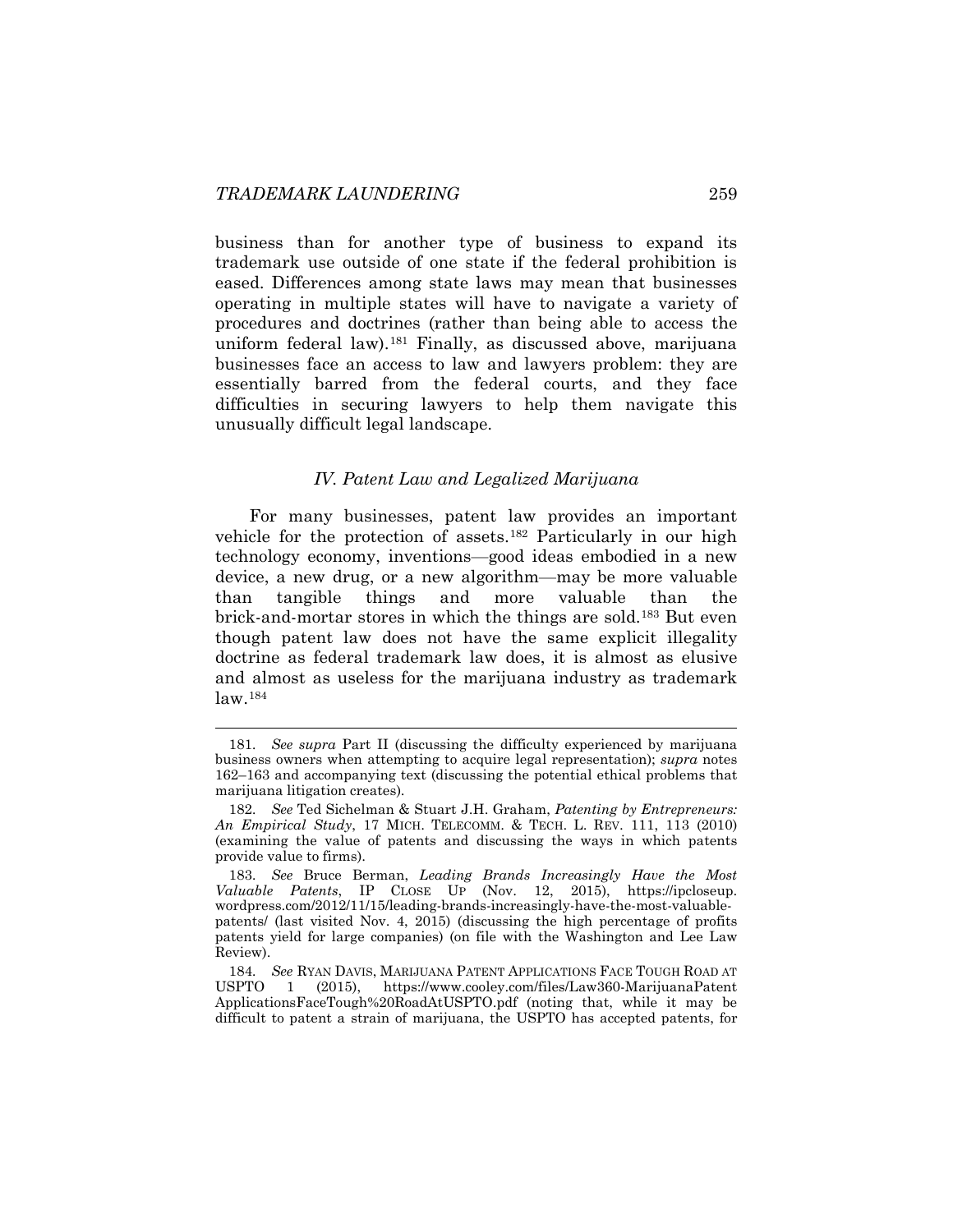#### *A. A Brief Patent Law Background*

The current version of the federal Patent Act,<sup>[185](#page-45-0)</sup> passed in 1952 and amended many times since, provides twenty years of protection to "new,"[186](#page-45-1) "useful,"[187](#page-45-2) "nonobvious"[188](#page-45-3) inventions— "process[es], machine[s], manufactur[es], or composition[s] of matter."[189](#page-45-4) In order to get a patent, an application must be filed with the USPTO.<sup>[190](#page-45-5)</sup> In the application, the applicant must describe and "enable" the invention in a way that allows others to, without excessive difficulty, reproduce the invention based on the written submission.[191](#page-45-6) If granted, a patent provides a strong set of protections for the patent holder.<sup>192</sup> The patent holder may keep others from making, using, or selling the invention and, in

<span id="page-45-2"></span><span id="page-45-1"></span>187. 35 U.S.C. § 101 (2012). Patent law does not have an illegality doctrine, but it does require that an invention be "useful" in order to be patented. *Id.* As currently formulated, the utility doctrine does not present a particularly high hurdle. *See* Panduit Corp. v. Stahlin Bros. Fibre Works, Inc., 298 F. Supp. 435, 442 (W.D. Mich. 1969), *aff'd*, 430 F.2d 221 (6th Cir. 1970) ("Utility, within the meaning of the patent statute, means that the object of the patent is capable of performing some beneficial function claimed for it."). There is a version of the utility doctrine termed "moral utility" that prohibited the patenting of illegal or illicit devices or processes. Application of Nelson, 280 F.2d 172, 179 (C.C.P.A. 1960) ("Anything is useful which is not entirely frivolous or worthless, and *not detrimental to the well-being, or injurious to the morality of the public*, or of a character to mislead the public to its disadvantage." (emphasis added)). The moral utility doctrine has been largely discredited. Juicy Whip v. Orange Bang, 185 F.3d 1364, 1367 (Fed. Cir. 1999). Even so, there is no reason why it could not at some point be revitalized.

188. 35 U.S.C. § 103 (2012).

189*. Id*. § 101.

<span id="page-45-5"></span><span id="page-45-4"></span><span id="page-45-3"></span>190*. Application Process*, U.S. PAT. & TRADEMARK OFF., http://www.us pto.gov/patent (last visited Nov. 12, 2015) (providing an application form, a patent preemption search, and a guide to maintaining a patent) (on file with the Washington and Lee Law Review).

<span id="page-45-6"></span>191*. See* 35 U.S.C. § 112(a) (2012) (including a written description requirement and the enablement requirement in patent applications).

<span id="page-45-7"></span>192*. See* Viva R. Moffat, *The Copyrighted/Patent Boundary*, 48 U. RICH. L. REV. 611, 612 (2014) (comparing patent and copyright law and describing the ways in which patent law provides a strong form of protection).

<span id="page-45-0"></span>example, "on smoking paraphernalia for which the applications specifically state the inventions are designed to be used in marijuana smoking").

<sup>185.</sup> The Patent Act, 35 U.S.C. § 101 (2015).

<sup>186</sup>*. See id*. § 102(a) (setting forth the definition of "novelty").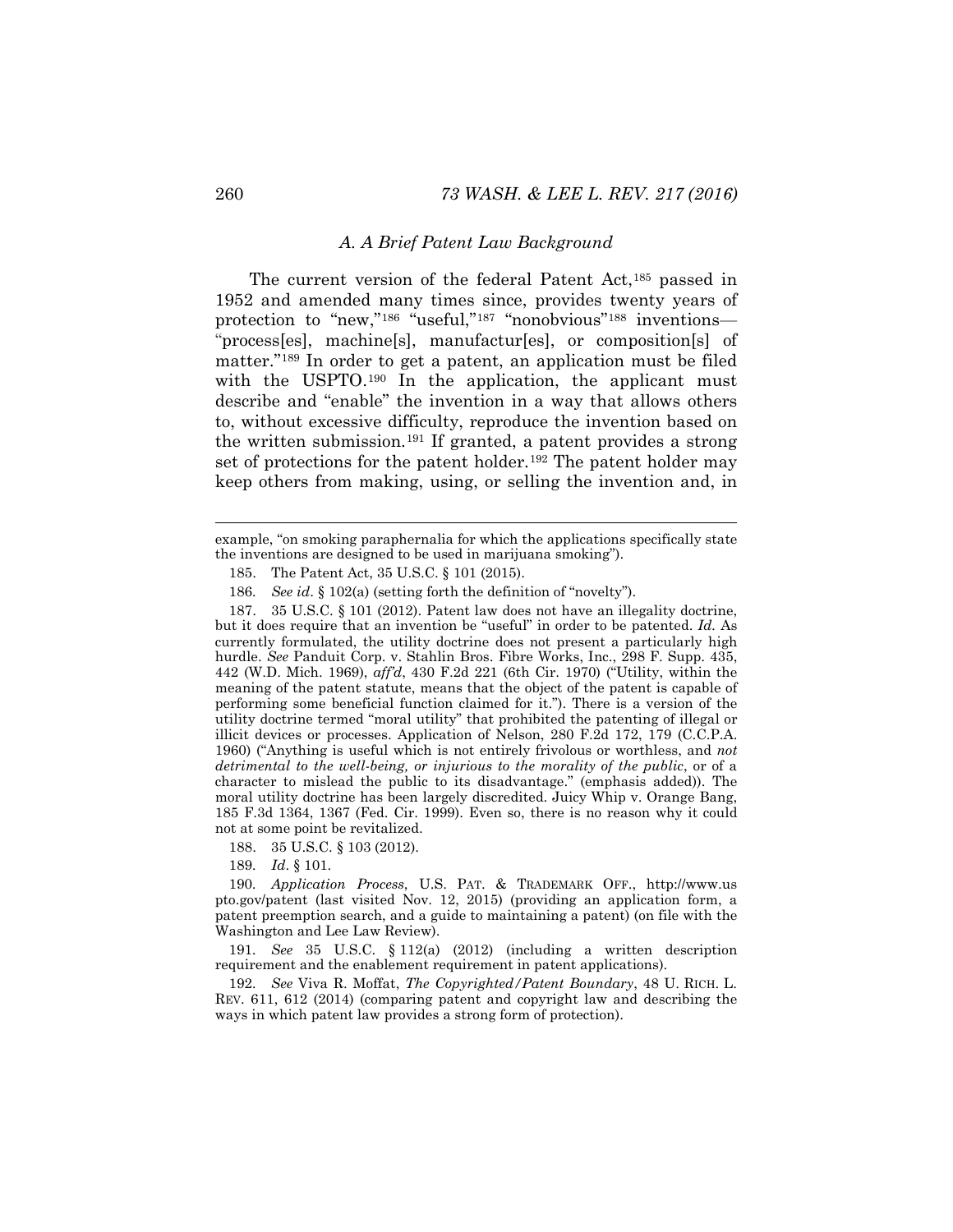some cases, similar inventions as well, for twenty years.[193](#page-46-1) And there are few defenses to a claim of patent infringement.[194](#page-46-2) For example, even if someone else independently came up with the same invention, she may not exploit it without the patent holder's permission.[195](#page-46-3) There is no fair use defense, and even the experimental use defense is narrowly drawn.[196](#page-46-4) For many inventors and firms, the appeal of the federal patent system is obvious.

<span id="page-46-0"></span>However, patent protection is not without its costs, financial and otherwise. The process typically takes approximately three years and can easily cost the applicant \$10,000 or more.<sup>[197](#page-46-5)</sup> Furthermore, it is rare that an application goes smoothly through the USPTO on a first attempt.[198](#page-46-6) Instead, it must often be amended, sometimes more than once, and many applications are ultimately rejected.[199](#page-46-7) In addition, once an application has been on file with the USPTO for eighteen months, it becomes public.[200](#page-46-8) This means that the applicant forfeits any trade secret protection

196*. See id*. (failing to include a fair use defense).

<span id="page-46-5"></span>197*. See* STAN. U. OFF. OF TECH. LICENSING, INVENTORS GUIDE 1, 25 (2012) [hereinafter INVENTORS GUIDE], https://otl.stanford.edu/documents/OTL inventorsguide.pdf (discussing the timeline of the patenting process).

<span id="page-46-6"></span>198. *See* Dennis Crouch, *Percentage of Patents that Were Initially Rejected*, PATENTLYO (Apr. 3, 2009), http://patentlyo.com/patent/2009/04/percentage-ofpatents-that-were-initially-rejected.html (last visited Jan. 8, 2016) (citing a study finding that, of a group of patents, 95% "were initially rejected before being eventually allowed") (on file with the Washington and Lee Law Review).

<span id="page-46-7"></span>199*. See generally* Michael Carly, Deepak Hedge & Alan Marco, *What Is the Probability of Receiving a U.S. Patent?* 17 YALE J.L. & TECH. 203 (2015) (undertaking an empirical study of patent allowances and concluding that allowance rates have gone down from about 70% in 1996 to 40% in 2005).

<span id="page-46-8"></span>200*. See* INVENTORS GUIDE, *supra* note [197,](#page-46-0) at 23 (noting that the patent application is held confidential for the eighteen months after the original filing); 35 U.S.C. 122(b)(1)(a) (2012) ("[E]ach application for a patent shall be published . . . promptly after the expiration of 18 months from the earliest filing date  $\dots$  .").

<span id="page-46-1"></span> <sup>193</sup>*. See* 35 U.S.C. § 154(a)(2) (2012) (describing the result of obtaining a patent).

<span id="page-46-2"></span><sup>194</sup>*. See id*. § 282(b) (providing defenses such as "noninfringement, absence of liability for infringement or unenforceability" and "invalidity of patent or claim").

<span id="page-46-4"></span><span id="page-46-3"></span><sup>195</sup>*. See id*. (excluding defenses for independent inventions or reverse engineering).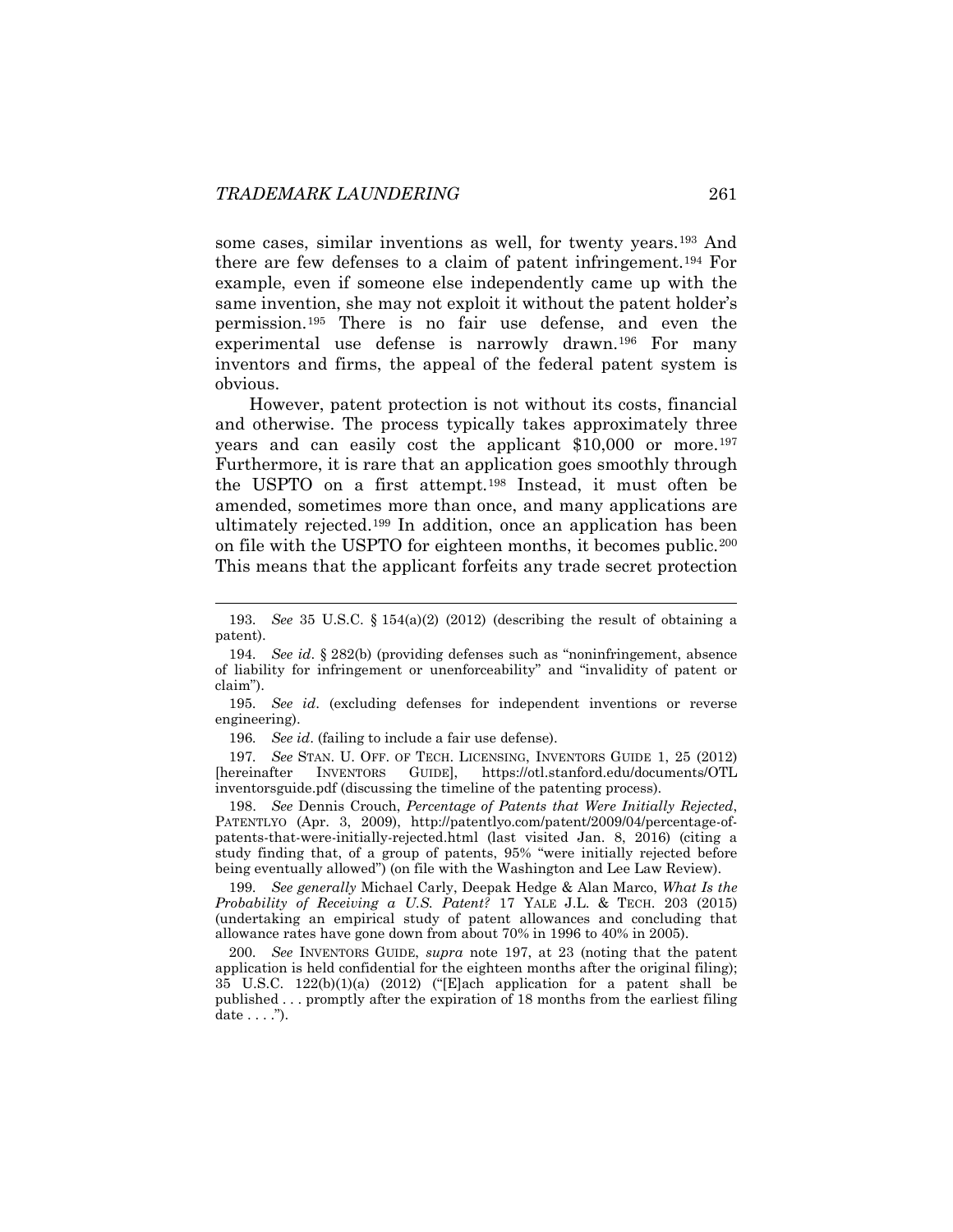<span id="page-47-4"></span>in the subject matter, even if the application is ultimately rejected.[201](#page-47-0) Thus, the inventor must make an election between the protections of federal patent law and state trade secret law if she reveals her invention to the USPTO in a patent application, she is not treating the invention as secret and will lose her state-level protection.[202](#page-47-1) To be sure, there are some circumstances in which state trade secret may be preferable to federal patent protection.[203](#page-47-2) But while patent protection is not right for every invention, and while it is out of reach for some inventors and businesses, patents can be valuable assets for many companies, and, for some, the cornerstone of their business.[204](#page-47-3)

<span id="page-47-5"></span>Generally speaking, the goals animating the patent system differ fundamentally from those of the trademark regime. The Patent Act was passed pursuant to Congress's authority under

<span id="page-47-0"></span> <sup>201</sup>*. See Published Patent Application Access and Status Information Sheet for Members of the Public*, U.S. PAT. & TRADEMARK OFF., http://www. uspto.gov/patents-application-process/patent-search/published-patent-applicati on-access-and-status-information (last visited Oct. 20, 2015) [hereinafter *Published Patent Application and Status Information Sheet*] ("If the application is abandoned, the entire application[—]except in the situation where the publication was a redacted publication[—]is available to the public for inspection and for making copies through the File Information Unit (FIU).") (on file with the Washington and Lee Law Review). Patent protection and state trade secret protection are mutually exclusive, so an inventor must make a choice as between state trade secret protection and patent protection. *See* Brian J. Love & Christopher B. Seaman, *Best Mode Trade Secrets*, 15 YALE J.L. & TECH. 1, 3 (2012) ("Traditionally, trade secrecy and patent rights have been considered mutually exclusive. Trade secret rights are premised on secrecy. Without it, they evaporate. Patent rights, on the other hand, require public disclosure. Absent a sufficiently detailed description of the invention, patents are invalid."). Love and Seaman also note that this may be changing, but the basic principle persists. *Id.*

<span id="page-47-1"></span><sup>202</sup>*. See* 35 U.S.C. § 122 (patent applications published after 18 months); UNIF. TRADE SECRETS ACT § 1(4) (UNIF. LAW COMM'N 1985) (defining a trade secret as "information" that is valuable by virtue of being "not generally known to, and not readily ascertainable by proper means by, other persons").

<span id="page-47-2"></span><sup>203</sup>*. See* Aaron D. Hall, *Trade Secret Protection Versus Patent Protection*, THOMPSON HALL LLP, http://thompsonhall.com/trade-secret-protection-versuspatent-protection/ (last visited Mar. 29, 2016) ("In some instances, trade secret protection can be the most effective form of software protection because its protection is immediate and can be perpetual in duration.") (on file with the Washington and Lee Law Review).

<span id="page-47-3"></span><sup>204</sup>*. See* Berman, *supra* note [183](#page-44-4) (providing a chart of Fortune 500 companies and their respective profits on patents).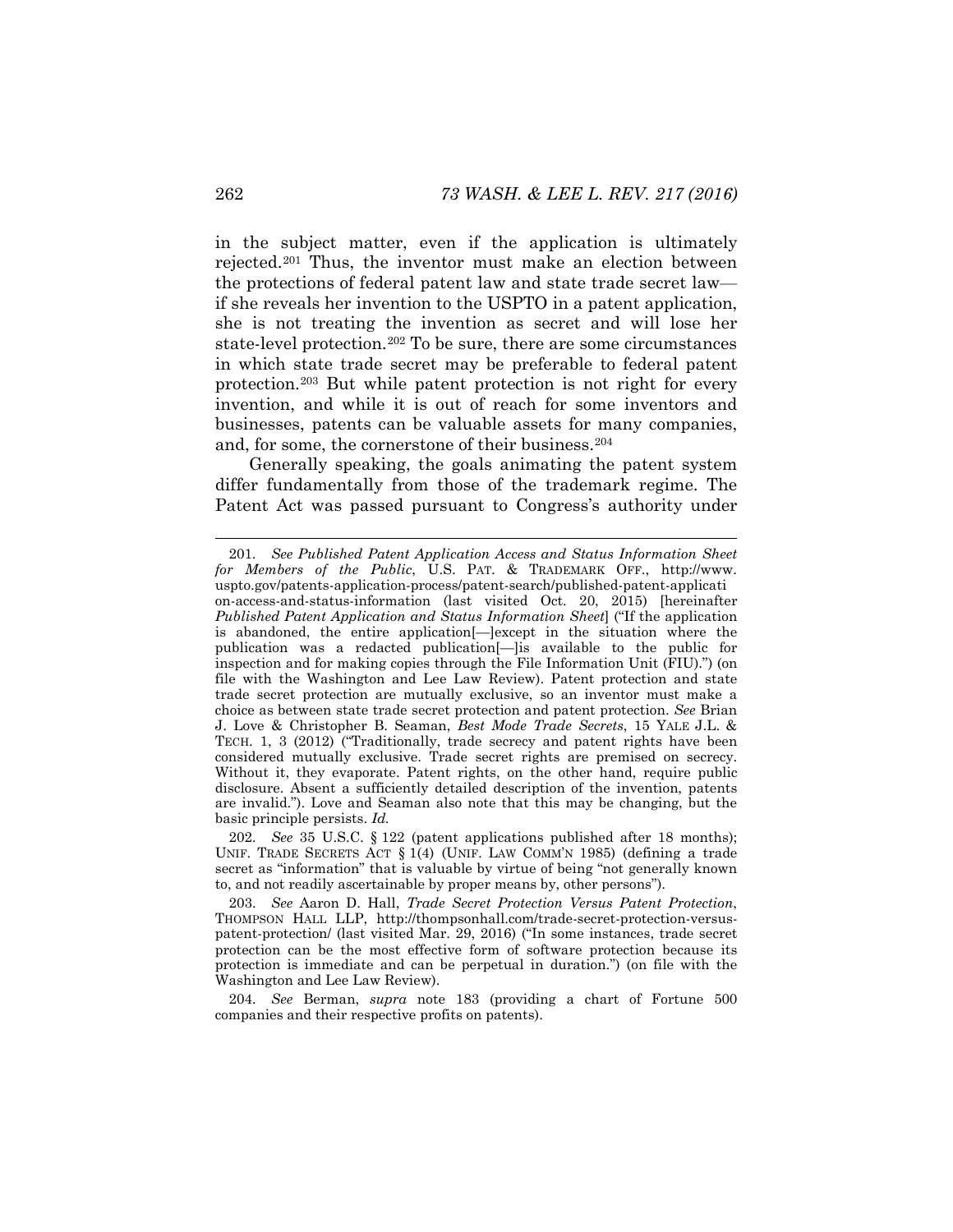the Patent and Copyright Clause of the Constitution, and that provision sets forth an explicit utilitarian approach to patent and copyright protection: Congress has the authority "to promote the progress of science and the useful arts, by securing for limited times to authors and inventors the exclusive right to their respective writings and discoveries."[205](#page-48-0) The basic notion animating patent and copyright protection is that it is necessary to grant exclusive rights to authors and inventors in order to encourage them to create and invent and then to share those creations and inventions with the public.[206](#page-48-1) In the absence of such rights, the theory goes, we will not achieve the optimal level of innovation or creativity.[207](#page-48-2) This theory does not assume that absolute or perpetual rights are necessary, however, and indeed the Patent and Copyright Acts both contain a variety of limits on the rights of owners, and both sets of rights are limited in time, as demanded by the Constitution.[208](#page-48-3)

# *B. Patent Law and the Marijuana Industry—Gray Areas and Useless Patents*

While it is possible for a marijuana business to obtain a patent for a new strain of marijuana, for a new method of extracting THC from marijuana, or for a device to vaporize marijuana extracts for ingestion, there are a variety of practical obstacles to the effective exploitation of patent law by the marijuana industry. There are risks in filing for and taking ownership of a marijuana patent. The USPTO could begin

 <sup>205.</sup> U.S. CONST. art. I, § 8, cl. 8.

<span id="page-48-1"></span><span id="page-48-0"></span><sup>206</sup>*. See, e.g.*, Jeanne C. Fromer, *Expressive Incentives in Intellectual Property*, 98 VA. L. REV. 1745, 1746 (2012) ("According to the dominant American theory of intellectual property, copyright and patent laws are premised on providing creators with just enough incentive to create artistic, scientific, and technological works of value to society at large by preventing certain would-be copiers' free-riding behavior.").

<span id="page-48-3"></span><span id="page-48-2"></span><sup>207</sup>*. See id*. at 1751 ("Without this incentive, the theory goes, authors might not invest the time, energy, and money necessary to create these works because they might be copied cheaply and easily by free riders, eliminating authors' ability to profit from their works.").

<sup>208</sup>*. See* U.S. CONST., art. I, § 8, cl. 8 ("For Limited Times . . . .").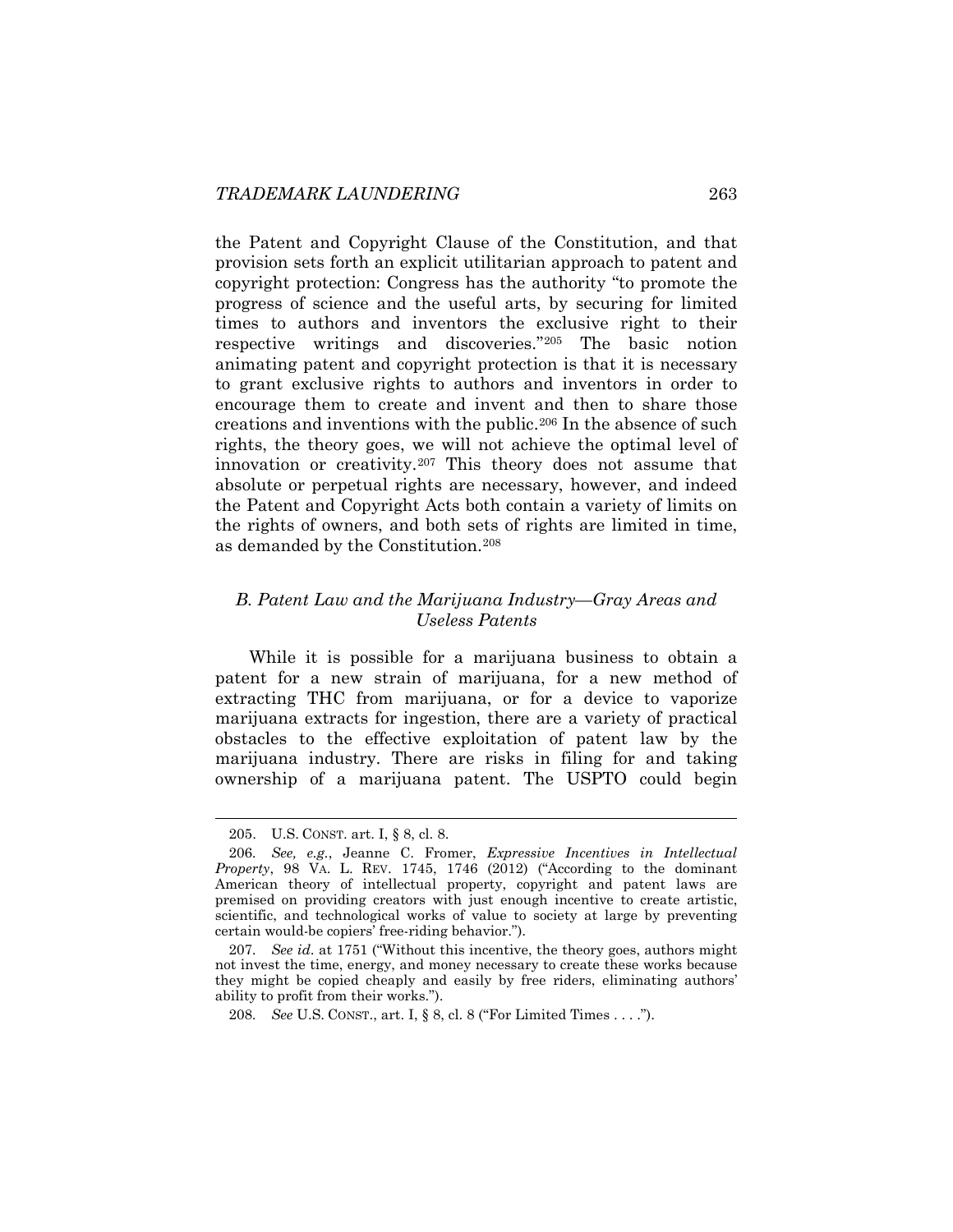implementing some version of an illegality doctrine, if it has not already done so informally. And, finally, as with trademark law discussed above, for a patent holder, federal courts are largely unavailable to marijuana businesses because of the ethical obstacles for their lawyers. Moreover, in contrast with trademark law, there are few plausible state-level alternatives to patent protection. Thus, marijuana businesses are largely excluded from what is almost certainly the strongest form of IP protection.

The first problem for a marijuana business seeking to patent a marijuana strain or a marijuana-related device or method flows directly from the federal marijuana prohibition.<sup>[209](#page-49-0)</sup> There is some risk to the marijuana practitioner in simply filing a patent application. This risk is not as substantial as the one presented by trademark law in which the applicant must attest to using the mark in commerce (and therefore admits to violating the Controlled Substances Act), but a patent application would nonetheless provide a federal prosecutor with a great deal of evidence indicating that the applicant was violating the CSA. As part of patent application, the applicant must describe the invention in detail,<sup>[210](#page-49-1)</sup> and "enable" the invention.<sup>[211](#page-49-2)</sup> The written

The specification shall contain a written description of the invention, and of the manner and process of making and using it, in such full, clear, concise, and exact terms as to enable any person skilled in the art to which it pertains, or with which it is most nearly connected, to make and use the same, and shall set forth the best mode contemplated by the inventor or joint inventor of carrying out the invention.

*See also* AbbVie Deutschland GmbH & Co. v. Janssen Biotech, Inc., 759 F.3d 1285, 1298 (Fed. Cir. 2014) ("The essence of the written description requirement is that a patent applicant, as part of the bargain with the public, must describe his or her invention so that the public will know what it is and that he or she has truly made the claimed invention.").

<span id="page-49-2"></span>211. *See* 35 U.S.C. § 112(a) (including the written description requirement

<span id="page-49-0"></span> <sup>209</sup>*. See* Controlled Substances Act, 21 U.S.C. § 811 (2012) (criminalizing marijuana); 35 U.S.C. § 112(a) (2012) (listing the requirements to secure a patent). Section 112(a) includes the written description requirement and the enablement requirement. *Id.* The Federal Circuit has emphasized that the two are distinct requirements. *See* Ariad Pharms., Inc. v. Eli Lilly & Co., 598 F.3d 1336, 1352 (Fed. Cir. 2010) (en banc) (confirming that, while the two requirements are one in the same, they are necessarily distinct).

<span id="page-49-1"></span><sup>210</sup>*. See* 35 U.S.C. § 112(a) (providing specification requirements for patents); *id.*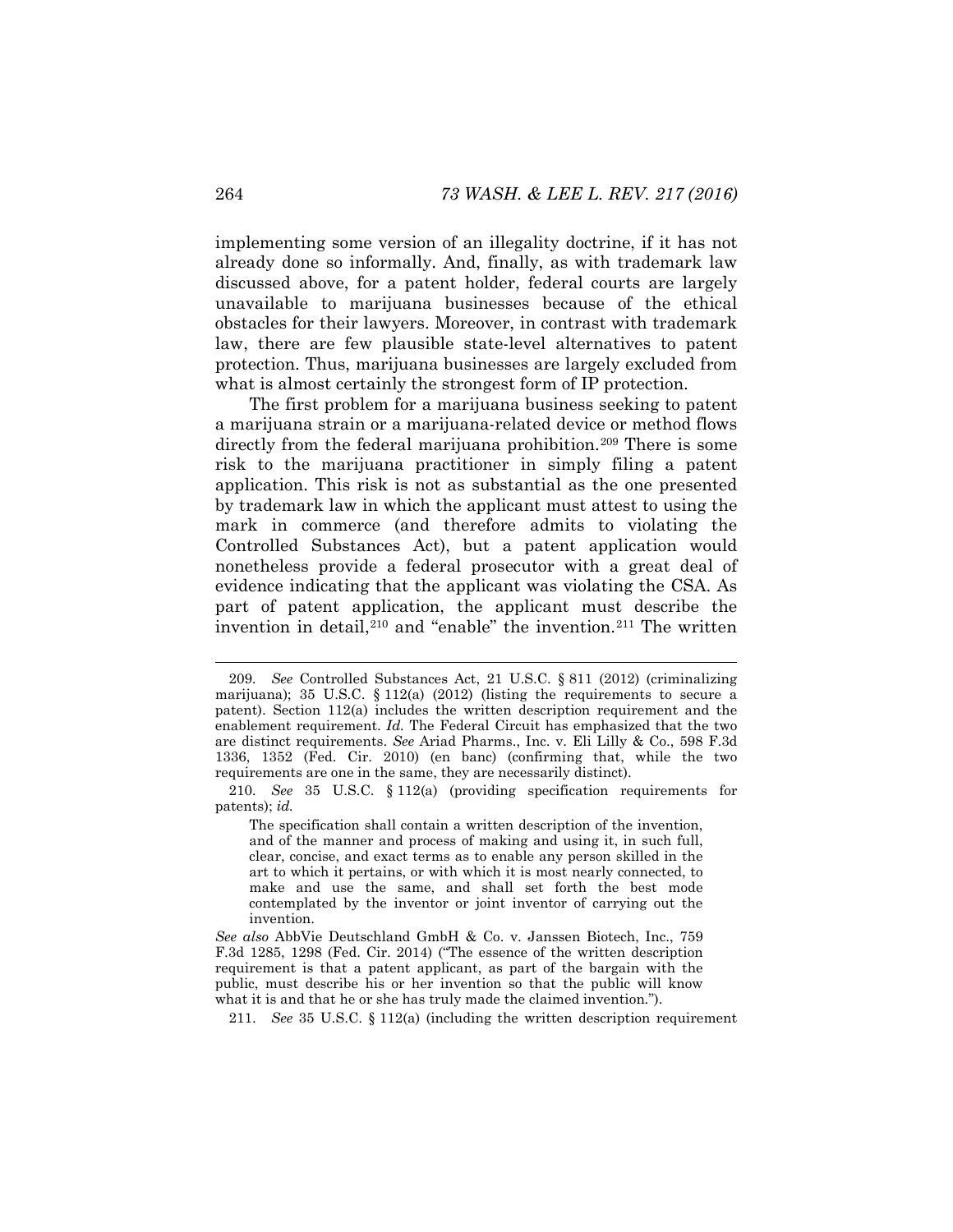description requirement involves a demonstration that the applicant "possesses" the invention.[212](#page-50-0) While "possession" in patent law has acquired a different meaning from "possession" in criminal law, the facts demonstrating the former may be relevant to proving the latter.[213](#page-50-1) To our knowledge, no federal prosecutions have used this form of evidence against a marijuana business, but a cautious patent lawyer might well advise a marijuana client that the risk is nonetheless present.

The patent application process creates risks for the lawyer as well. The USPTO Rules of Professional Conduct are modeled on the American Bar Association's Model Rules of Professional Conduct.[214](#page-50-2) As we have seen, assisting a marijuana business in conducting its business affairs, including applying for a patent, could under some circumstances be deemed both a violation of the Controlled Substances Act and an instance of professional misconduct[.215](#page-50-3) Although there has yet to be an interpretation of the USPTO Rules with regard to the conduct of marijuana practitioners, we have seen that at least one federal court has held that all but the most basic legal representation of marijuana businesses is unethical conduct.[216](#page-50-4) In light of this risk, patent attorneys—whose entire practice might be in federal court—may simply choose not to take marijuana entities as clients.

and the enablement requirement). The Federal Circuit has emphasized that the two are distinct requirements. *See Ariad*, 598 F.3d at 1341 ("The essence of the written description requirement is that a patent applicant, as part of the bargain with the public, must describe his or her invention so that the public will know what it is and that he or she has truly made the claimed invention.").

<span id="page-50-0"></span><sup>212</sup>*. Ariad*, 598 F.3d at 1371–72 (noting that the description must "convey with reasonable clarity to those skilled in the art that, as of the filing date sought, he or she was in possession of the invention, and demonstrate that by disclosure in the specification of the patent").

<span id="page-50-1"></span><sup>213</sup>*. See Possession*, BLACK'S LAW DICTIONARY (10th ed. 2014) (defining possession as "the fact of having or holding in one's power; the exercise of dominion over property").

<span id="page-50-2"></span><sup>214</sup>*. See generally* USPTO Rules of Professional Conduct, 31 C.F.R. §§ 1–2, 7, 10–11, 41 (2014).

<span id="page-50-4"></span><span id="page-50-3"></span><sup>215</sup>*. See* MODEL RULES OF PROF'L CONDUCT r. 8.4 (AM. BAR ASS'N 1983) (providing that it is professional misconduct to "commit a criminal act that reflects adversely on the lawyers honesty, trustworthiness or fitness as a lawyer in other respects").

<sup>216.</sup> *Supra* note [106](#page-26-5) and accompanying text.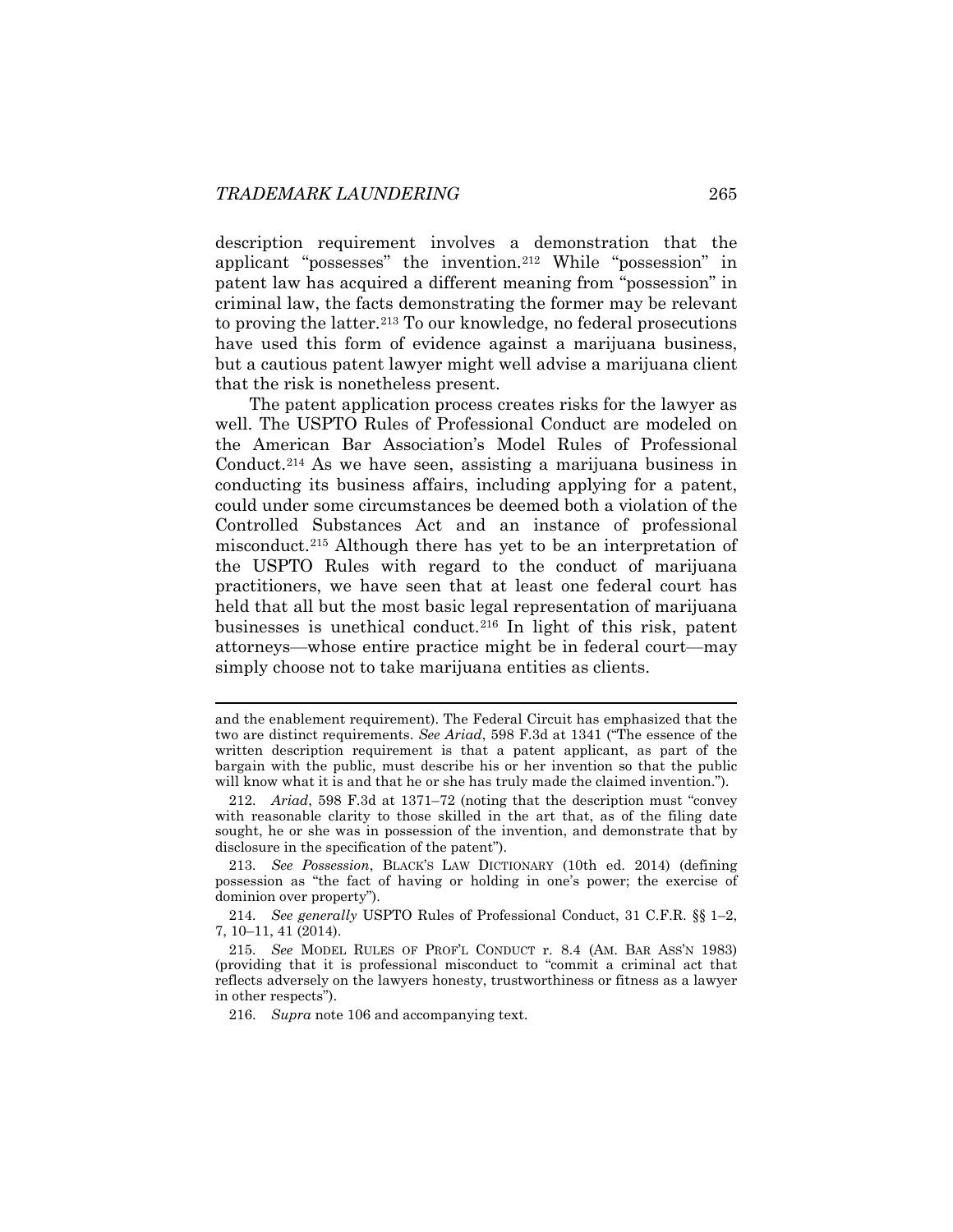A second issue also arises directly from the federal prohibition. Patent law is exclusively a creature of federal law and patent suits can be brought only in federal court.<sup>[217](#page-51-2)</sup> However, the federal courts may be a particularly unappealing venue for a marijuana business.<sup>[218](#page-51-3)</sup> As we saw in the bankruptcy context, a federal court may be quite unwilling to give equitable relief to a party whose sole business consists of violating the Controlled Substances Act.[219](#page-51-4) If a marijuana plaintiff seeks damages, a court will almost certainly balk at the prospect of awarding her lost profits because those profits would be the fruit of a violation of federal law.

<span id="page-51-0"></span>It is not just the marijuana clients who are at risk if they appear in federal court; their lawyers also face significant hurdles.<sup>220</sup> As we have seen generally and in the trademark context, lawyers who represent marijuana businesses risk professional discipline if they appear in federal court. [221](#page-51-6) Just as with a trademark infringement suit in federal court, a lawyer bringing a patent infringement suit on behalf of a marijuana client may be subject to the ethical rule stating that such representation is an ethical breach.[222](#page-51-7) Thus, although not explicitly banned from the federal courts, marijuana businesses in some instances and in some states are effectively denied access to those courts (except, of course, as a defendant in a civil or criminal proceeding).

<span id="page-51-1"></span>As a result, even if a marijuana business is able to secure a patent, it may end up being an illusory benefit. Even though it

<span id="page-51-2"></span> <sup>217</sup>*. See* 28 U.S.C. § 1338 (2012) (denying states "jurisdiction over any claim for relief arising under any Act of Congress relating to patents").

<span id="page-51-3"></span><sup>218</sup>*. See supra* Part II.C (discussing the ramifications of the federal criminalization of marijuana on bankruptcy, trademark, and patent litigation).

<span id="page-51-4"></span><sup>219</sup>*. See supra* notes [78](#page-21-7)[–79](#page-21-8) and accompanying text (discussing the marijuana business in the bankruptcy context).

<span id="page-51-5"></span><sup>220</sup>*. See infra* notes [221](#page-51-0)[–222](#page-51-1) and accompanying text (describing some of the issues facing attorneys who assist marijuana clients).

<span id="page-51-6"></span><sup>221</sup>*. See supra* Part II (discussing, among other things, the ethical concerns involved in representing a client attempting to trademark her marijuana business).

<span id="page-51-7"></span><sup>222</sup>*. See supra* note [138](#page-32-6) and accompanying text (noting that it might be considered not just an ethical breach but also a violation of the Controlled Substances Act for aiding and abetting a federal drug violation).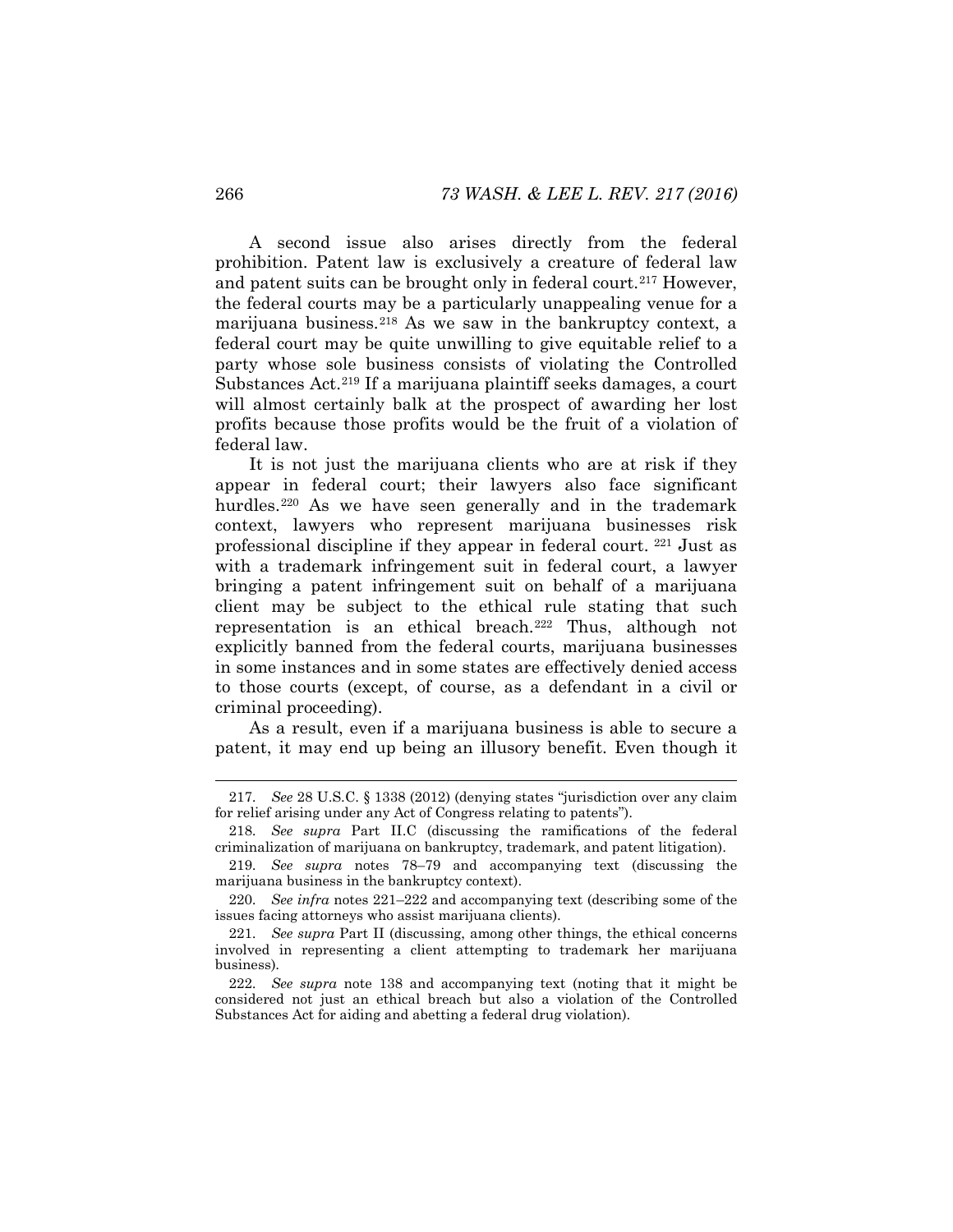theoretically creates an enforceable right, the continuing federal prohibition operates as a substantial impediment to the enforcement of that right and to the possibility of a remedy.<sup>[223](#page-52-0)</sup> Once again, in the patent context, note that marijuana businesses are subject to the burdens of federal law, but cannot invoke its benefits—a marijuana business can be sued for infringing another's patent, but faces substantial obstacles in vindicating its own patent rights.[224](#page-52-1)

#### *C. State Law Alternatives to Federal Patent Law*

While the hurdles to obtaining patent protection do not create an absolute barrier as they do as a doctrinal matter in the trademark law context, federal patent law is far from an effective tool for the marijuana industry, and—again, unlike the case with trademark law—there are few plausible state law alternatives to federal patent protection.[225](#page-52-2) This is partly because federal patent law pre-empts all state law efforts to provide patent-like protection and partly because patent law did not develop from common-law doctrines the way that trademark law did.[226](#page-52-3) State law analogs to patent protection simply do not exist.

Given the continuing federal prohibition on marijuana, the only effective approach for a marijuana business seeking to protect its inventions and valuable information is likely to be secrecy: regulated marijuana businesses must, and do, rely on trade secret law combined with the aggressive use of confidentiality and nondisclosure agreements to do what they cannot through the patent system.[227](#page-52-4) Secrecy as a method of

 <sup>223</sup>*.* 21 U.S.C. § 811 (2012).

<span id="page-52-1"></span><span id="page-52-0"></span><sup>224</sup>*. See* Milton Springut, *High on IP: Marijuana-Related Intellectual Property Law*, N.Y. L.J., Jan. 12, 2015, at 4 (noting that whether courts will enforce IP rights remains an open question, but under the Latin legal maxim *ex turpi causa non oritur action*, plaintiffs are unable to pursue a legal remedy if it arises in connection with their own illegal acts).

<span id="page-52-2"></span><sup>225</sup>*. See supra* notes [201–](#page-47-4)[203](#page-47-5) and accompanying text (considering trade secret law as an alternative to patent protection).

<span id="page-52-4"></span><span id="page-52-3"></span><sup>226.</sup> Bonito Boats, Inc. v. Thunder Craft Boats, Inc., 489 U.S. 141, 167–68 (1989).

<sup>227.</sup> The marijuana law commentators have made this point forcefully. The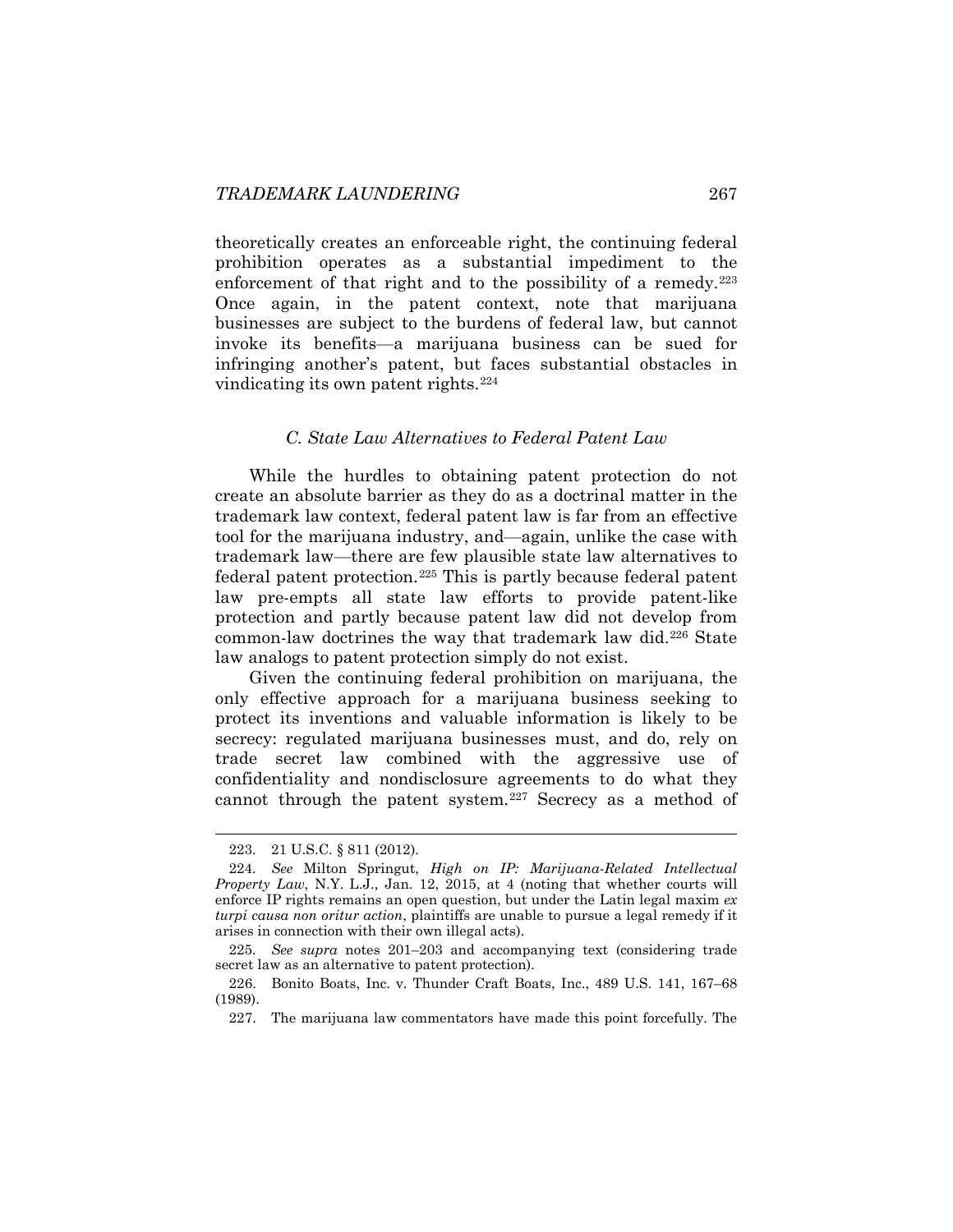protecting IP has significant downsides, however. While trade secret law is in some circumstances a powerful form of protection,[228](#page-53-0) its "leakiness" has been well documented. Indeed, one of the reasons that federal patent law does not preempt state trade secret law is that it is subject to an entire range of defenses not available under patent law.[229](#page-53-1) Once a trade secret becomes public, for example—and that can happen in a variety of ways: disclosure, reverse engineering, or independent invention—legal protection disappears. Furthermore, the remedies for misappropriation of a trade secret or for breach of a

Somewhere out there is a combination of growing medium, nutrients, light mixture, heat, moisture, air content, etc. that will lead to the highest achievable quality of marijuana product. For the business and grower that find that mixture, high profits are a natural outcome, so long as it is the only business that knows how to do what it does. That is the value of a trade secret, and that is where nondisclosure agreements come into play. The only way to get protection for secrets is to show that you actually think of them as secret. You do this by making sure that every single person that comes into contact with information that should be confidential is contractually bound to keep it confidential.

Robert McVay, *Protecting Trade Secrets in the Marijuana Industry,* CANNA L. BLOG (Feb. 9, 2015), http://www.cannalawblog.com/protecting-trade-secrets-inthe-marijuana-industry/ (last visited Feb. 1, 2016) (on file with the Washington and Lee Law Review).

<span id="page-53-0"></span>228. The fact that Coca-Cola has managed to keep its formula a secret for nearly 100 years is legendary. *See* Ivanna Kottasova, *Does Formula Mystery Help Keep Coke Afloat?*, CNN (Feb. 19, 2014), http://edition.cnn.com/2014/02 /18/business/coca-cola-secret-formula/ (last visited Oct. 19, 2015) (on file with the Washington and Lee Law Review). If Coke had obtained a patent instead, the patent would have expired many, many years ago. For an empirical analysis of trade secret cases, see generally David S. Almeling et al., *A Statistical Analysis of Trade Secret Litigation in State Courts*, 46 GONZ. L. REV. 57 (2011) and David S. Almeling et al., *A Statistical Analysis of Trade Secret Litigation in Federal Courts*, 45 GONZ. L. REV. 291 (2010).

<span id="page-53-1"></span>229*. See* Kewanee Oil Co. v. Bicron Corp., 416 U.S. 470, 490 (1974) ("While trade secret law does not forbid the discovery of the trade secret by fair and honest means, e.g., independent creation or reverse engineering, patent law operates 'against the world,' forbidding any use of the invention for whatever purpose for a significant length of time.").

Canna Law Blog, for example, points to trade secret law as the best approach for marijuana businesses and recommends the use of confidentiality and nondisclosure agreements: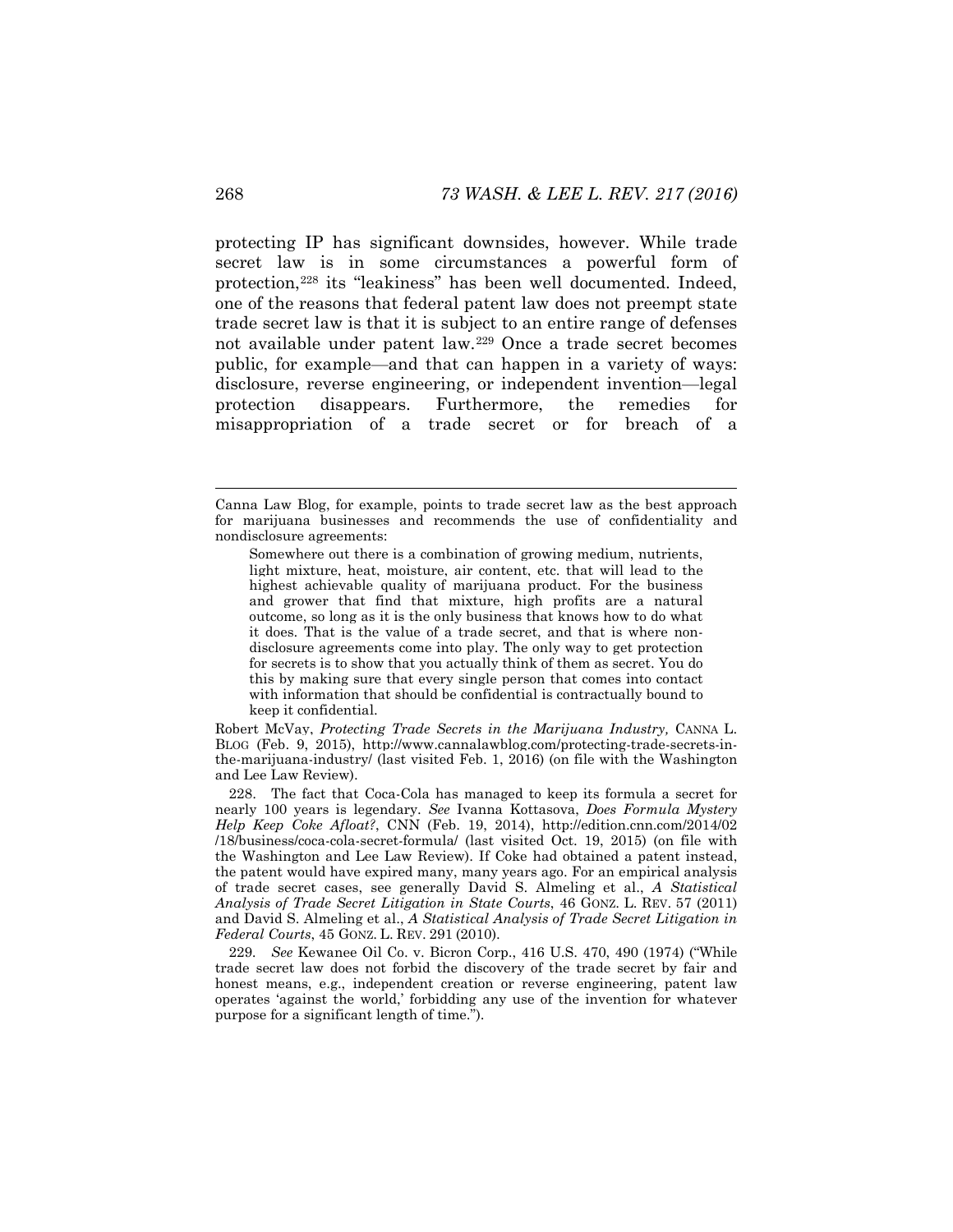confidentiality agreement are limited, especially as compared to patent law.[230](#page-54-0)

Patent protection involves—indeed, it requires—public disclosure of the invention, while trade secret law obviously precludes it. This is so because the utilitarian approach to patent protection contemplates a *quid pro quo* in which the inventor receives monopoly-like rights to the invention for "[l]imited times" and the public receives the benefit of the patent holder's knowledge during the duration of the patent term and unlimited access to the invention once the patent expires.[231](#page-54-1) As discussed above, patent law involves a very strong set of rights, much stronger than those provided by trade secret law, and these robust remedies are meant to push inventors toward the patent system: as a policy matter, we prefer that inventions be publicly disclosed and, ultimately, publicly available.<sup>[232](#page-54-2)</sup>

For the marijuana industry, trade secret law may not provide much assistance in guarding its IP. Trade secret law protects secret, valuable information that is subject to reasonable measures to keep it secret.<sup>[233](#page-54-3)</sup> Any item that is publicly available,

<span id="page-54-0"></span> <sup>230</sup>*. Compare* 35 U.S.C. §§ 283–85 (providing for injunctive relief, damages—including the possibility of treble damages—and attorneys' fees for patent infringement), *with* UNIF. TRADE SECRETS ACT § 2 (UNIF. LAW COMM'N 1985) (providing for the possibility of injunctive relief, but in a substantially limited way), *and id.* § 3 (providing for damages, but not treble damages).

<span id="page-54-1"></span><sup>231</sup>*. See* U.S. CONST. art. I, § 8, cl. 8 (granting Congress the power to advance arts and sciences by granting authors and inventors exclusive rights for their creations).

<span id="page-54-2"></span><sup>232</sup>*. See In re* Kollar, 286 F.3d 1326, 1334 (Fed. Cir. 2002) (citing *In re* Caveney, 761 F.2d 671 (Fed. Cir. 1985)) (pointing out traditional patent law policies, including favoring prompt and widespread disclosure); Jeanne C. Fromer, *Patent Disclosure*, 94 IOWA L. REV. 539, 545–54 (2009) (identifying disclosure's central position in the patent system).

<span id="page-54-3"></span><sup>233</sup>*. See* UNIF. TRADE SECRETS ACT § 1(4) (UNIF. LAW COMM'N 1985), *reprinted in* JOHN GLADSTONE MILLS III ET AL., PATENT LAW FUNDAMENTALS ch. 4 app. D (2d ed. 2015) ("'Trade secret' means information, including a formula, pattern, compilation, program, device, method, technique, or process, that: . . . derives [economic value] from not being generally known . . . [and] is the subject of efforts that are reasonable under the circumstances to maintain its secrecy."); *see also* COLO. REV. STAT. § 7-74-102(4) (2015) ("To be a 'trade secret' the owner thereof must have taken measures to prevent the secret from becoming available to persons other than those selected by the owner to have access thereto for limited purposes.").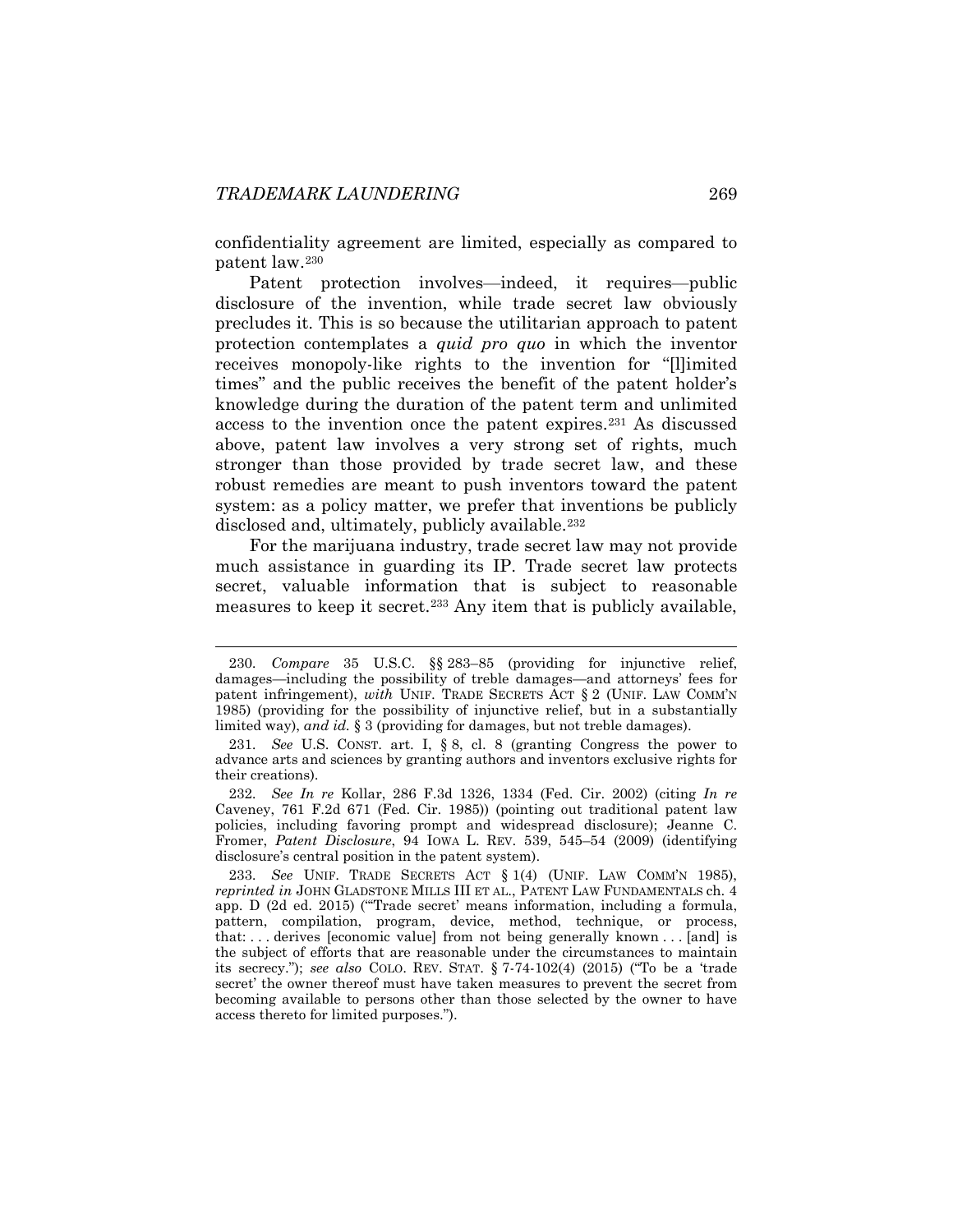however, may be reverse engineered, and many inventions simply cannot remain secret once they have been distributed.[234](#page-55-0) For example, a marijuana business might wish to patent a small portable vaporizer (a vape pen) and sell it nationwide. If it were able to obtain and enforce such a patent, it would be able to stop others from using its invention, or even from purchasing the device, figuring out how it works, and then creating a similar device. If the only protection that is available is trade secret, by contrast, the business might have some protection during the research and development phase, but once it is made public once it reaches market, in other words—the secrecy of the process, and the legal protection associated with it, would disappear, assuming that it could easily be reverse-engineered.

<span id="page-55-3"></span>Another alternative for marijuana businesses in states like California, Colorado, and Washington, where there has been the most robust marijuana business development, is the comprehensive use of licensing and other contractual arrangements to substitute for federal IP protection.[235](#page-55-1) This is often accomplished in conjunction with a business's strenuous trade secret efforts. A marijuana business will, for example, ask its employees to sign confidentiality and non-compete agreements<sup>[236](#page-55-2)</sup> that include references to the company's trade

<span id="page-55-0"></span> <sup>234</sup>*. See* Kewanee v. Bicron, 416 U.S. 470, 476 (1974) ("[T]rade secret law, however, does not offer protection against discovery by fair and honest means, such as by independent invention, accidental disclosure, or by so-called reverse engineering, that is by starting with the known product and working backward to divine the process which aided in its development or manufacture.").

<span id="page-55-1"></span><sup>235</sup>*. See, e.g.*, Jeff Madrak, *Making Green by Selling Green–Leveraging Intellectual Property in the Marijuana Industry*, DRUG L. & P. (Apr. 20, 2015), https://druglawandpolicy.wordpress.com/2015/04/20/making-green-by-sellinggreen-leveraging-intellectual-property-in-the-marijuana-industry/ (last visited Nov. 4, 2015) (discussing a private equity firm's use of patents, trademarks, copyrights, and licensing) (on file with the Washington and Lee Law Review).

<span id="page-55-2"></span><sup>236</sup>*.* This is less likely in California, and a couple of other states, where non-competes are categorically unenforceable, but the rest of the strategy is similar. *See* CAL. BUS. & PROF. CODE § 16600 (West 2015) ("Section 16600 does not invalidate an employee's agreement not to disclose his former employer's confidential customer list or other trade secrets or not to solicit those customers."); *see also* Edwards v. Arthur Anderson LLP, 189 P.3d 285, 291 (Cal. 2008) ("Under the statute's plain meaning, therefore, an employer cannot by contract restrain a former employee from engaging in his or her profession, trade, or business unless the agreement falls within one of the exceptions to the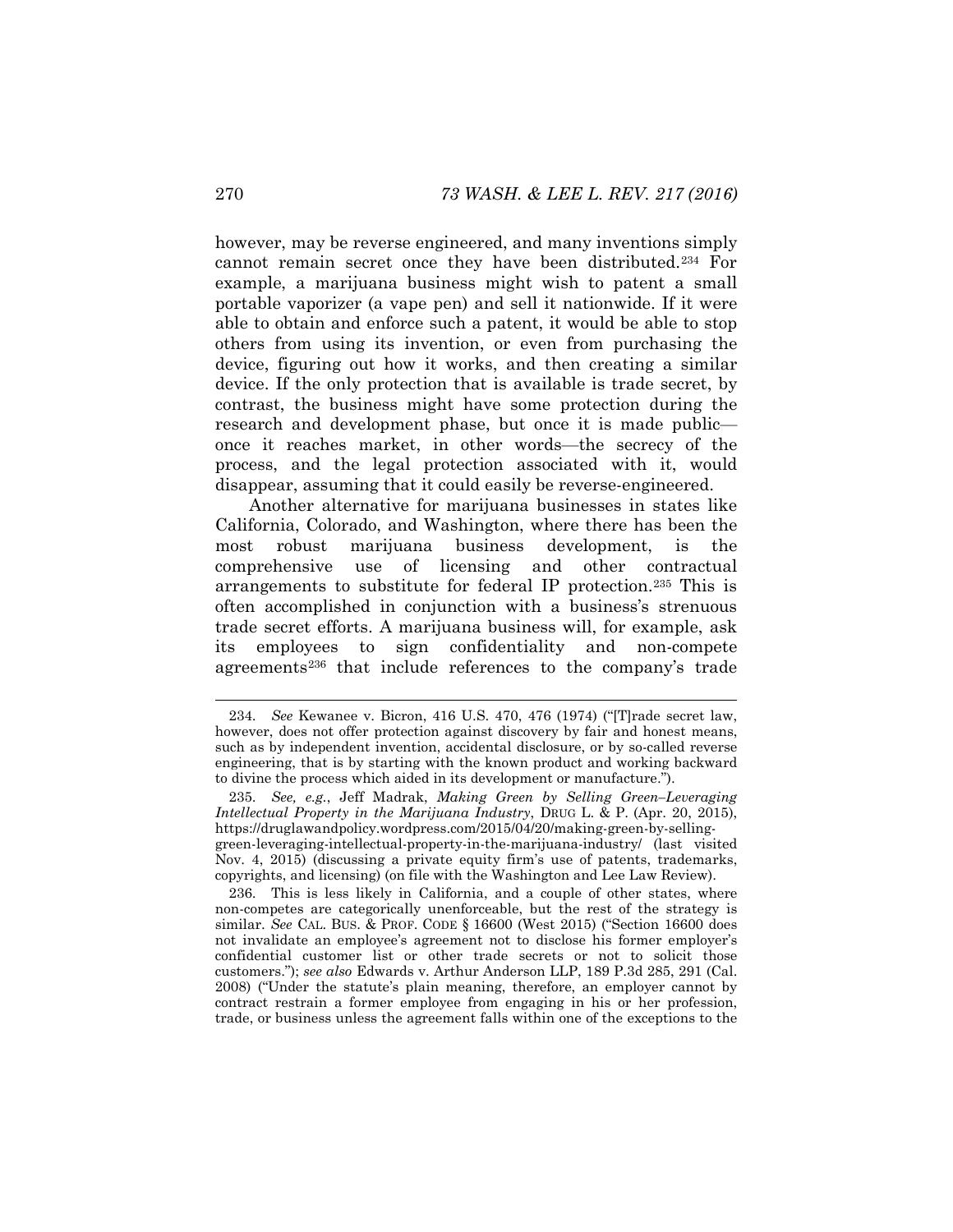secrets and other "confidential" and "proprietary" information. The business will also enter into agreements with suppliers, producers, and others in the industry, and include in those agreements strict confidentiality and non-disclosure provisions.

<span id="page-56-2"></span>Few of these agreements are public, and we have not had the opportunity to review documents of this kind. Anecdotally, however, we have been led to believe that marijuana businesses regularly "license" the IP rights—often unspecified, but perhaps trade secrets, brand names, and the like—that they believe they have, and purport to do so not just within one state but among businesses in the various states that have legalized marijuana to one extent or another.[237](#page-56-0) For example, a Colorado company that extracts the active ingredients from marijuana and then puts them into a vape pen for consumption might have a great deal of IP it wishes to protect. It might want to patent the way the marijuana is prepared for extraction, the extraction process itself, and the vaporizing mechanism within the pen, as well as the brand name on the pen and the trade dress of the box and display. If it were dealing with any other product, the manufacturer would simply patent and trademark these elements. It would then be able to ensure itself nationwide protection allowing itself to sue (or at least threaten to sue) anyone infringing its federal rights.

Of course, everything is different in the marijuana context. As we have seen, the Colorado company cannot simply obtain trademarks or enforceable patents for its marijuana products, processes, and marks.[238](#page-56-1) As a result, it is obligated to rely on state-analog remedies such as trade secret and state unfair competition law. And we have seen that these protections cannot provide it with the nationwide protection that it seeks—Colorado unfair business practices law cannot reach the behavior of a company doing business entirely within the state of Oregon, for

<span id="page-56-0"></span>rule.").

<sup>237</sup>*. See, e.g.*, Madrak, *supra* note [235](#page-55-3) (explaining the need to use licensing for marijuana firms to expand interstate without violating federal law by moving marijuana across state lines).

<span id="page-56-1"></span><sup>238</sup>*. See infra* Part IV (describing the impossible difficulties marijuana companies face when they want patent and trademark protection).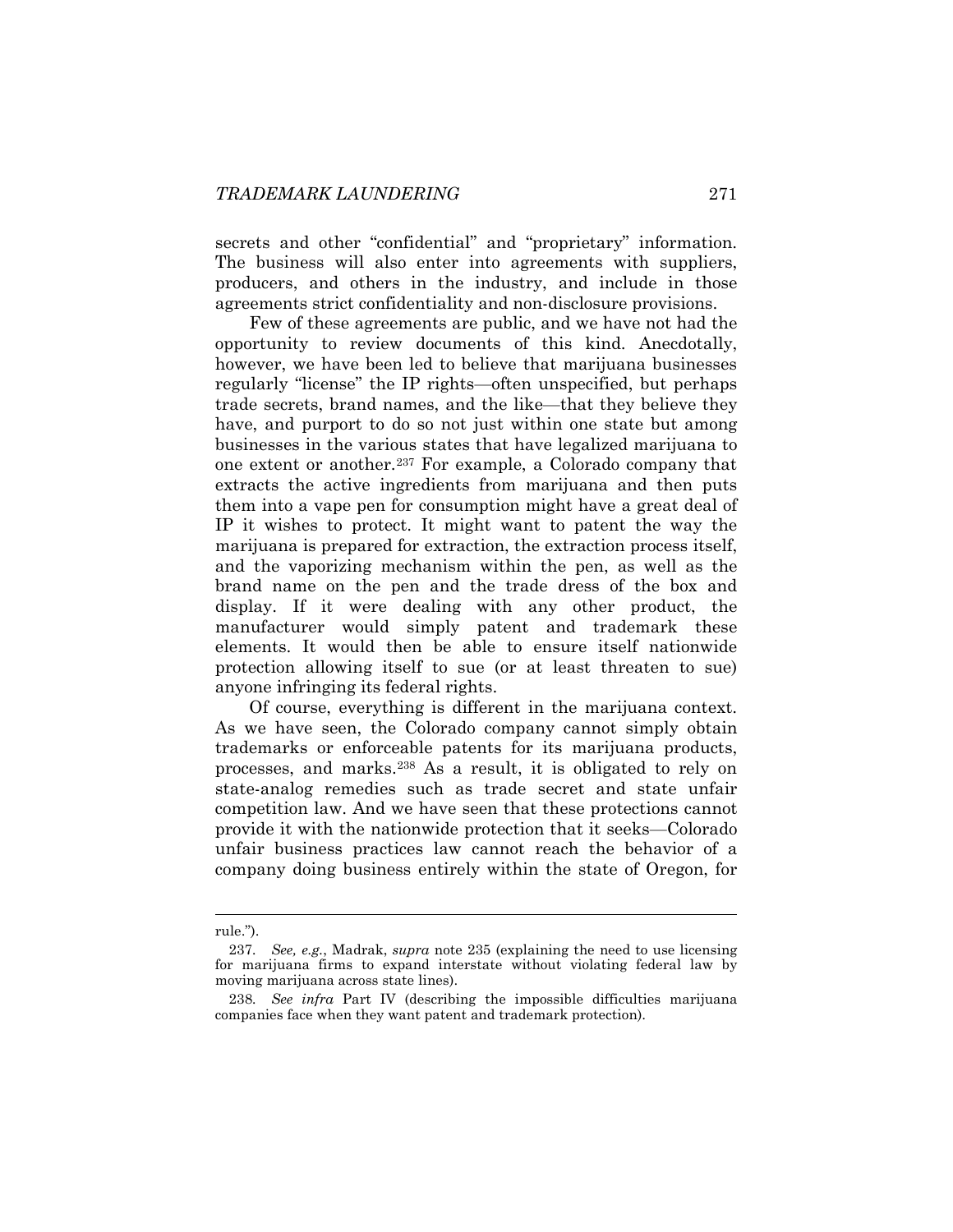example.[239](#page-57-0) Furthermore, because marijuana cannot move across state lines, the Colorado company will have to create manufacturing plants everywhere it wishes to sell its products it can ship neither the marijuana it uses nor the processed and completed products across state lines.<sup>[240](#page-57-1)</sup> But because each state has its own regulations governing who may be licensed to possess and process marijuana for sale, the company may find itself unable to produce its products in every market it wishes to enter.

In light of all of these issues, our hypothetical Colorado company might wish to enter into an agreement with a licensed entity in Oregon, conveying the right to use its name and processes in that state.[241](#page-57-2) Under this licensing arrangement, the licensee would be able to take advantage of Oregon's IP protections that the Colorado company simply could not. Our best guess is that most of these agreements contain choice of law and choice of venue provisions that select marijuana-friendly states, and contain a requirement that any litigation occur in state rather than federal courts. But the truth is that the parties will in any event seek to avoid litigation, for the reasons that have been discussed above.

One way marijuana entities might prevent recourse to the courts is through the mediation of disputes before a private entity. A market is developing for mediators willing to resolve marijuana disputes for parties wary of more traditional dispute resolution in court.[242](#page-57-3) This approach—leaning heavily on the Supreme Court's recent pro-arbitration decisions—might prove

<span id="page-57-3"></span>242. A Denver-based organization, the Cannabis Dispute Resolution Institute, has applied for non-profit status and seeks to become the cannabis industry's principal dispute arbiter. (Application on file with the authors).

<span id="page-57-0"></span> <sup>239</sup>*. See infra* Part III.B (highlighting the inadequacies of state unfair business practices laws).

<span id="page-57-1"></span><sup>240</sup>*. See* Madrak, *supra* note [237](#page-56-2) (describing the challenges marijuana companies experience due to the interstate commerce clause).

<span id="page-57-2"></span><sup>241.</sup> For example, Dixie Elixirs recently announced that it was licensing its successful Colorado edible products to a California manufacturer. *See* Molly Ambrister, *Dixie Elixirs to Expand Its Brand to California*, DENVER BUS. J. (June 15, 2015), http://www.bizjournals.com/denver/news/2015/06/15/dixieelixirs-to-expand-its-brand-to-california.html (last visited Nov. 6, 2015) (focusing on the expansion of one marijuana company into an additional state) (on file with the Washington and Lee Law Review).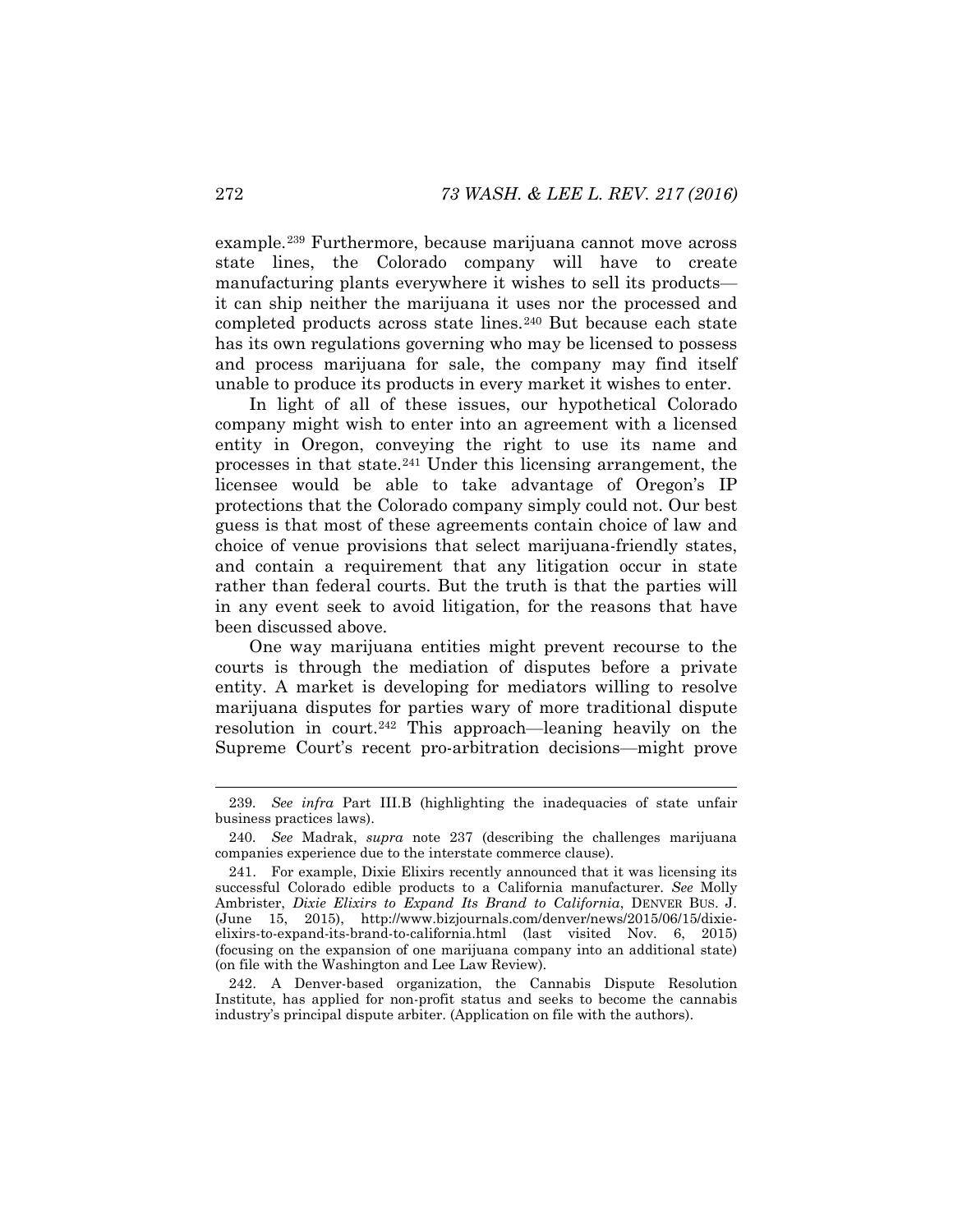an effective way of keeping disputes out of court and keeping parties wishing to exit marijuana agreements from invoking marijuana's continued illegality to void contracts they had previously agreed to. For example, in *Buckeye Check Cashing, Inc. v. Cardegna*<sup>,[243](#page-58-0)</sup> the Supreme Court held that an arbitration clause in a financial contract was enforceable even in the face of plaintiffs' claims that the contract itself violated state usury laws.[244](#page-58-1) In doing so, the Court rejected the view of the Florida Supreme Court that enforcing such an arbitration clause "could breathe life into a contract that not only violates state law, but also is criminal in nature."[245](#page-58-2) The parallels to an arbitration clause in a marijuana contract are obvious; by the same logic, an arbitral agreement in a marijuana contract would not be void simply because the contract in which it appears is a violation of federal law. Furthermore, because the Supreme Court has stated that the Federal Arbitration Act sets out the exclusive criteria for invalidating an arbitral award, $246$  a court asked to enforce such an award should not look behind such an award to determine whether it would have reached the same result if it had had jurisdiction over the dispute.

What all of this demonstrates is that the general unavailability of federal IP protections requires innovation, ingenuity, and risk tolerance on the part of the regulated marijuana businesses and their attorneys. It also shows that marijuana businesses, forced to cobble together state-level protection with other legal tools, will find themselves disadvantaged vis-à-vis other businesses.

 <sup>243.</sup> 546 U.S. 440 (2006).

<span id="page-58-1"></span><span id="page-58-0"></span><sup>244</sup>*. See id*. at 446 ("[W]e cannot accept the Florida Supreme Court's conclusion that enforceability of the arbitration agreement should turn on 'Florida public policy and contract law.'").

<span id="page-58-2"></span><sup>245</sup>*. Id.* at 443 (quoting Cardegna v. Buckeye Check Cashing, Inc., 894 So. 2d 860, 862 (Fla. 2005)).

<span id="page-58-3"></span><sup>246</sup>*. See* Hall St. Assocs. v. Mattel, Inc., 552 U.S. 576, 584 (2008) ("We now hold that [Sections] 10 and 11 respectively provide the FAA's exclusive grounds for expedited vacatur and modification.").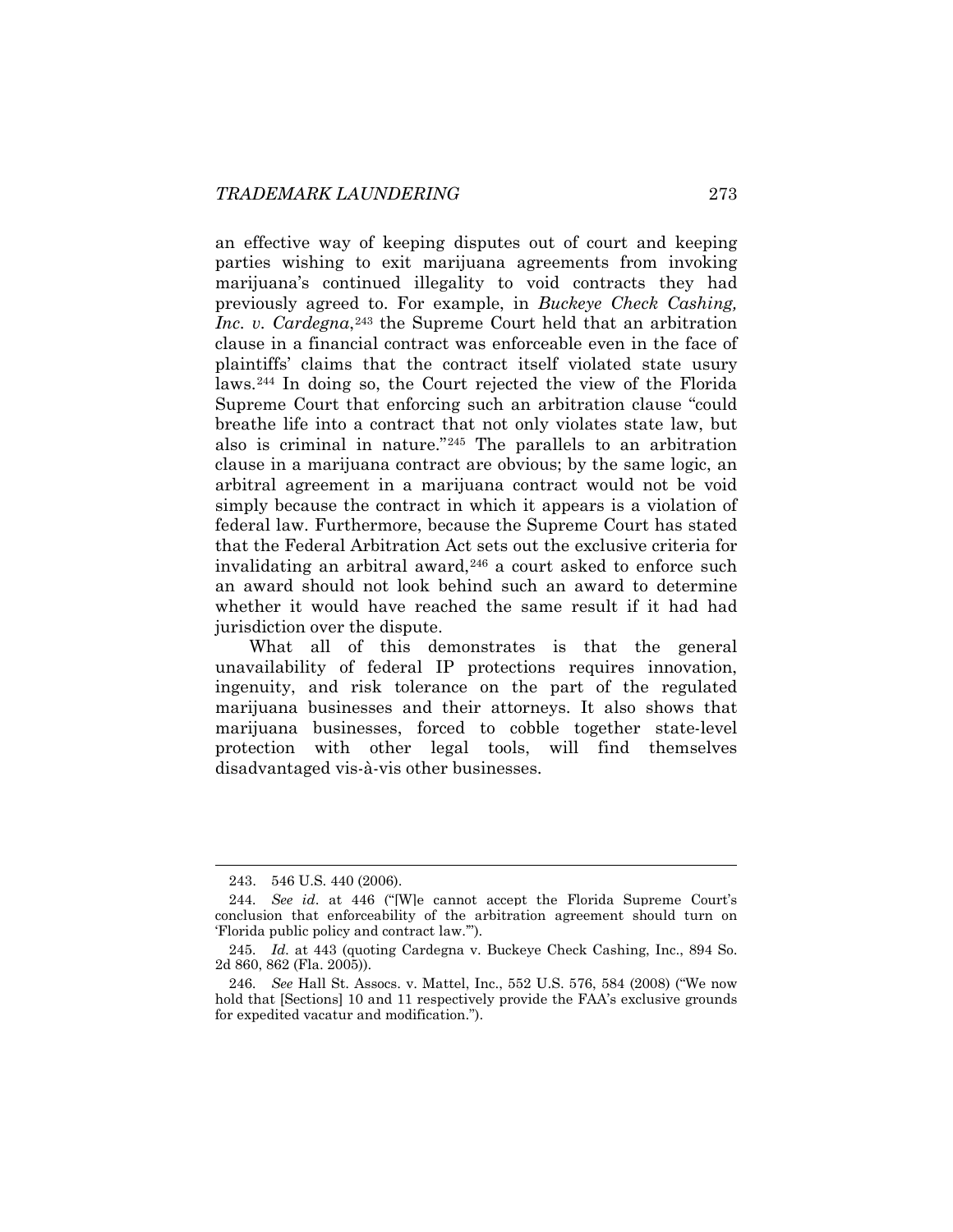#### *V. Copyright Law and Marijuana*

Copyright law, like patent law, is purely a creature of federal law. The Copyright Act preempts state law that looks like copyright protection, and since 1978—when the preemption provision was enacted<sup>247</sup>—there have been very few common law copyright protections afforded by state law. Unlike trademark law, however, copyright law does not have an illegality or scandalousness doctrine prohibiting protection for particular items. Because copyright law is primarily intended to protect expressive works, an illegality or immorality doctrine would have serious free speech consequences.<sup>[248](#page-59-1)</sup> As a result, marijuana businesses have essentially unrestricted access to federal copyright law.

Marijuana websites regularly include the copyright symbol—  $\mathbb{C}$ —at the bottom of the page.<sup>[249](#page-59-2)</sup> A book title can contain the word marijuana and even instruct readers how to use medical marijuana: *Aunt Sandy's Medical Marijuana Cookbook—Comfort Food for Body & Mind* obtained a copyright registration in

<span id="page-59-1"></span>248*. See* Eldar Hadar, *Copyrighted Crimes: The Copyrightability of Illegal Works*, 16 YALE J.L. & TECH. 454, 456 (2014) ("Under current copyright law, illegal works are usually treated just like other works: a work that is original and fixed in a tangible medium of expression is entitled to copyright protection and eligible for registration.").

<span id="page-59-2"></span>249. For example, the following—Copyright © 2015 Portland Alternative Clinic: serving the Medical Marijuana Community—appears at the bottom of that organization's website. PORTLAND ALT. CLINIC, INC., http://portland alternative clinic.com/ (last visited Oct. 22, 2015) (on file with the Washington and Lee Law Review). The copyright symbol provides notice that the author or owner has copyright rights in the work. The rights themselves vest as soon as the work is "fixed in a tangible medium of expression." 17 U.S.C § 102. Unlike patent, the existence of rights does not depend upon an administrative determination.

<span id="page-59-0"></span> <sup>247.</sup> 17 U.S.C. § 301(a) (2012)

All legal or equitable rights that are equivalent to any of the exclusive rights within the general scope of copyright . . . in works of authorship that are fixed in a tangible medium of expression and come within the subject matter of copyright . . . are governed exclusively by this title . . . . No person is entitled to any such right in any such work under the common law or statutes of any State.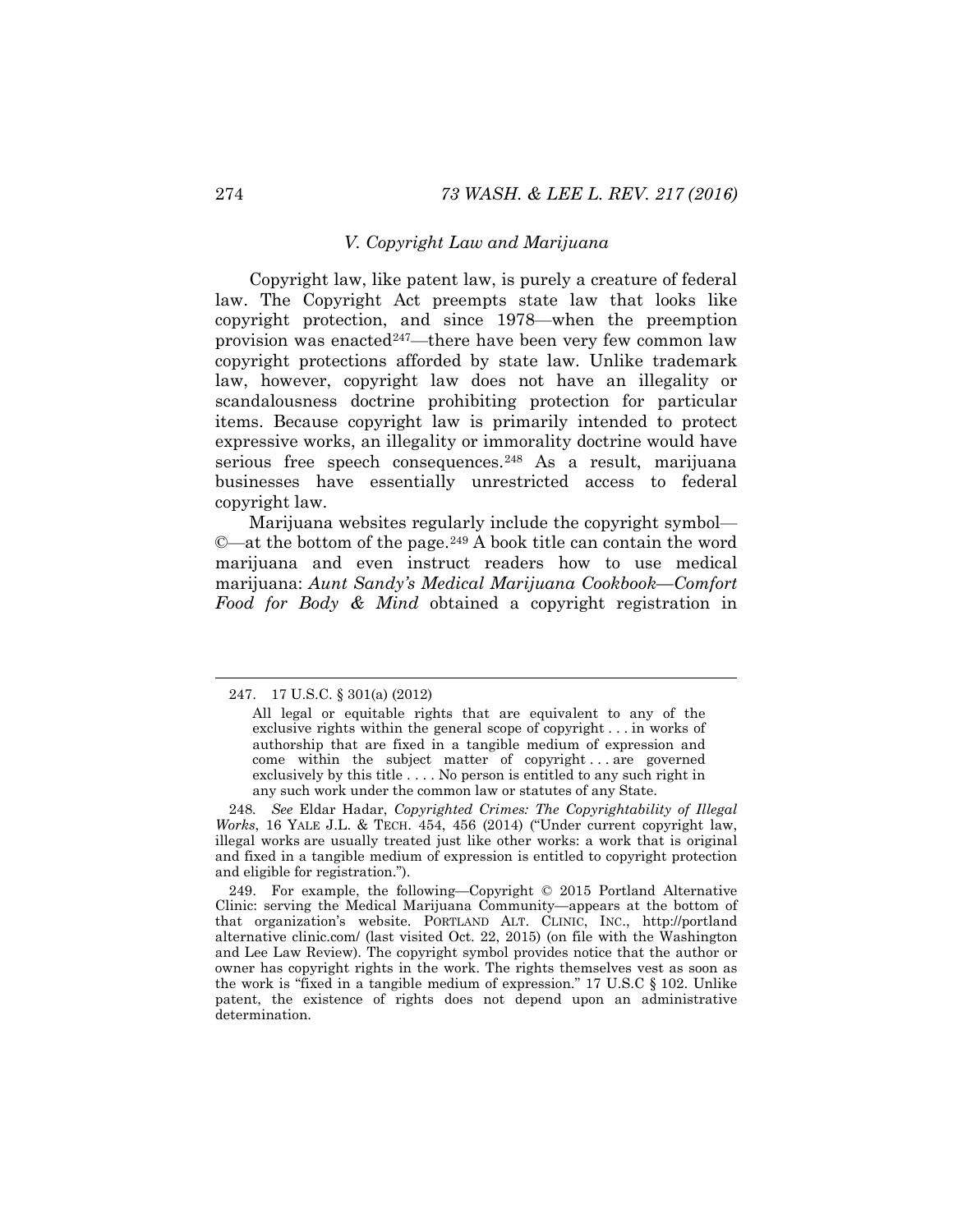2010.[250](#page-60-0) Logos and other designs for marijuana stores are properly the subject of copyright protection.[251](#page-60-1)

While federal copyright law is thus available to those in the marijuana industry, it provides only a limited protection; it does not do much more than protect the design of logos and, perhaps, the content of marketing materials.[252](#page-60-2) Copyright law is quite useful for those who create books, music, art, and perhaps software, but provides little protection for some other industries.[253](#page-60-3) Therefore, the availability of copyright protection hardly fills the gap left by the unavailability of trademark and patent law. What is more, the willingness of the federal courts to hear a copyright claim brought by a marijuana business remains uncertain. Jurisdiction for copyright claims is exclusively federal; a state court may not hear a federal copyright claim.[254](#page-60-4) As with patent and trademark suits, however, federal courts may be unwilling to provide relief to a party engaged in ongoing violation of federal law, and federally licensed attorneys may be unwilling or unable to bring such claims.[255](#page-60-5)

 <sup>250</sup>*.* Copyright Registration No. TX0007338667.

<span id="page-60-1"></span><span id="page-60-0"></span><sup>251.</sup> A Google Images search for "marijuana logo design" reveals thousands of images, the vast majority of which would be entitled to copyright protection.

<span id="page-60-2"></span><sup>252</sup>*. See* 17 U.S.C. §§ 102(a)–(b) (stating that copyright protection extends to "original works of authorship" but not to any "idea, procedure, process, system, method of operation, concept principle or discovery").

<span id="page-60-3"></span><sup>253</sup>*. See id.* (stating that copyright law simply does not protect things like drug formulas or new devices, although it does protect computer software as a "literary work").

<span id="page-60-4"></span><sup>254</sup>*. See* Amy B. Cohen, *"Arising Under" Jurisdiction and the Copyright Laws*, 44 HASTINGS L.J. 337, 337 (1993) ("Section 1338(a) of title 28 of the United States Code gives the federal district courts original and exclusive jurisdiction over matters arising under the copyright laws.").

<span id="page-60-5"></span><sup>255.</sup> And, as with patent and trademark, a marijuana business remains liable if it infringes the copyright of another business, even if it cannot itself invoke those protections.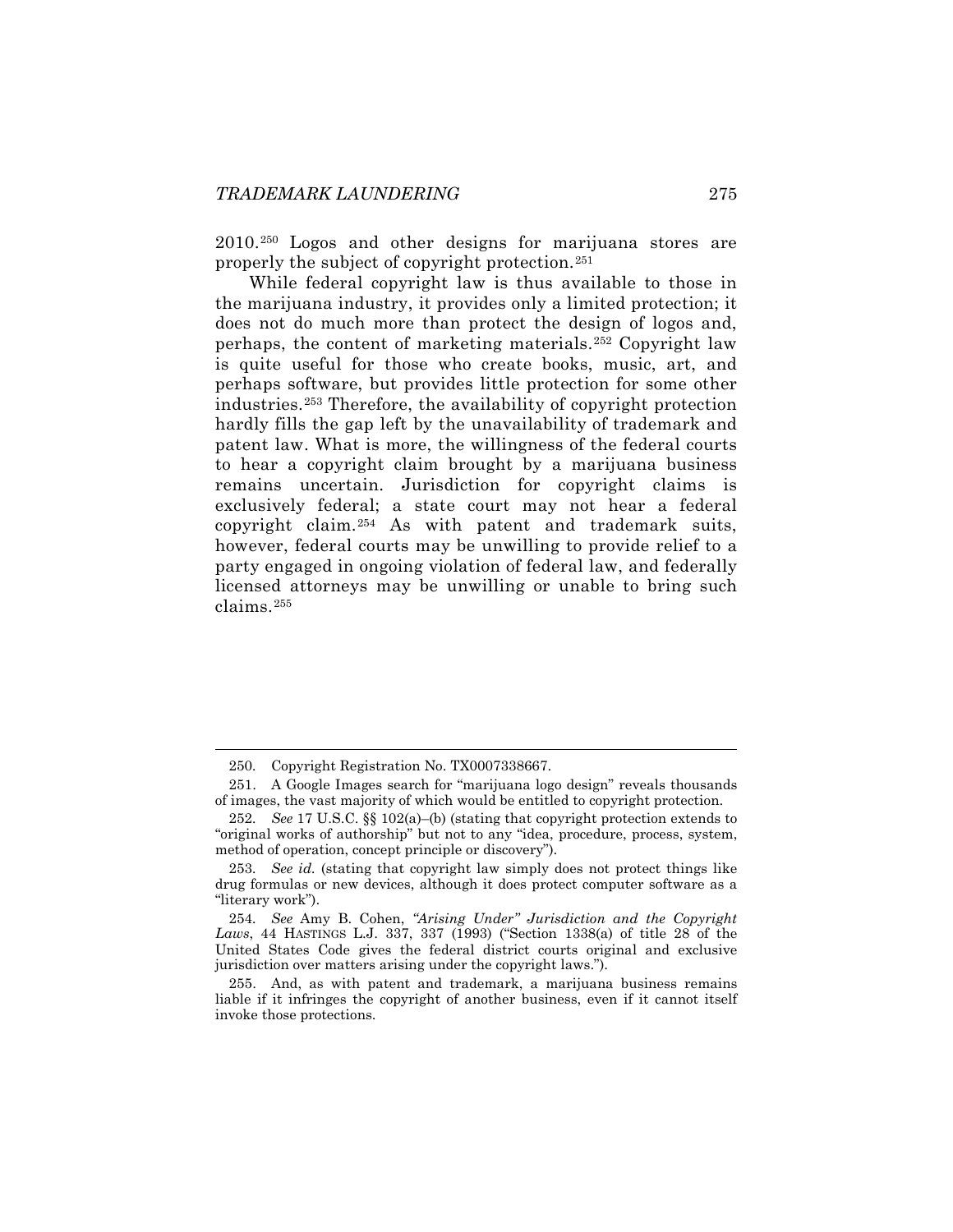## *VI. The Surprising IP Consequences of the Simultaneous Federal Prohibition of Marijuana and State Decriminalization*

# *A. Downsides*

The IP challenges for marijuana businesses in the states where marijuana has been legalized and regulated are both many and relatively clear. If one sees the states' momentum away from marijuana prohibition as a good thing, then the current patchwork of protection should raise serious concerns. The marijuana industry is likely to be hobbled by its inability to assert IP rights, particularly as compared to ancillary businesses that are not similarly affected[.256](#page-61-0) The current regime does not reward entrepreneurialism and risk-taking on the part of marijuana businesses; oddly, it favors those who stand in proximity to risk-takers rather than the risk-takers themselves.[257](#page-61-1)

On the other hand, if one does not view the trend of legalization as either inevitable or beneficial, then the IP problem—along with the bankruptcy problem, the banking problem, and all other federal law problems—is not really a problem at all. As the tech folks might say, the obstacles placed in the path of marijuana businesses are features of the system, not bugs.

In any event, there can be little controversy that marijuana businesses in states that have legalized the drug sit in a very uncomfortable, and a very unusual, position. They seek to comply with state law and to operate like other businesses, but in many ways are unable to do so. Banking services and the protections of the bankruptcy system are largely unavailable; access to lawyers and courts is restricted; and even the successful businesses have great difficulty expanding nationally or internationally.[258](#page-61-2) Added

<span id="page-61-0"></span> <sup>256</sup>*. See supra* Parts III–V (describing the challenges of asserting IP rights of a marijuana business).

<span id="page-61-1"></span><sup>257</sup>*. See supra* Part III.B (discussing the comparative advantages of IP owners who provide marijuana-related materials, such as t-shirts with marijuana symbols, to IP owners who provide marijuana products).

<span id="page-61-2"></span><sup>258</sup>*. See supra* note [77](#page-20-5) and accompanying text (discussing issues facing marijuana companies regarding bankruptcy); 18 U.S.C. § 1952 (2012)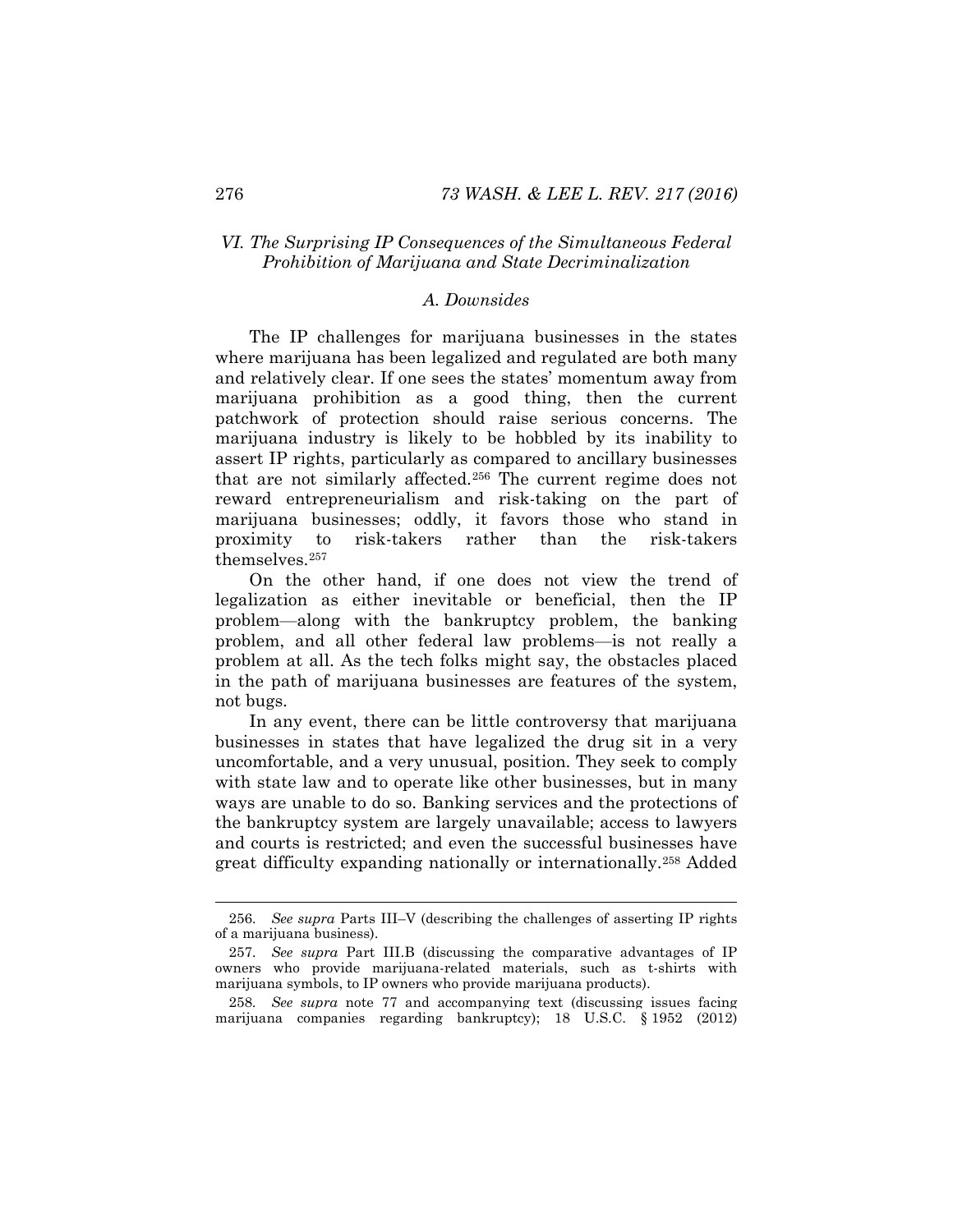to this list is the near complete lack of availability of the federal IP system. This presents obvious challenges, but there may be some silver linings as well.

# *B. Upsides*

There may be a silver lining or two in this strange situation in which marijuana is legal in some states, illegal in others, and absolutely prohibited on the federal level. Perhaps a bit prosaically, the marijuana industry does not have to incur the cost of seeking and maintaining federal trademark and patent law protection. As mentioned above, the cost of seeking and then enforcing patent rights is significant, and pursuing and enforcing federal trademark protection can be quite costly as well.[259](#page-62-0) The relative lack of formal protections available to the marijuana industry may offer something of a boon in this regard.<sup>[260](#page-62-1)</sup>

From a broader perspective, however, the relative lack of IP protection for marijuana businesses provides an opportunity to witness how much and what kind of innovation happens in the relative absence of federal patent protection and to see how firms will endeavor to protect their names and goodwill without the full force of federal trademark law. We explore both of these questions in this final subpart of the Article.

The current state of the law—the ongoing federal prohibition on marijuana and the rapidly changing legal status at the state level—allows for something of a natural experiment. There has

<span id="page-62-1"></span>260. This may be offset to some extent, if marijuana businesses rely more heavily on alternative mechanisms of protection. There is little doubt, however, that federal patent and trademark rights are more costly to acquire and enforce than trade secret rights or related contractual mechanisms.

 <sup>(</sup>prohibiting interstate travel for the purpose of promoting, managing, establishing, or engaging in unlawful activity).

<span id="page-62-0"></span><sup>259.</sup> As of 2015, the cost of filing a trademark application with the U.S. Patent and Trademark Office ranges from \$225 to \$375 per class of goods. The owner of the trademark is also required to file a \$100 § 8 Declaration of Continued Use between the fifth and sixth years after the trademark is originally registered and between the ninth and tenth years after the registration date thereafter. *Trademark FAQs*, *supra* note [137.](#page-32-7) Of course, litigating a trademark infringement claim is far more costly than registration, but likely not any more expensive than patent litigation.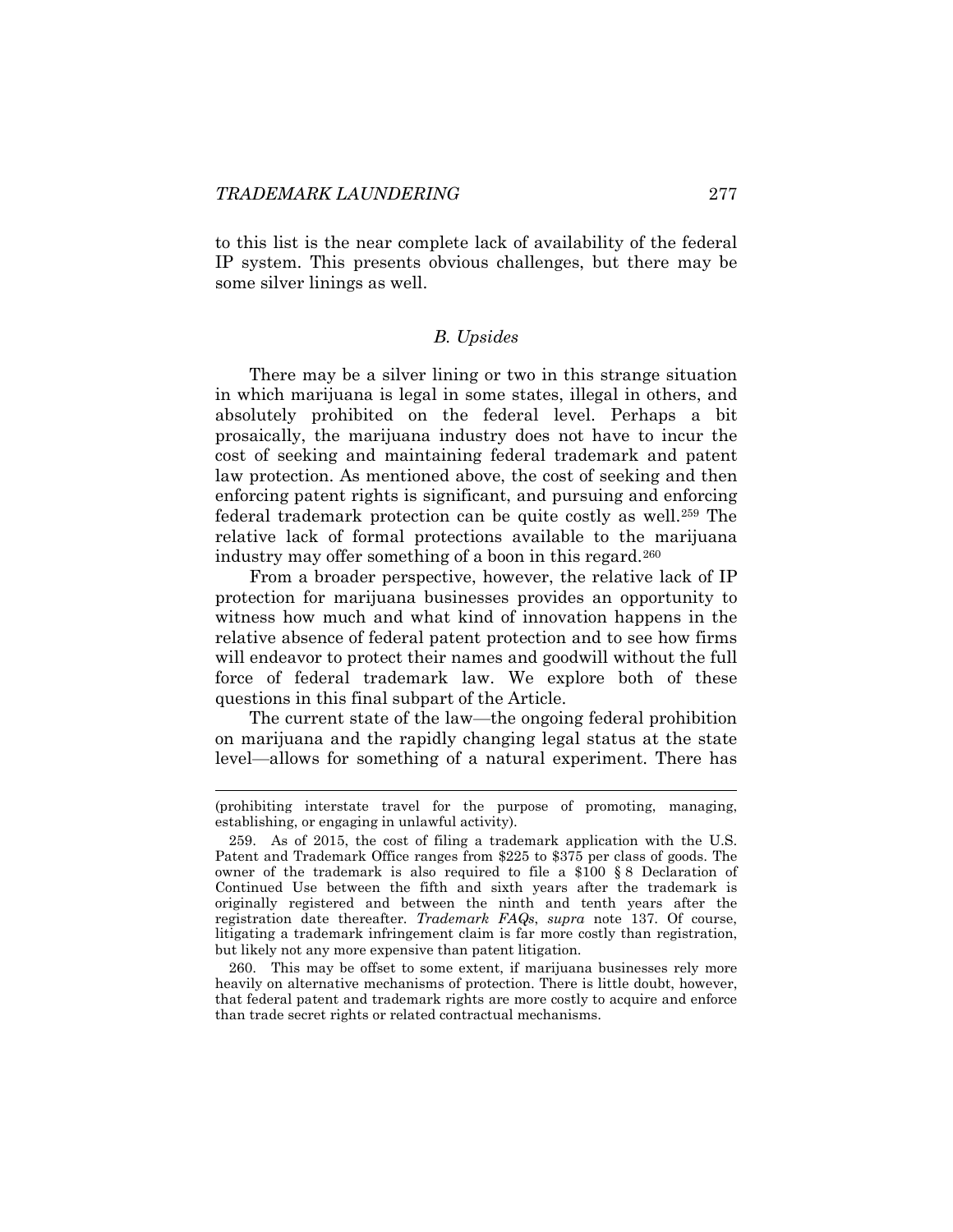recently been a great deal of attention paid to the question of innovation in the absence of IP protection.<sup>[261](#page-63-0)</sup> Some of this literature tells us more about particular industries than about IP policy as a general matter, but the evidence is mounting that the conventional story[262—](#page-63-1)that IP protection is necessary in order to incentivize innovation—is at best a vast oversimplification and possibly wrong in some instances.[263](#page-63-2)

A look at the developments in the marijuana businesses in Colorado, California, and elsewhere makes clear that solid patent protection is not the *sine qua non* of innovation and economic development in the industry—new and useful products are being developed even though they cannot be patented. There is some reason to believe, however, that the relative absence of federal trademark protection may well hamper the development of goodwill in brands and might result in consumer harm. A snapshot of some developments serves to demonstrate both of these observations and provides a roadmap for future study.

It is apparent that, notwithstanding the federal prohibition on marijuana that affects so many aspects of running a marijuana business, entrepreneurialism and innovation are alive and well in the industry; one estimate puts the total size of the industry at \$30 billion by 2019—even without a fundamental change in federal law.[264](#page-63-3) Currently a National Cannabis Business

<span id="page-63-2"></span>263*. See* Rosenblatt, *supra* note [10,](#page-6-5) at 444 (noting that commentators have been most concerned with negative spaces as anomalies to incentive theory and have analyzed how creators and innovators in these spaces benefit from efficiencies and incentives other than "formal intellectual property protection").

<span id="page-63-3"></span>264*. See* Will Yakowicz, *Legal Marijuana Will Be a \$30 Billion Industry by 2019*, INC., http://www.inc.com/will-yakowicz/legal-pot-10-billion-in-2015.html

<span id="page-63-0"></span> <sup>261</sup>*. See, e.g.*, Rosenblatt, *supra* note [10,](#page-6-5) at 442 ("Some [areas not protected by intellectual property law] even seem to benefit from the lack of protection. These are intellectual property's 'negative spaces'—areas where creation and innovation thrive without significant formal Intellectual property protection.").

<span id="page-63-1"></span><sup>262.</sup> Scholars have conducted a variety of case studies, on subjects as diverse as fashion, magic tricks, stand-up comedy, and open source software. *See generally* Kal Raustiala & Christopher Sprigman, *The Piracy Paradox Revisited*, 61 STAN. L. REV. 1201 (2009) (discussing fashion); Dotan Olian & Christopher Sprigman, *There's No Free Laugh (Anymore): The Emergence of Intellectual Property Norms and the Transformation of Stand-Up Comedy*, 94 VA. L. REV. 1787 (2008) (discussing stand-up comedy); Horace E. Anderson, Jr., *Criminal Minded? Mixtape DJs, the Piracy Paradox, and Lessons for the Recording Industry*, 76 TENN. L. REV. 111 (2008) (discussing hip-hop mixtapes).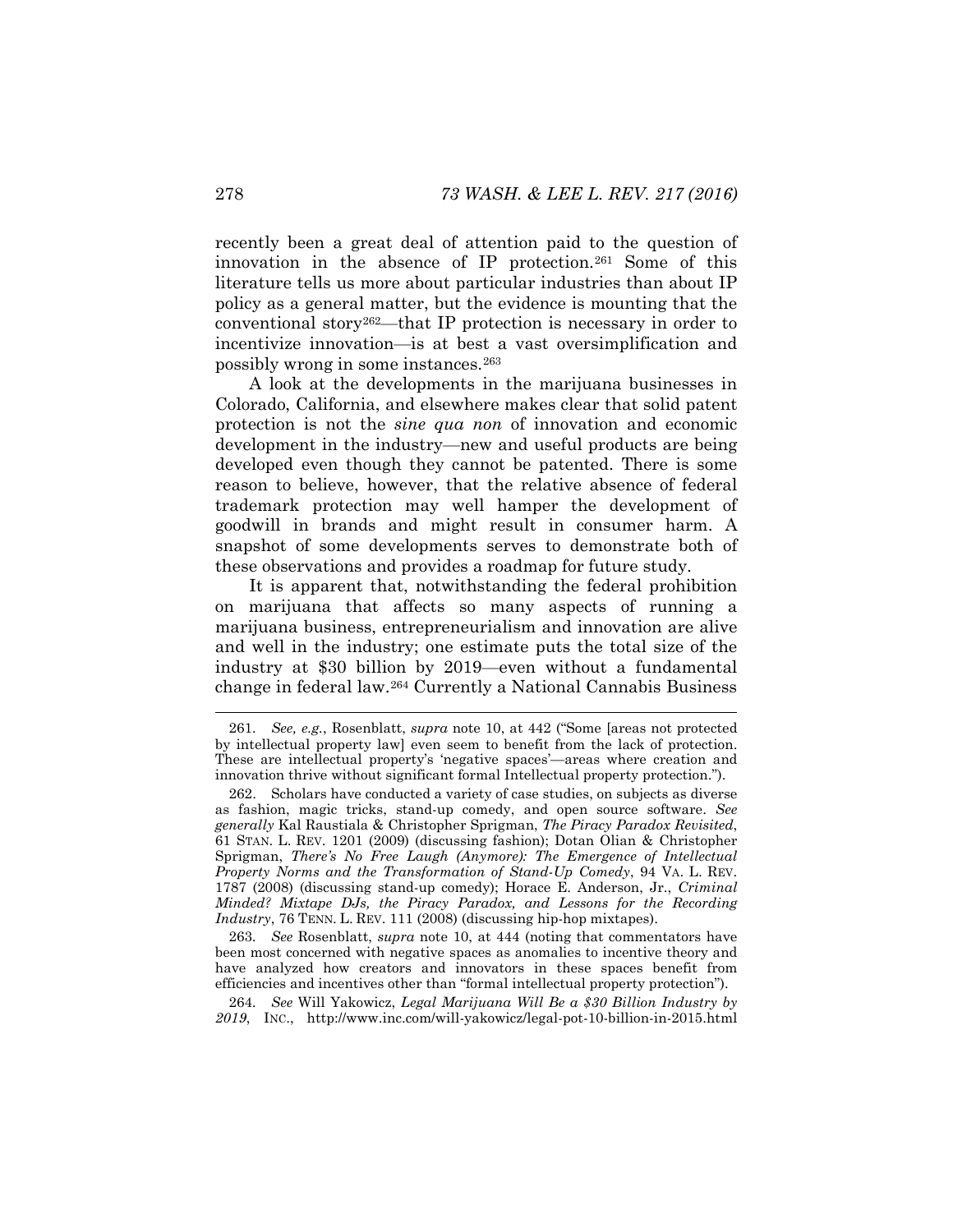Summit (subtitle: Where Commerce Meets a Revolution) is held several times a year, covering topics including Cultivation Management, Infused and Extracted Products, and Investment, Finance and Accounting.[265](#page-64-0) An annual Marijuana Investor Summit "offers early adopters a deep dive into the legalized cannabis markets. Summit sessions and the pre-conference halfday boot camp are taught by experts from both the investment industry and the successful entrepreneurs of the legal marijuana community."[266](#page-64-1) An investment group specializing in marijuana startup companies was recently valued at nearly a half a billion dollars.[267](#page-64-2) And all of this entrepreneurialism is occurring in a context where it is often difficult for investors to obtain an equity stake in the companies that most pique their interest; many states have strict limits on who can obtain an ownership stake in a licensed marijuana business.[268](#page-64-3)

One thing that is clear is that it is more than just the ability to grow and sell marijuana that is attracting all of this investment; the companies that are generating the most interest are often technologically innovative. The special challenges of producing and distributing marijuana on a mass scale for the first time require the development of new products and methods

 <sup>(</sup>last visited Oct. 21, 2015) (noting report by Marijuana Business Daily estimates a \$30 billion dollar value for the industry in 2019) (on file with the Washington and Lee Law Review).

<span id="page-64-0"></span><sup>265.</sup> CANNABIS BUS. SUMMIT, http://www.cannabisbusinesssummit.com/ fallcannabis-regional-2015/ (last visited Aug. 6, 2015) (on file with the Washington and Lee Law Review).

<span id="page-64-1"></span><sup>266.</sup> *Why Attend*, MARIJUANA INV. SUMMIT, http://www.marijuana investorsummit.com/why-attend/ (last visited Oct. 21, 2015) (on file with the Washington and Lee Law Review).

<span id="page-64-2"></span><sup>267</sup>*. See* John Cook, *We're Not Smoking Something: This Marijuana Startup Is Valued at Half a Billion Dollars*, GEEKWIRE, (July 9, 2015), http://www.geekwire.com/2015/were-not-smoking-something-this-marijuanastartup-is-valued-at-nearly-half-a-billion-dollars/ (last visited Oct. 21, 2015) ("'People criticized us for being too optimistic, but it's amazing how quickly this industry is transforming from an illicit industry to fully legal,' Privateer's Kennedy told GeekWire at the time of the financing.") (on file with the Washington and Lee Law Review).

<span id="page-64-3"></span><sup>268</sup>*. See, e.g.*, COLO. REV. STAT. § 12-43.4-306(1)(k) (2015) (prohibiting issuing marijuana business licenses to owners who have not been Colorado residents for at least two years prior to the owner's application).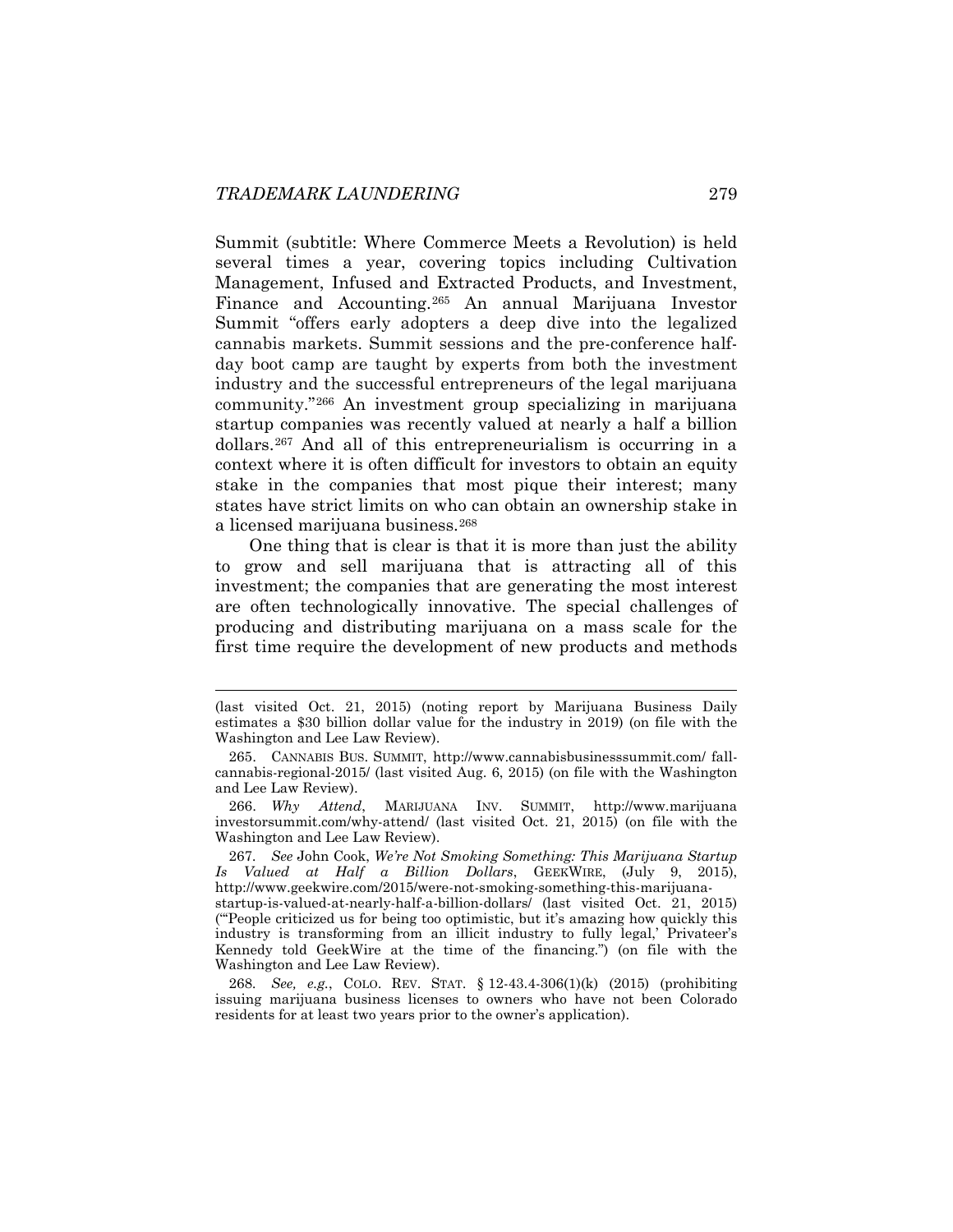in the fields of software, agriculture, chemistry, and biology, among many others.[269](#page-65-0) In fact, there is reason to believe that the outlaw nature of marijuana and the relative youth and immaturity of the regulated market have the effect of enhancing creativity rather than impeding it.[270](#page-65-1)

There is already talk that the technologies being developed in the marijuana industry will have important applications elsewhere in the areas of agriculture, retail, and environmental design.[271](#page-65-2) In other words, there is a huge amount of technological

(on file with the Washington and Lee Law Review).

<span id="page-65-1"></span>270*. See, e.g.*, Alex Thiersch, *The Marijuana Industry and Its First Crossroads*, TECH CRUNCH (Apr. 25, 2015), http://techcrunch.com/2015/04/25/themarijuana-industry-and-its-first-crossroads/#.691gkt:GU2W (last visited Oct. 22, 2015) ("[W]hile technological innovation is revolutionizing every industry, breakthrough ideas in a market as young as this one have the chance to become defining cornerstones. Early-to-market products and solutions are seeing widespread adoption in the absence of entrenched industry leaders.") (on file with the Washington and Lee Law Review).

<span id="page-65-2"></span>271*. See* Maria Gallucci, *Legal Marijuana Cultivation Is Driving a Technology Revolution in Industrial Agriculture*, INT'L BUS. TIMES (May 17, 2015), http://www.ibtimes.com/legal-marijuana-cultivation-driving-technologyrevoluti on-industrial-agriculture-1925167 (last visited Oct. 21, 2015)

As more countries and U.S. states soften their policies on both medical and recreational marijuana, companies are racing to become the industry leaders in data-mining software, ultraefficient lamps and water-sipping irrigation systems. These tools will benefit more than marijuana growers . . . . Industrial food producers and tree growers could adapt the same technologies . . . to cut energy costs and boost their crops. Operators of large buildings could use the systems to lower their electricity use.

(on file with the Washington and Lee Law Review); *see also* Julie Weed, *Marijuana Growers Inspire Lighting Company Innovation*, FORBES (Apr. 14, 2015) http://www.forbes.com/sites/julieweed/2015/04/14/marijuana-growersinspire-lighting-company-innovation/ (last visited Oct. 21, 2015) ("Each time a new state legalizes marijuana, entrepreneurs [open new businesses]. With new greenhouses and growing spaces come purchases of new grow-lights, an

<span id="page-65-0"></span> <sup>269</sup>*. See* Debra Borchardt, *Medical Marijuana Sparks New Technology*, FORBES (Mar. 30, 2015), http://www.forbes.com/sites/debraborchardt/ 2015/03/30/medical-marijuana-sparks-new-technology/ (last visited Nov. 13, 2015)

The emerging cannabis industry has not only created thousands of new jobs, it has also given birth to a new technology niche. Existing software companies are adapting and new ones are being born to address . . . this new sector. Government agencies and business owners . . . are at ground zero for the creation of these new products.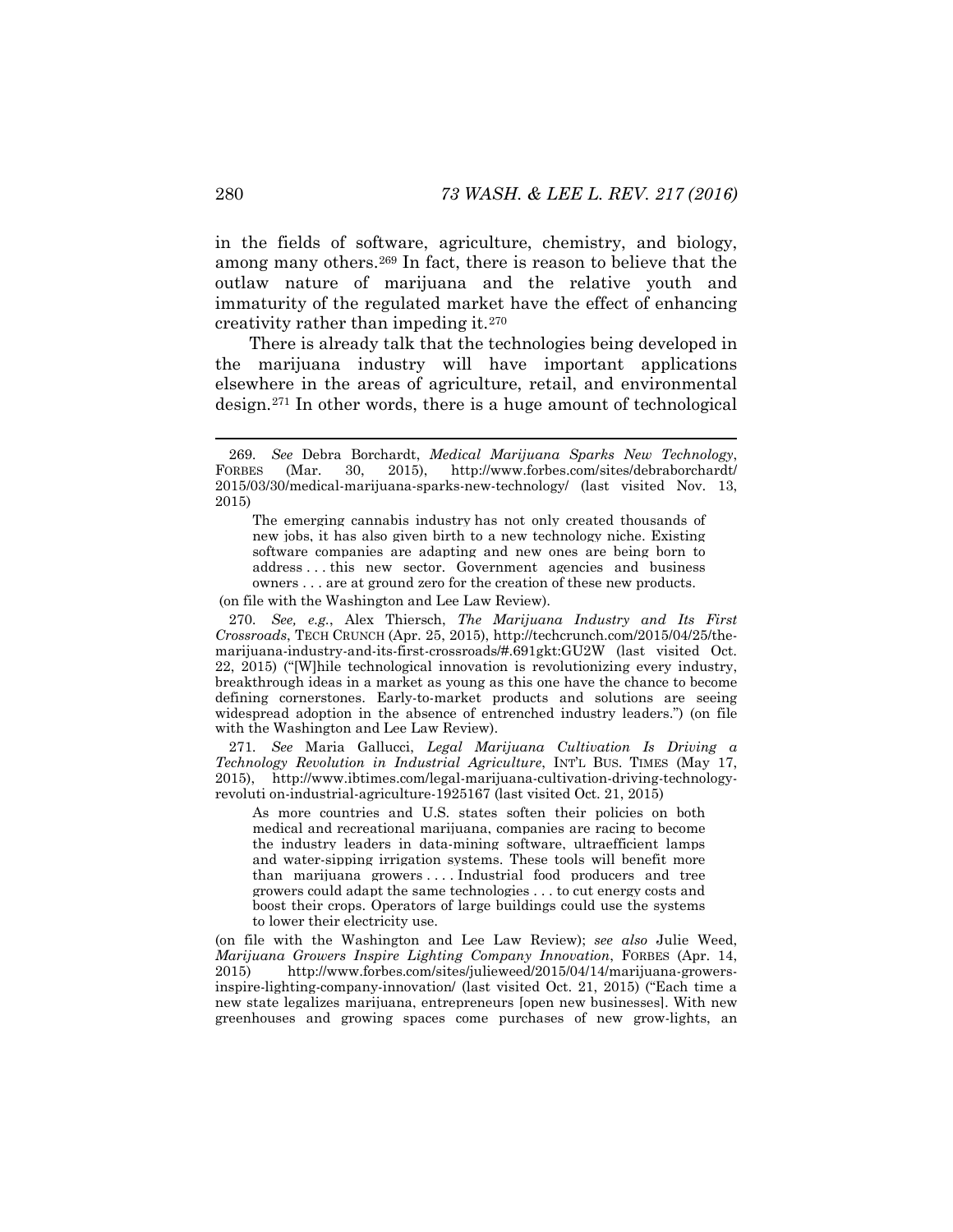development and innovation in the marijuana industry and related fields even though the federal patent system is almost entirely out of reach for many of these companies.

And it seems clear that sophisticated, profitable businesses are being formed and that capital is being accumulated notwithstanding the myriad challenges facing the industry: Harborside, a California marijuana dispensary, had \$25 million in sales in 2014 and is probably the largest dispensary in the country.[272](#page-66-0) O.penVAPE, a company that makes vaporizing pens with interchangeable marijuana cartridges, sells more than 200,000 units per month in seven states where marijuana is legal.[273](#page-66-1) Other examples abound throughout the industry.[274](#page-66-2)

<span id="page-66-3"></span>Obviously, this Article does not purport a quantitative analysis of the effects of the relative unavailability of IP rights for the marijuana industry. In fact, it is not entirely clear how such a study could be conducted—because all states legalizing marijuana are operating under the same federal prohibition, there is no way to control for the unavailability of IP rights. However, the rapid development of marijuana businesses, the

<span id="page-66-1"></span>273*. See* Will Yakowicz, *The Marijuana Business That's Becoming a Brand Name*, INC. (Apr. 24, 2015), http://www.inc.com/will-yakowicz/open-vapecannabis-oil-vaporizer-national-brand.html (last visited Oct. 21, 2015) ("In an industry where brands are just starting to gel and emerge, O.penVape has a product that's recognized by legions of pot enthusiasts—[a sleek black penshaped vaporizer battery that uses a clear plastic cartridge filled with honeybrown THC oil and a black mouthpiece].") (on file with the Washington and Lee Law Review).

<span id="page-66-2"></span>274*. See, e.g.*, Carol Tice, *Meet the 8 Hottest Publicly Traded Marijuana Companies*, FORBES (Nov. 14, 2014), http://www.forbes.com/sites/caroltice/ 2014/11/14/meet-the-8-hottest-publicly-traded-marijuana-companies/ (last visited Oct. 7, 2015) (describing different types of thriving marijuana companies) (on file with the Washington and Lee Law Review); Tom Huddleston, Jr., *5 Companies with the Biggest Buzz in the Marijuana Industry*, FORTUNE (Apr. 20, 2015), http://fortune.com/2015/04/20/marijuana-industry-five-companies/ (last visited Oct. 7, 2015) (on file with the Washington and Lee Law Review).

essential tool for a robust cannabis crop, and start-up lighting companies are responding to the need with innovative products.") (on file with the Washington and Lee Law Review).

<span id="page-66-0"></span><sup>272</sup>*. See,* Kevin Fagan, *Oakland's Harborside Pot Club Fights Feds*, S.F. CHRON. (Jan. 24, 2014), http://www.sfgate.com/crime/article/Oakland-s-Harborside-pot-club-fights-feds-3702632.php (last visited Nov. 5, 2015) (describing the legal battle between U.S. Attorney Melinda Haag and Harborside) (on file with the Washington and Lee Law Review).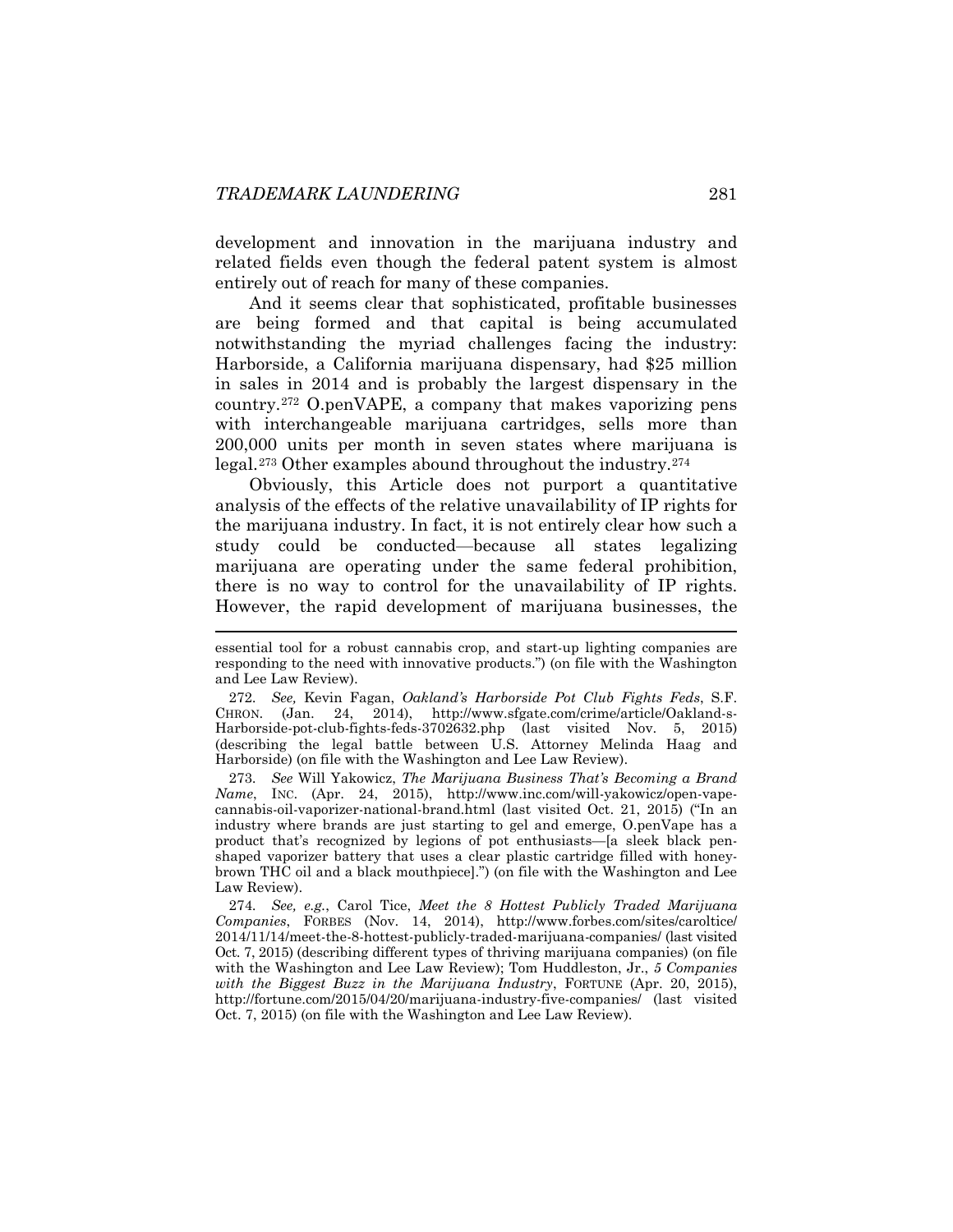investment in those companies, and the variety of technological advances in the industry do provide clear evidence that the federal patent system is not a necessary ingredient for "progress["275](#page-67-0) in this business context. That is, notwithstanding all of the impediments to profitability in the marijuana business, investors, entrepreneurs, and small businesspeople are entering this business, innovating, and creating new products and services.[276](#page-67-1) While there is clearly a large amount of money to be made—especially if the federal prohibition goes away—the concept that patent rights are necessary to encourage innovation and investment has been disproven, at least in this context.

Whether federal trademark protection is necessary—to protect the investment of marijuana businesses in their brands and their goodwill, and to protect the public from confusion and deception in the marketplace—is a different question. As a general matter, consumers benefit from being able to identify the manufacturer of a product; we buy a particular brand of soda, whiskey, or television because we trust in its quality, safety, and reliability.[277](#page-67-2) To the extent that marijuana businesses cannot obtain this benefit, both they—and consumers—necessarily suffer.

Nonetheless, marijuana businesses are clearly investing in their brands, seeking to create recognizable names and marks for customers to seek out. Although marijuana businesses simply cannot do the kinds of national branding, advertising, and expansion in which other companies regularly engage, they are

<span id="page-67-0"></span> <sup>275</sup>*. See* U.S. CONST. art. I, § 8, cl. 8 ("Congress shall have the power . . . to promote the progress of science and useful arts, by securing for limited times to authors and inventors the exclusive right to their respective writings and discoveries . . . .").

<span id="page-67-1"></span><sup>276</sup>*. See* Huddleston, *supra* note [274](#page-66-3) ("The marijuana industry still faces legal and political obstacles, including federal tax issues and a lack of available banking options, but the industry still manages to grow. Indeed, . . . the industry's sales increased 74% last year, to \$2.7 billion.").

<span id="page-67-2"></span><sup>277.</sup> William M. Landes & Richard A. Posner, *Trademark Law: An Economic Perspective*, 30 J.L. & ECON. 265, 269 (1987) ("The benefits of trademarks in reducing consumer search costs require that the producer of a trademarked good maintain a consistent quality over time and across consumers. Hence trademark protection encourages expenditures on quality."); *see also supra* Part III.A (describing the general consumer-related benefits of trademarks).